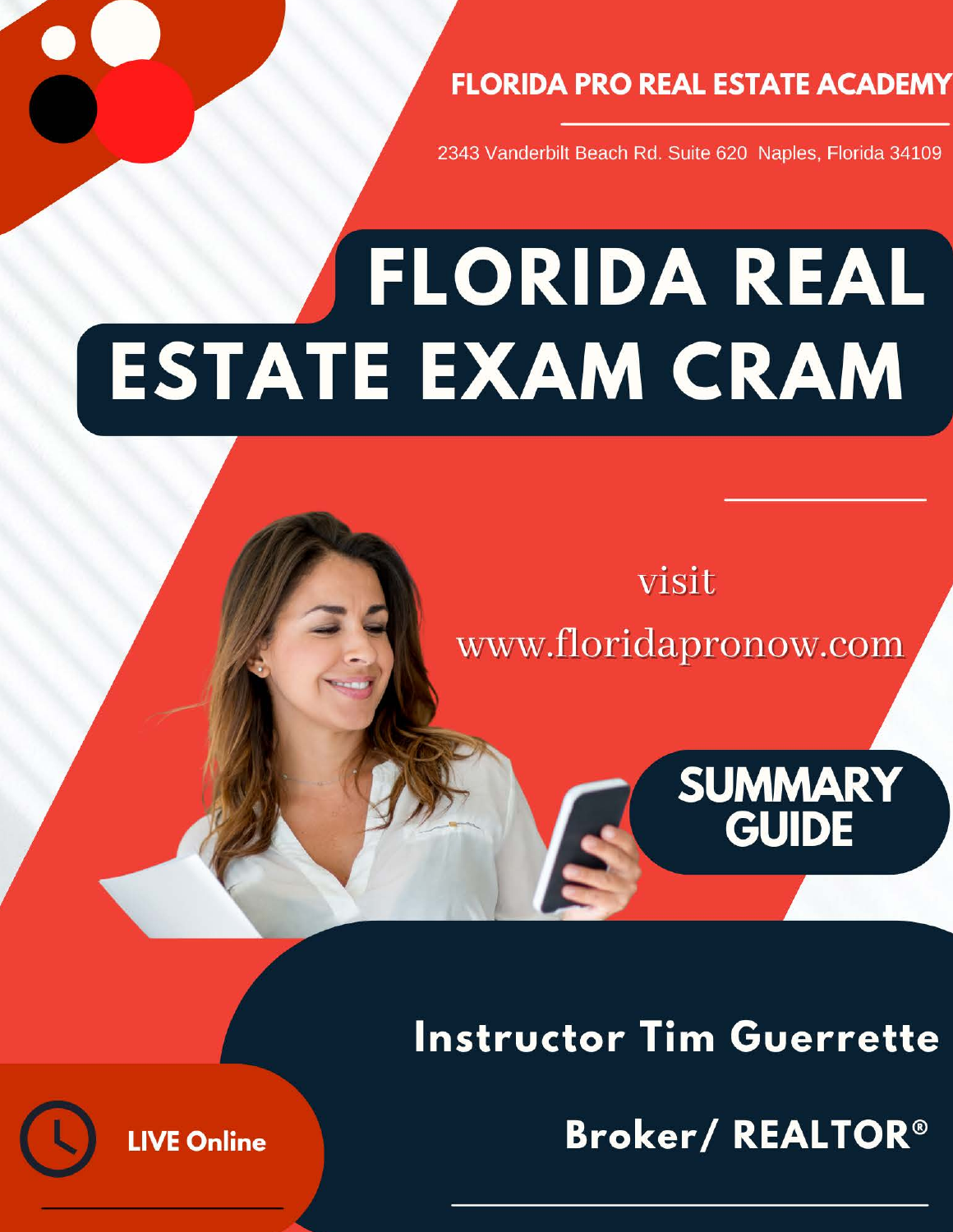

#### **EXAM CRAM SUMMARY GUIDE**

- $\triangleright$  Real estate brokers provide specialized service for others in return for compensation in the form of a commission, fee, or other valuable consideration.
- $\triangleright$  Real estate professionals provide expert knowledge of property transfer, market conditions, and how to market real estate and businesses.
- $\triangleright$  The five major sales specialties are (1) residential, (2) commercial, (3) industrial, (4) agricultural, and (5) businesses.
- ➢ Farm area refers to a selected and limited geographic area to which a sales associate devotes special attention and study. Target marketing involves expertise in locating prospects.
- $\triangleright$  Business opportunity brokerage involves the sale or lease of an existing business. A real estate license is required to sell and lease business opportunities for others.
- $\triangleright$  Property management is a professional service conducted by a person or company hired to maintain and manage property on behalf of property owners. Absentee owners are property owners who do not reside on the property and who often rely on a professional property manager to manage the investment.
- $\triangleright$  Federal and state laws require appraisals that involve a federally related transaction to be prepared by a state-certified or licensed appraiser.
- $\triangleright$  When preparing appraisals, Florida law requires appraisers and real estate licensees to abide by the Uniform Standards of Professional Appraisal Practice (USPAP). The USPAP is a set of guidelines (standards of practice) to follow when conducting appraisal services. Real estate licensees may not represent themselves as state-certified, registered, or licensed appraisers unless they also hold those licenses.
- $\triangleright$  A comparative market analysis (CMA) is a marketing tool that is prepared for a potential buyer or seller based on recent sales of similar properties, properties currently on the market, and recent expired listings. A CMA may not be referred to or represented as an appraisal.
- $\triangleright$  A broker's price opinion (BPO) is a broker's written opinion of the value of real property. A broker may charge a separate fee for a BPO, provided it is not used in connection with originating a federally related loan and it is not labeled as an appraisal.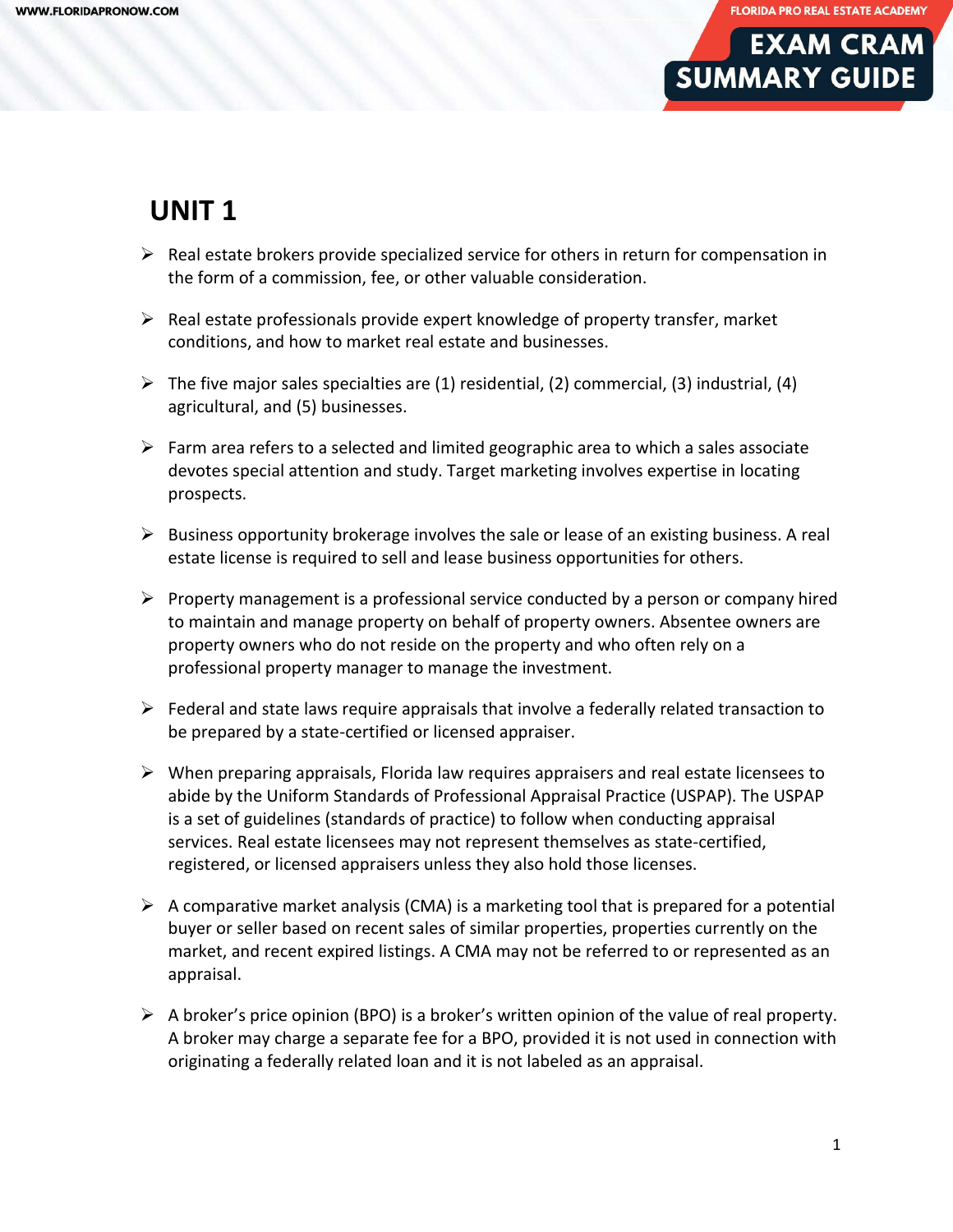- $\triangleright$  A mortgage loan originator (MLO) must be licensed to receive compensation for taking a residential mortgage application or negotiating the terms of a residential mortgage loan. A real estate licensee may not accept a referral fee from a lender unless the real estate licensee is also licensed as a mortgage loan originator.
- $\triangleright$  Developers must submit a subdivision plat map to the local planning board (commission). The streets, parks, and other improvements for public use are typically dedicated to the local municipality. Dedication is the gift of land by an owner to a government body for public use. The developer installs the improvements and the local municipality agrees to maintain the improvements as part of the subdivision plat approval process.
- $\triangleright$  The three categories of residential construction are (1) speculative (spec) homes, that are built before being seen, (2) custom homes, built following blueprints by purchaser, and (3) tract homes, premade model homes to be built after purchaser selects one.
- ➢ A REALTOR® is a real estate licensee who is a member of a local board (or association) of REALTORS® and is affiliated with the Florida Realtors® and NAR.
- $\triangleright$  Rental agents typically find a tenant for property and collect a fee. Rental agents (or leasing agents) act as intermediaries between a potential tenant and the property owner seeking to acquire a tenant.
- $\triangleright$  Real estate licensees who engage in the sale, purchase, or lease of businesses are called business brokers.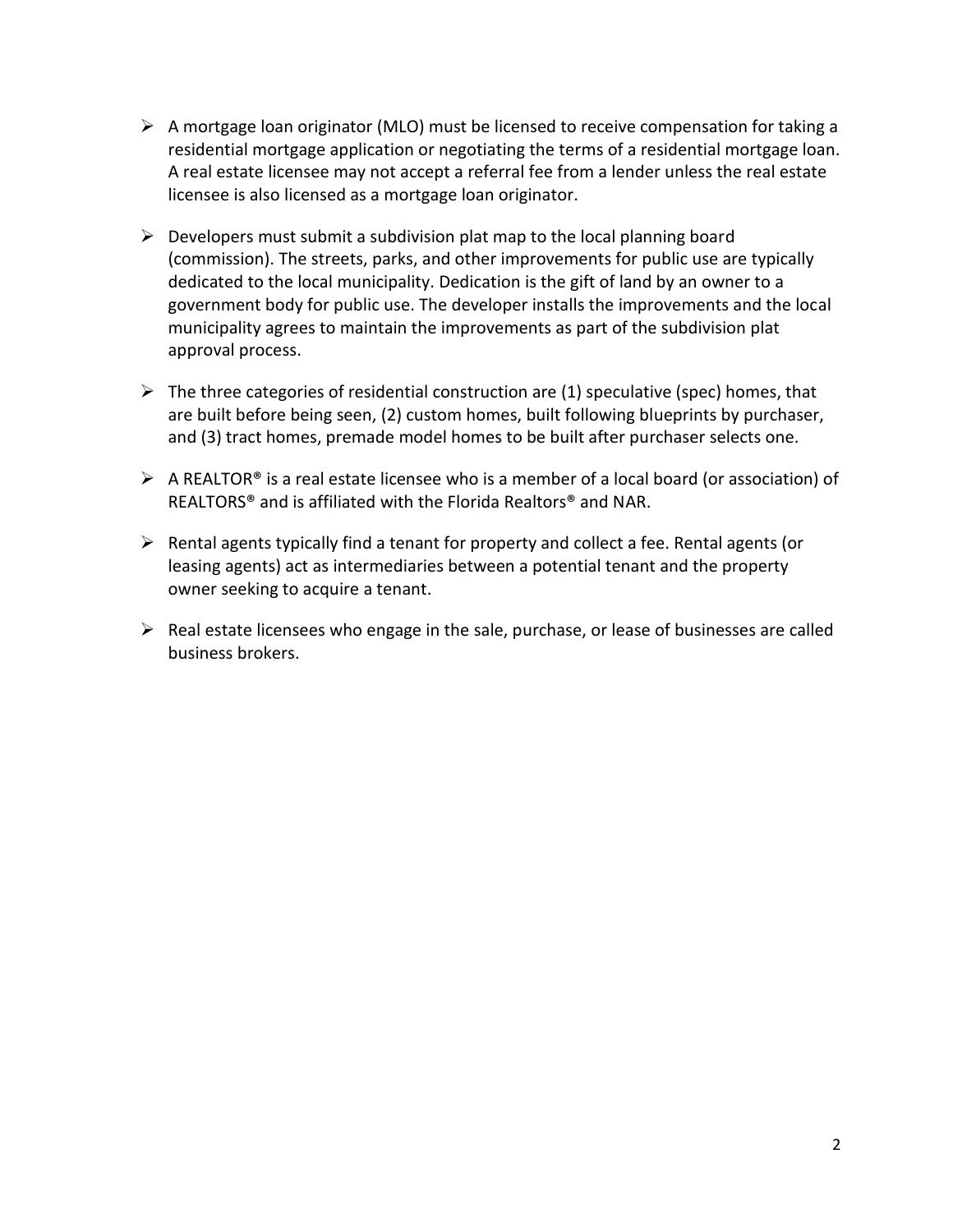

- $\triangleright$  A sales associate is a person who performs real estate services for compensation or other consideration but does so under the direction, control, and management of an active broker or owner-developer.
- $\triangleright$  A broker is a person who, for another and for compensation or other consideration, performs real estate services.
- $\triangleright$  A broker associate is an individual who meets the requirements of a broker but who chooses to work in real estate under the direction (employ) of another broker.
- $\triangleright$  An owner-developer is an unlicensed entity that sells, exchanges, or leases its own property. Sales staff must hold active real estate licenses to be paid commission. The sales staff is exempt from licensure if paid strictly on a salaried basis.
- $\triangleright$  The DBPR is required to waive the initial license fee for eligible low-income applicants.
- $\triangleright$  The DBPR waives the initial licensing fee for a member of the armed services that has served on active duty. The fee waiver also applies to a spouse who was married to the active duty member during a period of active duty, and to a surviving spouse of a member of the armed services who at the time of death was serving on active duty.
- $\triangleright$  The DBPR waives the application fee, the initial license fee, and the unlicensed activity fee for military veterans and their spouses who apply for a real estate license within 60 months after honorable discharge from the armed services.
- $\triangleright$  To become a sales associate, applicants must complete (1) a 63-hour prelicense course with a score of at least 70; and (2) the application process, including the DBPR license application, fingerprints submission, background check information, affidavit of honesty (attest statement), initial license and application fee payment, and passage of the state license exam with a score of at least 75.
- ➢ Applicants must be at least 18 years of age and have earned a high school diploma or its equivalent. U.S. citizenship is not required, and applicants do not have to be Florida residents. Applicants must possess a Social Security number. A U.S. Social Security number is required by the state to apply for a real estate license. The Social Security number is used to determine whether applicants are in compliance with child support obligations.
- $\triangleright$  Resident licensees who move out of the state must notify the Commission within 60 days of the change in residency.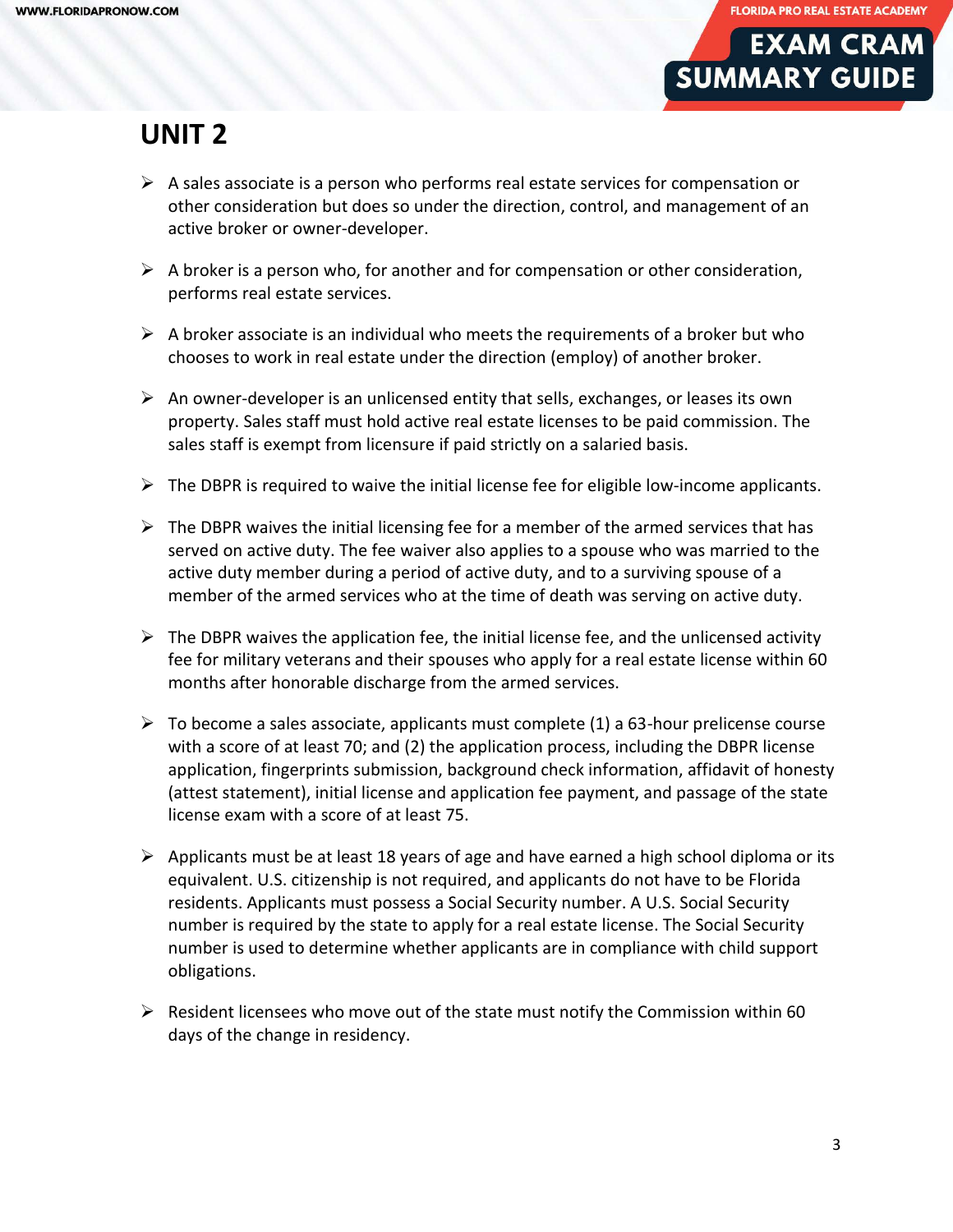- $\triangleright$  Sales associates must complete a 45-hour post-licensing course before the expiration of their initial license. Brokers must complete a 60-hour post-licensing course during the initial license period. Failure to complete the post-license education before the expiration of the initial license will cause the license to become null and void.
- $\triangleright$  Fourteen hours of continuing education each license period is required for all real estate licensees following the initial license period. The continuing education requirement includes a three-hour core law course and a three-hour ethics and business practices course.
- $\triangleright$  Individuals who have earned a four-year degree or higher in real estate are exempt from the sales associate and broker prelicense courses, as well as the post-license requirement. They are not exempt from the continuing education requirement.
- $\triangleright$  Florida-licensed attorneys who are active members of The Florida Bar are exempt from the sales associate prelicense course and from continuing education. They are not exempt from the broker prelicense education and the post-license requirement.
- $\triangleright$  To become a broker, applicants must complete a 72-hour prelicense course with a score of at least 70; have at least 24 months of active real estate licensure during the previous five years; and successfully pass the state broker exam. Applicants who hold a Florida sales associate license must also complete the sales associate post-licensing education before being eligible for a broker license.
- $\triangleright$  Real estate services include any real estate activities involving compensation for performing the service for another. Compensation is anything of value paid or promised to be paid to an individual for performing any service of real estate.
- $\triangleright$  Applicants are not required to disclose a personal bankruptcy.
- $\triangleright$  New licensees must not begin working until the DBPR website indicates that the license has been changed to active status under the proper broker or brokerage entity.
- $\triangleright$  Reciprocity is the issuing of a Florida real estate license to active duty members of the U.S. armed forces who hold a valid real estate license in another state or a foreign jurisdiction. A spouse or a surviving spouse who holds a valid real estate license from another state or foreign jurisdiction, upon application, must also be issued a Florida license.
- $\triangleright$  Nolo contendere is a plea of no contest entered in a criminal court of law. The defendant does not admit or deny the charges, though a fine or a sentence may be imposed by the court.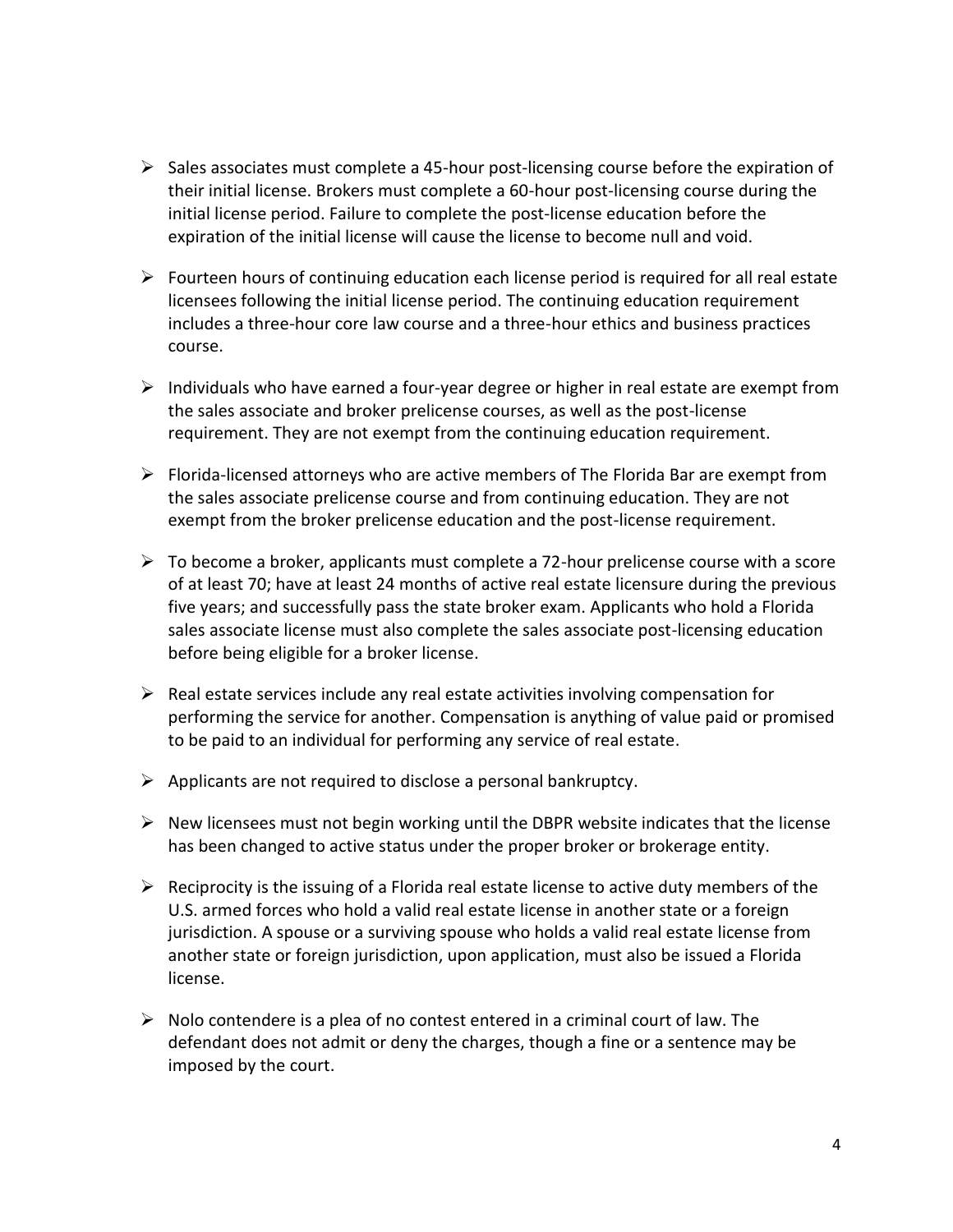- ➢ Individuals who rent lots in a mobile home park or recreational travel park and persons who sell cemetery lots are exempt from holding a real estate license. (Rentals in mobile home parks and recreational vehicle lot rentals along with cemetery lots are not considered real property.)
- ➢ Prima facie evidence is a legal term used to refer to evidence that is good and sufficient on its face (at first view) to establish a given fact or prove a case unless refuted by evidence to the contrary.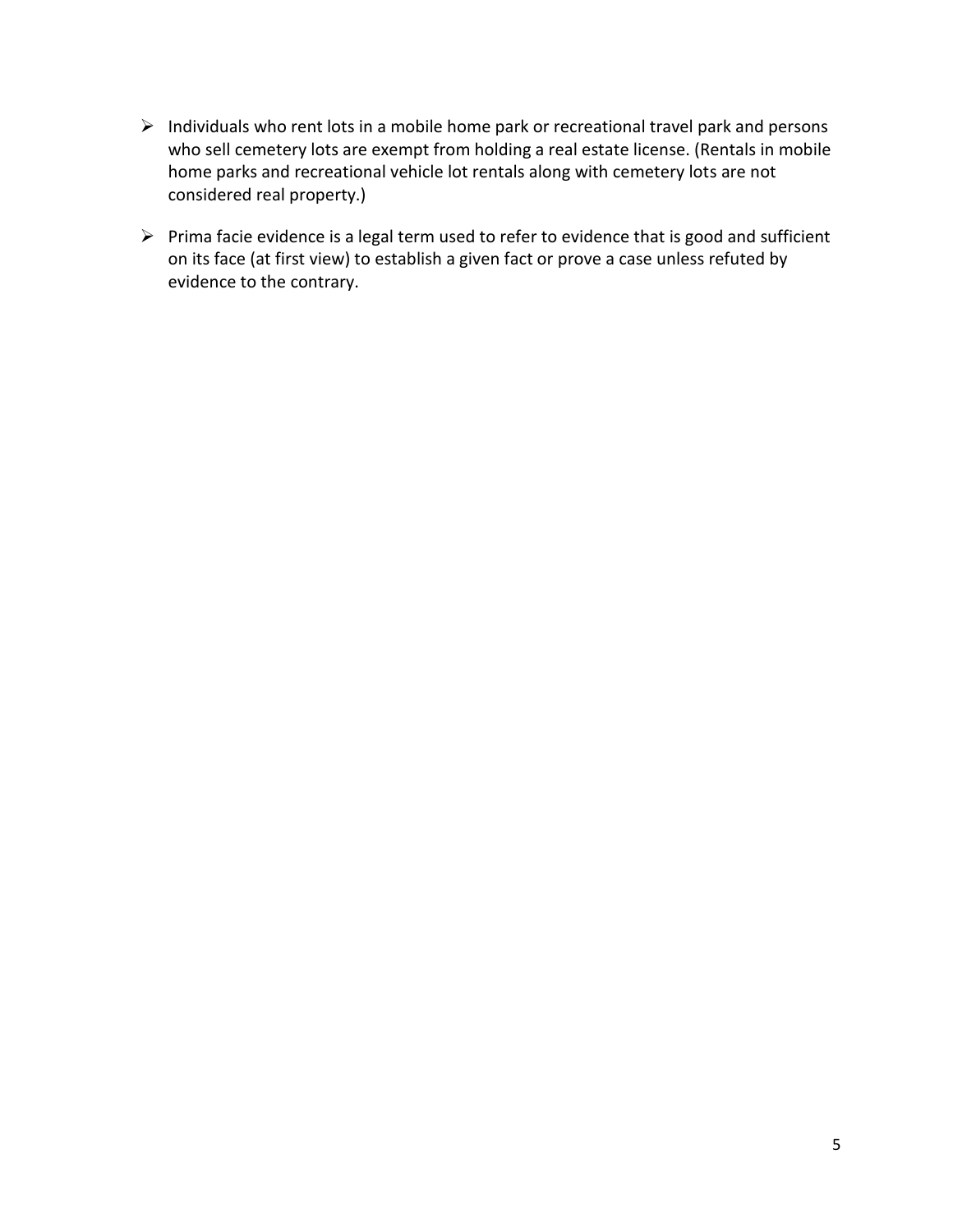

- $\triangleright$  The DBPR is under the executive branch of the governor. Chapter 455, F.S., grants authority to the DBPR to investigate consumer complaints, issue subpoenas when conducting investigations, issue cease and desist orders to unlicensed individuals, and issue citations to individuals licensed by the DBPR.
- $\triangleright$  The chief administrator of the DBPR is the secretary of the DBPR, who is appointed by the governor, subject to confirmation by the state senate.
- $\triangleright$  The Commission consists of seven members: five professional (licensed) members and two consumer members who have never been licensed. Four of the professional members must have held active broker licenses during the five years preceding appointment. The fifth professional member must have been licensed as an active broker or sales associate for the two years preceding appointment.
- $\triangleright$  Members of the Commission are appointed by the governor, subject to senate confirmation, and are not employees of the DBPR.
- $\triangleright$  The Commission's powers are primarily executive, quasi-judicial and quasi-legislative. The FREC exercises its Executive powers to regulate and enforce the license law. FREC exercises its quasi-legislative powers when it adopts rules. FREC exercises its quasijudicial powers when it hears complaints, disciplines licensees, imposes fines, and grants or denies recovery fund claims.
- $\triangleright$  There are two types of inactive status: voluntary and involuntary. A licensee who has qualified for a real estate license but who voluntarily chooses not to engage in the real estate business may request voluntary inactive status. Involuntary inactive status occurs when a licensee fails to renew an active or voluntary inactive license before the expiration date.
- $\triangleright$  A null and void license no longer exists. When an individual performs real estate services with a void license, that activity is considered unlicensed activity. A license becomes null and void when an involuntary inactive status has continued more than two years. When the FREC revokes a real estate license, the license becomes null and void. A license that is voluntarily relinquished by the licensee is canceled by the FREC without the involvement of disciplinary action. Once canceled, the license is null and void.
- $\triangleright$  If a broker's license is suspended or revoked, the licenses of the sales associates and broker associates registered under that broker are placed in involuntary inactive status. Once new employment is secured, the license status is changed to active.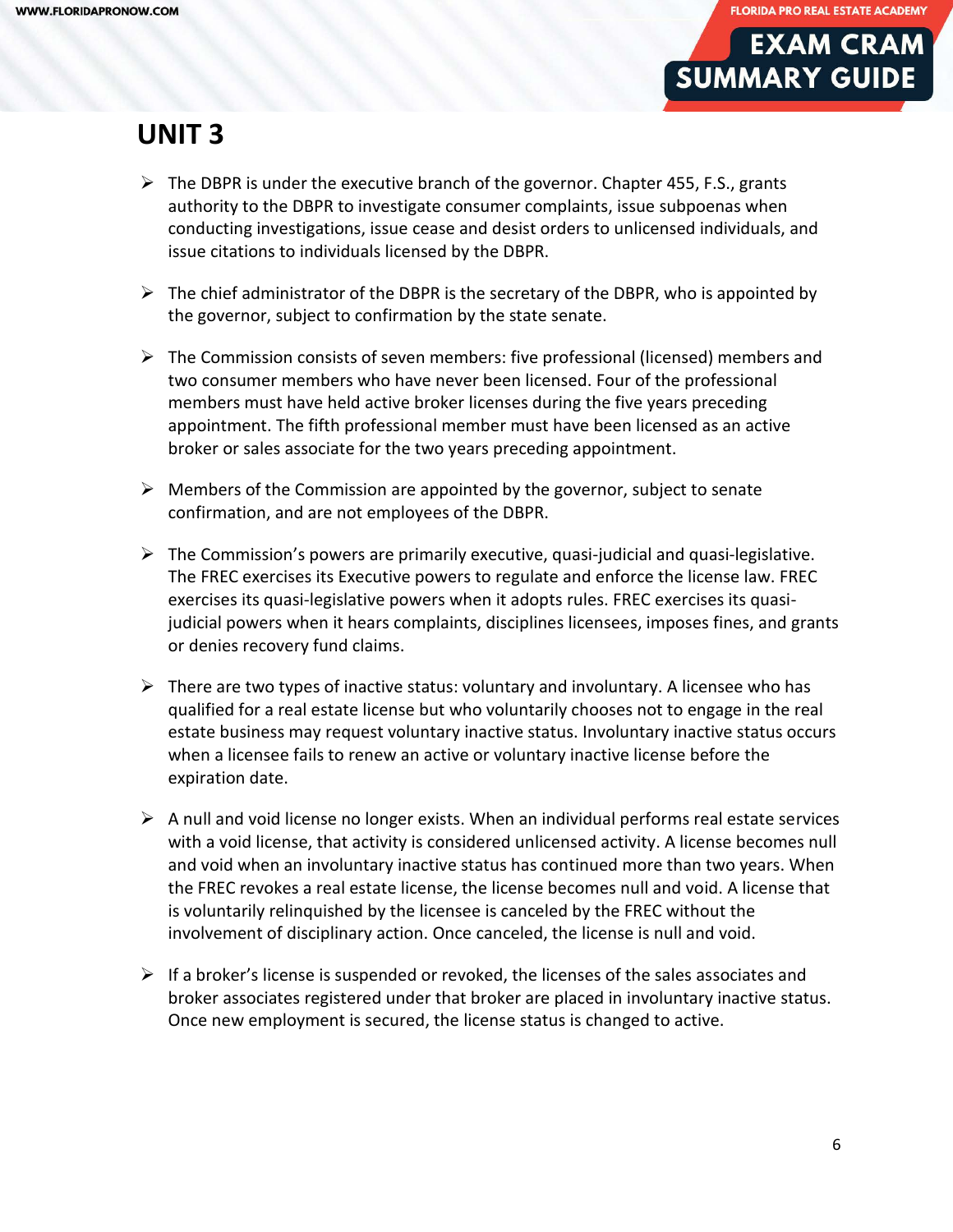- $\triangleright$  A licensee in good standing who is a member of the U.S. armed forces is exempt from license renewal provisions during active duty and for two years after discharge from active duty. The armed forces exemption is valid, assuming the service member is not actively engaging in real estate practices during the exemption period. This is another example of an ineffective license.
- $\triangleright$  Licensees must notify the DBPR within 10 days of a change in mailing address.
- ➢ "Multiple licenses" refers to those cases in which a broker holds more than one broker's license.
- $\triangleright$  A group license is issued to a sales associate or a broker associate employed by an owner-developer (real estate developer) who owns properties in the name of various entities. A group license entitles the licensee to work for the separate sales projects owned by the owner-developer.
- $\triangleright$  When a licensee has been involuntary inactive for 12 months or less, they may satisfy the education requirement by completing 14 hours of FREC-approved continuing education. If for more than 12 months but less than 24 months, they are required to complete 28 hours of a Commission-prescribed reactivation education course
- $\triangleright$  Because of the fiduciary relationship between sales associates and their employers, the obligations of sales associates do not end with termination of employment. Sales associates are prohibited from disclosing confidential information about their former broker and are further prohibited from doing anything that might discredit a former employer or damage the goodwill of the employer's business.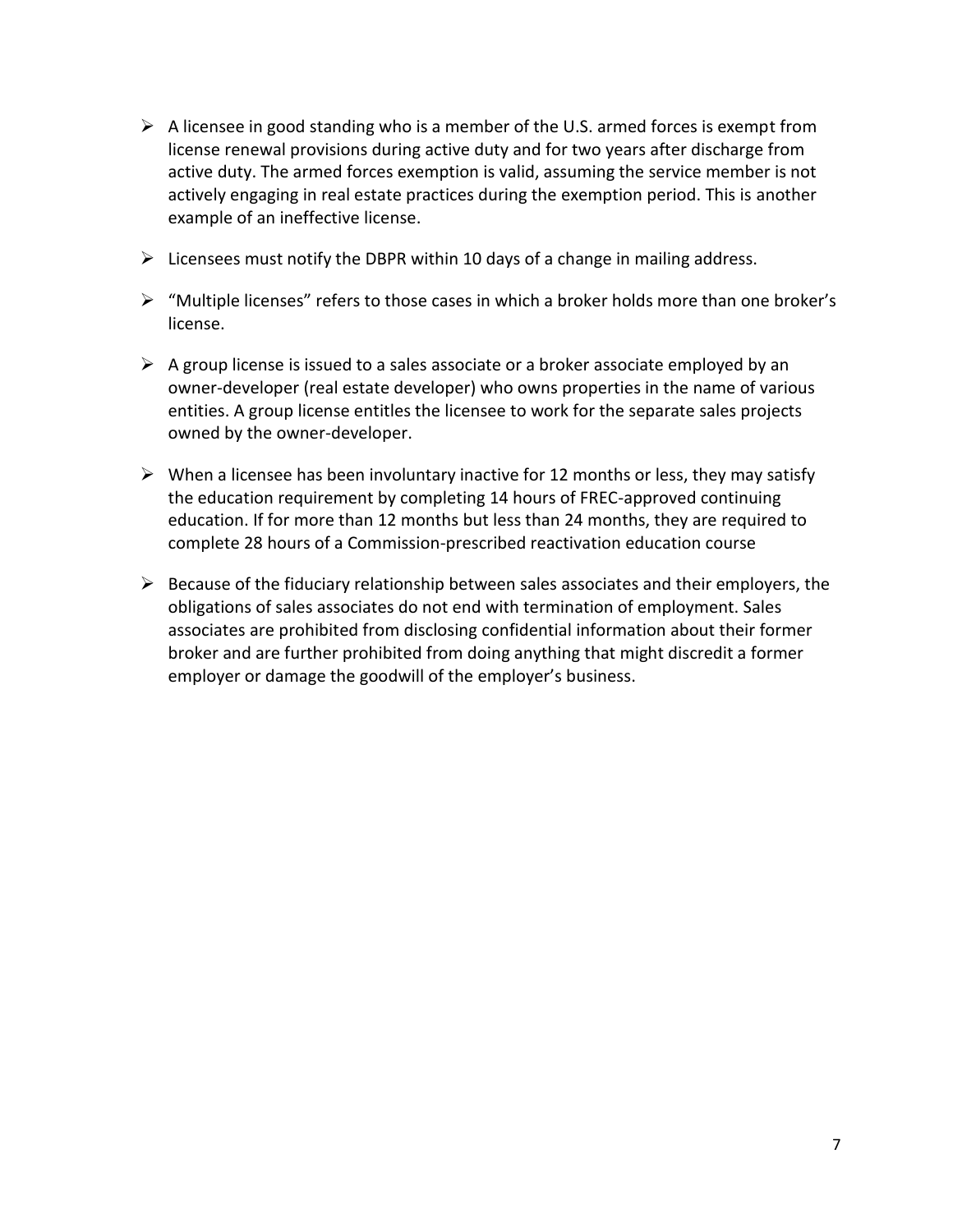

- $\triangleright$  A person who delegates authority to another is the principal. A person who accepts the authority is the agent. An agent is authorized to represent and act for the principal. The agency relationship creates a fiduciary relationship with the principal. A fiduciary acts in a position of trust and confidence with the principal.
- $\triangleright$  A real estate licensee may act as a special agent with buyers or sellers. This occurs when the buyer or the seller, but not both, and the brokerage firm enter into a single agent relationship. In this relationship, the buyer or the seller is the principal and the broker is the agent.
- $\triangleright$  In all real estate transactions, there are three options concerning the role the real estate brokerage firm will assume: (1) transaction broker for the buyer and/or the seller, (2) single agent of either the buyer or the seller, and (3) nonrepresentation (or no brokerage relationship) for the buyer and/or the seller.
- $\triangleright$  Licensees may not operate as dual agents. A dual agent is a broker who represents both the buyer and the seller as a fiduciary.
- ➢ The duties and obligations in each type of brokerage relationship apply to all real estate transactions.
- $\triangleright$  A written disclosure is required for residential transactions when a single agent relationship or nonrepresentation is chosen. The single agency disclosure must be made before, or at the time of, entering into a listing agreement or an agreement for representation, or before the showing of property, whichever occurs first. The no brokerage relationship disclosure must be made before the showing of property.
- $\triangleright$  A residential sale is defined as the sale of improved residential property of four or fewer units, the sale of unimproved residential property intended for use as four or fewer units, or the sale of agricultural property of 10 or fewer acres.
- $\triangleright$  Under Florida law, it is presumed that all licensees are operating as transaction brokers unless another brokerage relationship is chosen. A transaction broker provides limited representation to a buyer, a seller, or both, but does not represent either in a fiduciary capacity or as a single agent, nor are the customers held responsible for the acts of the licensee. Meaning any confidential information learned about one party may not be given to another such as a higher or lower offer than stated asked price would be accepted.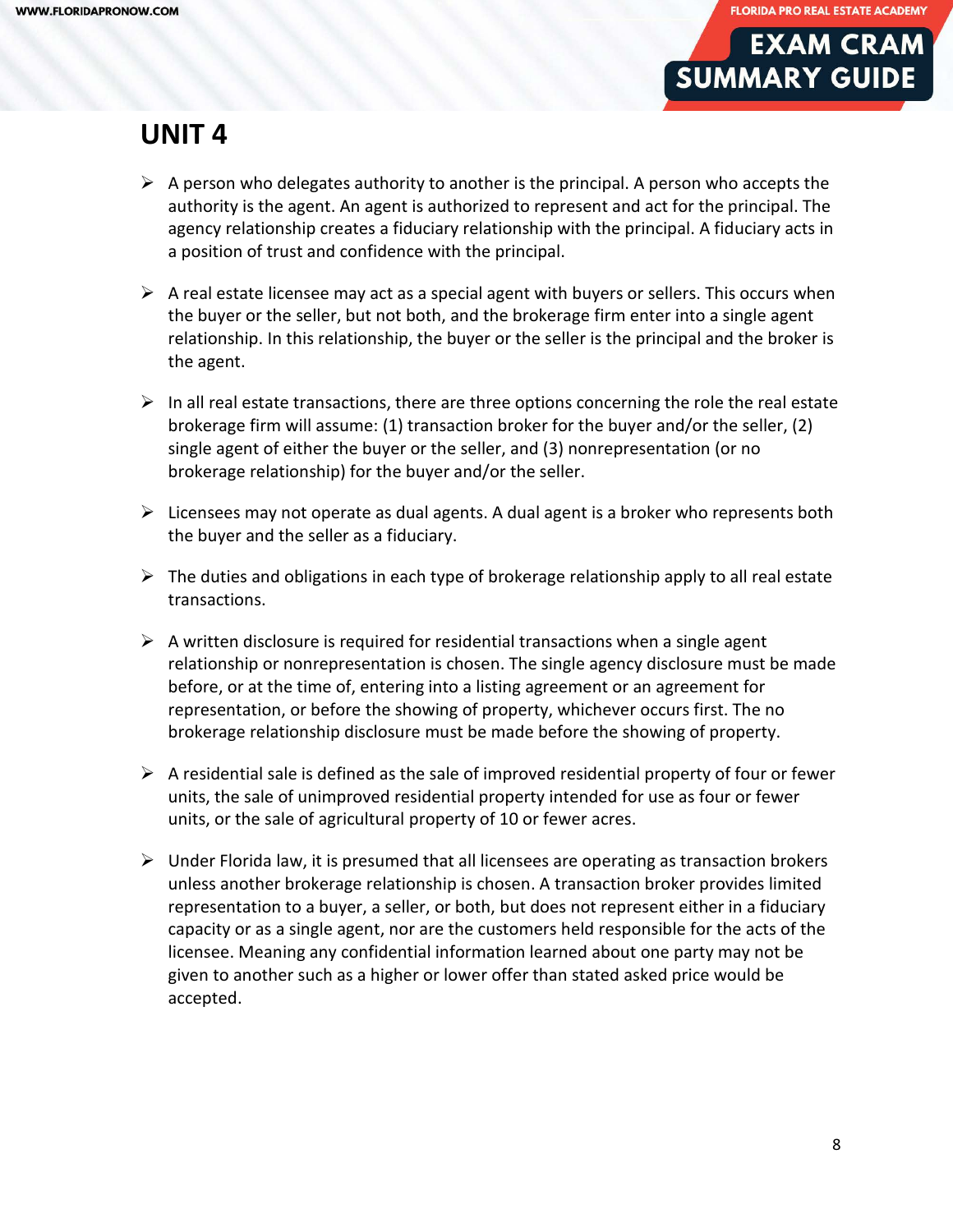- $\triangleright$  License law mandates that a real estate broker working in a no brokerage relationship capacity has three duties: (1) deal honest and fairly, (2) disclose all known facts that materially affect the value of residential real property that are not readily observable to the buyer, and (3) account for all funds entrusted to the licensee.
- $\triangleright$  License law mandates that a real estate broker working as a transaction broker has the duties required in a no brokerage relationship plus four additional duties: (1) use skill, care, and diligence; (2) present all offers and counteroffers; (3) exercise limited confidentiality; and (4) perform additional duties that are mutually agreed to.
- $\triangleright$  F.S. 475 mandates that a real estate broker working as a single agent has the duties required in a no brokerage relationship plus the first two additional duties required in a transaction broker relationship. Four duties apply exclusively to a broker working as a single agent: (1) confidentiality, (2) obedience, (3) loyalty, and (4) full disclosure.
- $\triangleright$  A real estate broker may change from a single agent relationship to a transaction broker relationship only with the express written permission of the principal. The principal must sign or initial the Consent to Transition to Transaction Broker disclosure before the change can occur. If both a buyer and seller are single agents in the same brokerage and want to sell the house to one another, this is only permissible once they goth sign the consent to transaction broker notice.
- $\triangleright$  Brokers must retain brokerage relationship disclosure documents for five years for all residential transactions that result in a written offer to purchase and sell real property and all nonresidential transactions that use designated sales associates even if they failed to close.
- $\triangleright$  In a nonresidential transaction and where the buyer and the seller each have assets of \$1 million or more, the broker, at the request of the buyer and the seller, may designate two sales associates to be designated sales associates. In such situations, one sales associate acts as a single agent for the buyer and the other sales associate acts as a single agent for the seller. The broker is not considered a dual agent but rather a neutral party advising the designated sales associates to help facilitate the process. The buyer and the seller must sign the Designated Sales Associate disclosure listing the duties of a single agent and affirming that the buyer and the seller each have assets of at least \$1 million.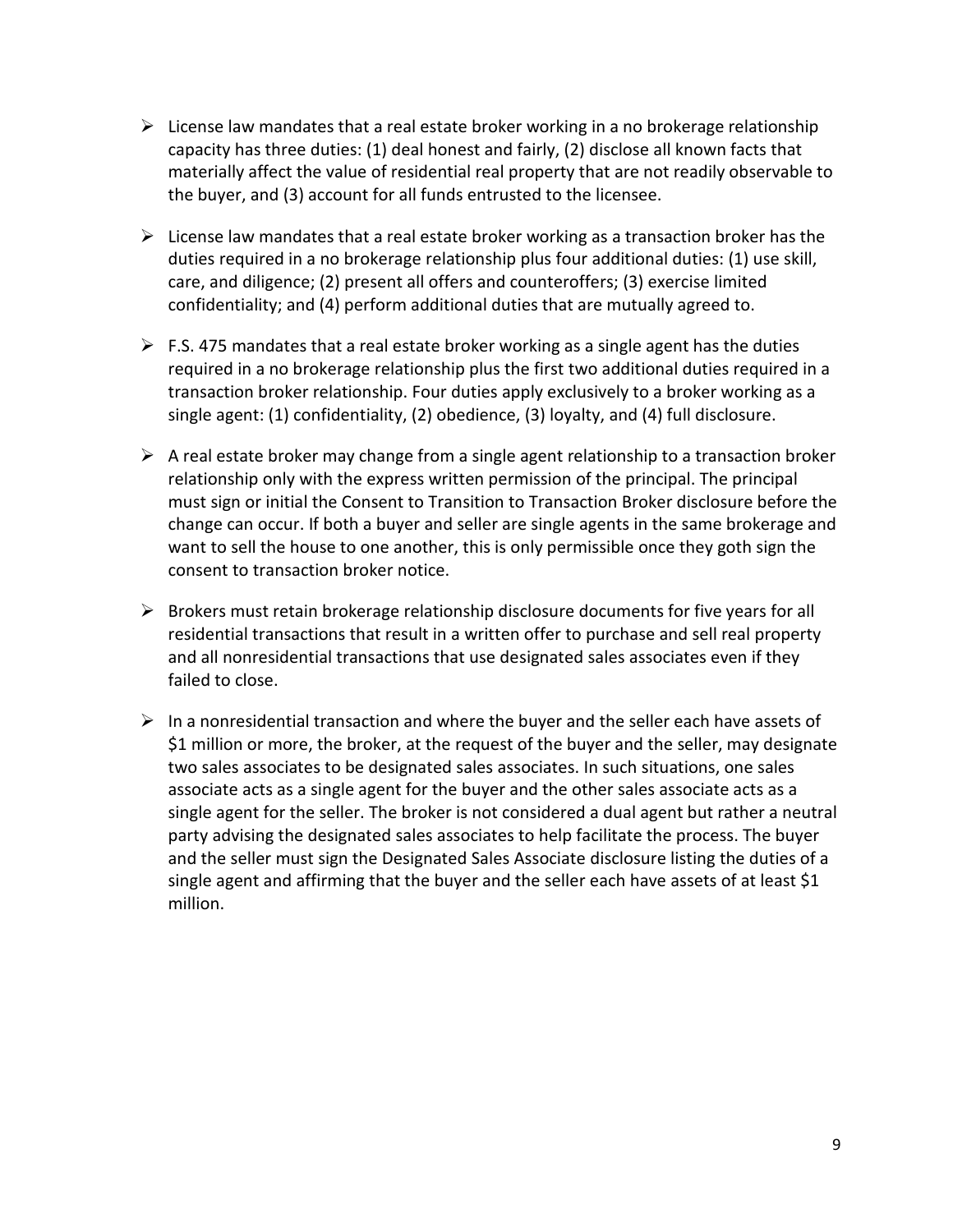

- $\triangleright$  To have active status, a real estate broker is required to open an office and register it with the DBPR.
- $\triangleright$  The brokerage office sign must contain (1) the trade name (if applicable), (2) the broker's name, and (3) the words "Licensed (or Lic.) Real Estate Broker." If desired, the names of the sales associates and broker associates may be added below the broker's name(s), provided the appropriate title (sales associate or broker associate) appears after their name. A line or a space must separate the brokers' names from the associates' names.
- $\triangleright$  Blind advertising fails to disclose the license name of the brokerage firm and provides only a post office box number, telephone number, and/or street address.
- $\triangleright$  Point of contact information refers to the information provided on the internet for contacting a brokerage firm or individual licensee, including mailing addresses, physical street addresses, email addresses, telephone numbers, and FAX telephone numbers. The brokerage firm name must be above, below, or adjacent to point of contact information.
- $\triangleright$  Licensees who include their personal name in advertisements must use their last name as registered with the DBPR. Licensees who use their personal cell phone number in an ad must include the words direct, cell, or mobile so as not to give the impression that that is the brokerage number.
- $\triangleright$  A telephone solicitation is a telephone call placed for the purpose of encouraging the purchase of, or investment in, property goods, or services. Telemarketers (including real estate licensees) must search the National Do Not Call Registry before making telemarketing calls. Violators of the federal Telephone Consumer Protection Act may be fined up to \$16,000 per call. The penalty for violating Florida's Telemarketing Act is \$10,000 per call.
- $\triangleright$  An escrow account is an account for the deposit of money held by a third party in trust for another for safekeeping. Brokers may open escrow accounts in a Florida bank, a savings association, or a credit union. The broker must be a signatory on the escrow account. If the broker chooses not to open an escrow account, the funds may be held by a title company or in an attorney's trust account. If held by an attorney or title company, there is a ten day receipt protocol.
- $\triangleright$  Sales associates must deliver binder deposits to their broker-employer no later than the end of the next business day. Brokers must deposit the funds into their escrow account no later than the end of the third business day after the brokerage received the funds. (Count as 0, 1, 2, 3)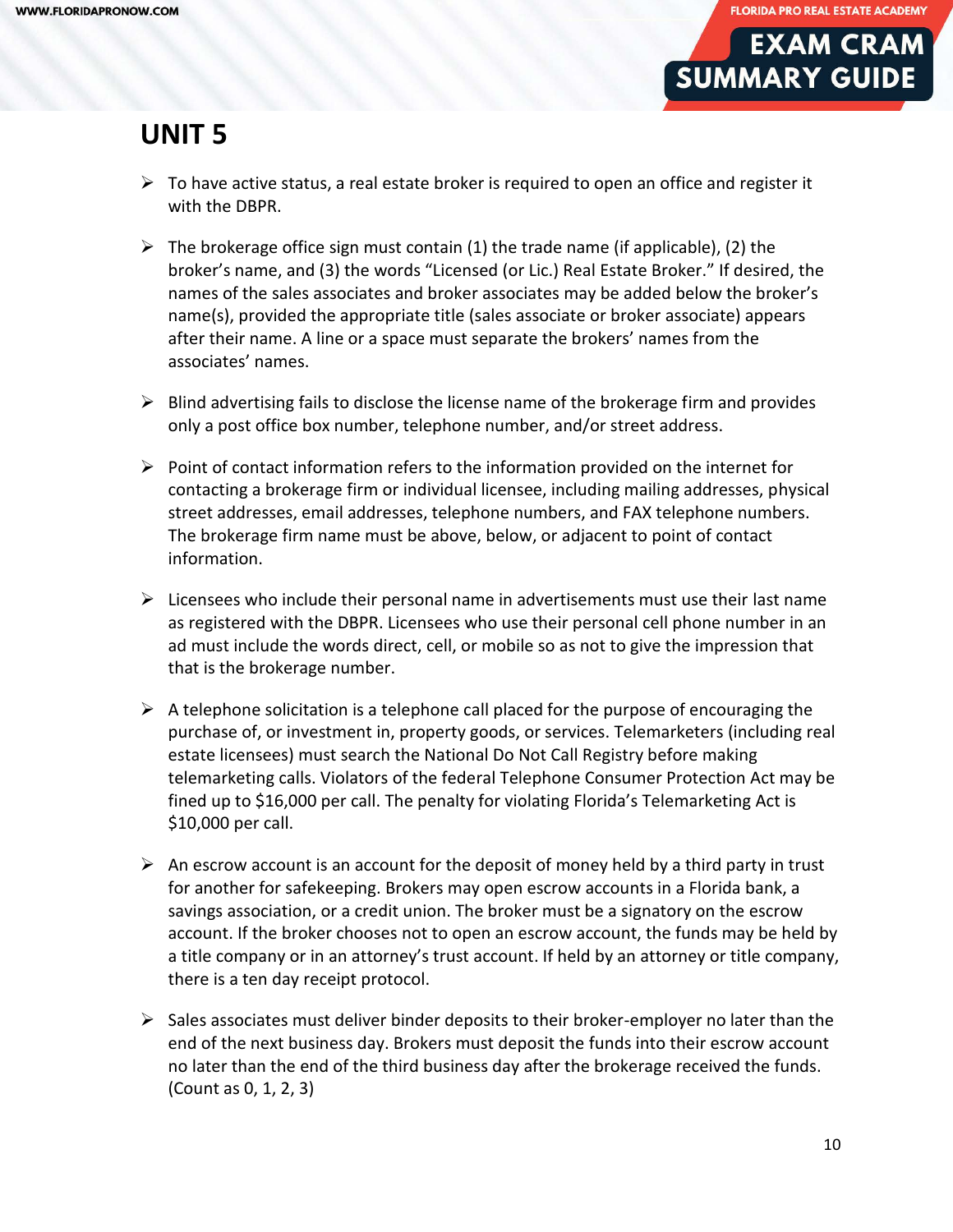- $\triangleright$  If the broker's escrow account is an interest-bearing account, the broker must get written permission from all parties before depositing the funds. The written authorization must specify who is entitled to the interest earned. The broker may receive the interest.
- $\triangleright$  Brokers must maintain records of real estate transactions for five years, regardless of whether escrow funds were pledged (or two years after litigation, if beyond the fiveyear period).
- ➢ Commingling is the illegal practice of mixing a buyer's, seller's, tenant's, or landlord's funds with the broker's own money or mixing escrow money with the broker's personal funds or brokerage funds. Brokers are allowed to place up to \$1,000 of personal or brokerage funds in a sales escrow account or up to \$5,000 of personal or brokerage funds in a property management escrow account.
- ➢ Brokers must notify the FREC in writing of conflicting demands or of a goodfaith doubt within 15 business days. Brokers must institute one of the settlement procedures within 30 business days of receiving conflicting demands or of having a good-faith doubt. The four settlement procedures are (1) mediation, peace talks to an agreed on action, (2) arbitration, a disinterested third party makes the call, (3) litigation, court fight, and (4) escrow disbursement order, FREC's call.
- $\triangleright$  Some real estate brokerage entities offer prospective tenants a list of properties available for rent. Very few brokerage firms sell the information; however, if the brokerage charges a fee for the rental information, the tenant must receive a receipt that outlines two refund provisions: (1) if the rental information is in error, 100% refund; and (2) if the prospective tenant is unable to find a suitable rental, a 75% refund. The request for a refund must be made verbally or in writing within 30 days following the day of purchase.
- $\triangleright$  Failing to provide accurate and current rental information for a fee is a first-degree misdemeanor. The penalty for a first-degree misdemeanor is a fine of not more than \$1,000 and/or up to one year in jail.
- $\triangleright$  A kickback occurs when a broker receives money from someone other than the buyer or the seller, such as for referring a buyer or a seller to a particular vendor for services. Buyers and sellers must be fully informed before the payment.
- $\triangleright$  Florida law prohibits a real estate licensee from paying money to an unlicensed person for the referral of real estate business. Apartment complex owners may give no more than \$50 to a tenant for the referral of a new tenant.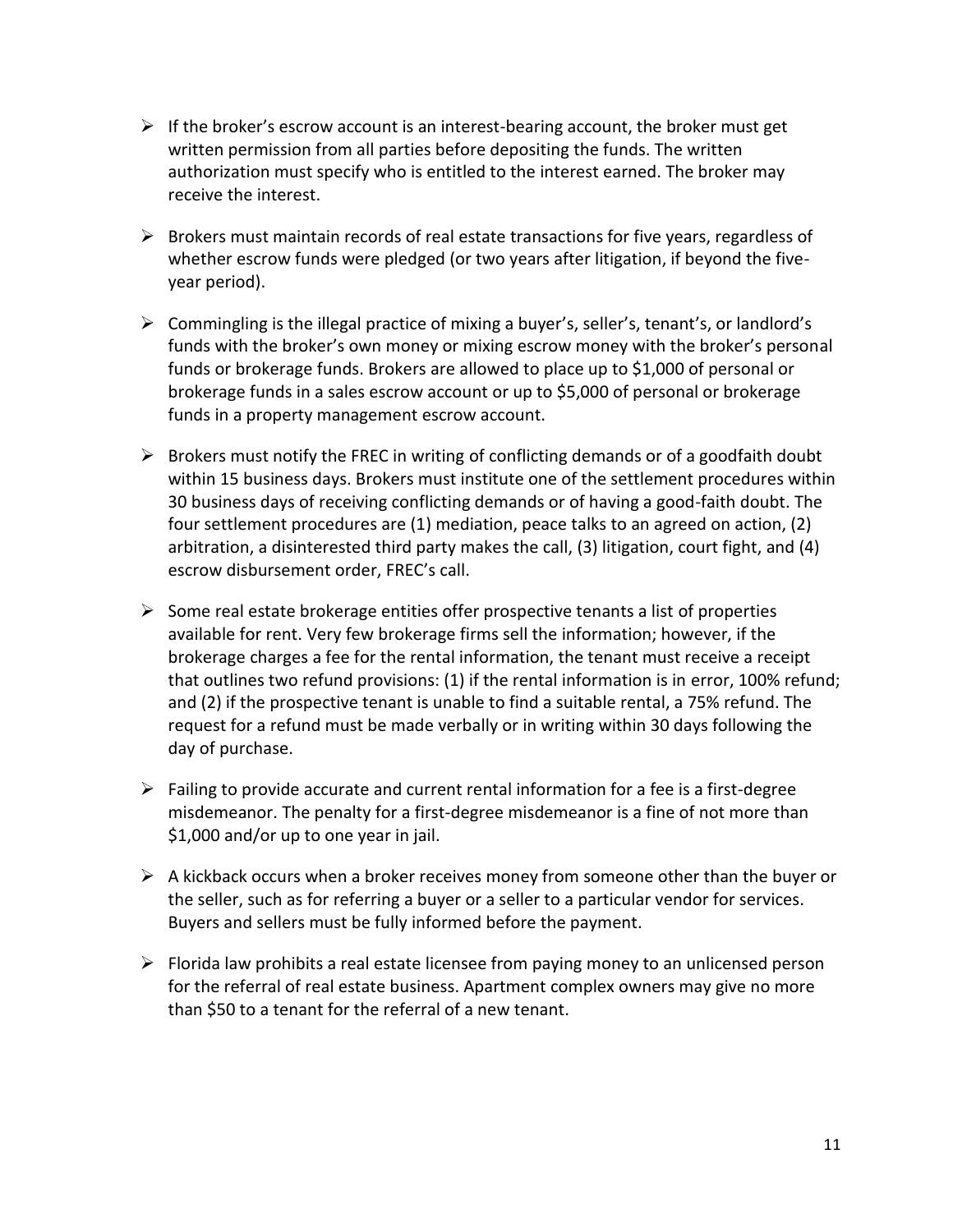- $\triangleright$  Florida law allows the sharing of part of the commission with the buyer or the seller in a real estate transaction, provided the rebate is disclosed to all interested parties.
- $\triangleright$  Types of business entities that may register as a brokerage entity include the following: sole proprietorship, general partnership, limited partnership, limited liability partnership, corporation, and limited liability company.
- $\triangleright$  An ostensible partnership (or quasi-partnership) is created when the actions of two or more persons create the appearance that a partnership exists. Licensees who operate as ostensible partners may be subject to license suspension.
- $\triangleright$  Sales associates and broker associates may not be members of the board of directors or officers of a real estate brokerage corporation.
- $\triangleright$  Sales associates and broker associates are not allowed to register as general partners of a real estate brokerage general or limited partnership.
- $\triangleright$  Business entities that may not register as real estate brokers include the following: corporation sole, joint venture, business trust, cooperative and unincorporated association.
- $\triangleright$  The three exceptions to conflicting demands are: HUD contracts that use their own rules, purchases of condo units that fall under the Condominium Act, and lastly, if a buyer fails in good faith to satisfy contract terms, they may be reimbursed their deposit contrary to the seller's wishes, however seller's approval is recommended.
- $\triangleright$  If the buyer and seller agree to the dispersion of escrow funds after FREC has been notified of conflicting demands, the broker must notify FREC that the conflict has been settled with 10 days.
- $\triangleright$  The three exceptions to the Telemarketing Act are (1) An agent has an interested buyer may call, (2) An agent may contact a former customer within 18 months of concluded business, and (3) An agent may contact a potential customer within three months of an inquiry, application, or open house registry.
- $\triangleright$  Agents may accept a post-dated check with the seller permission, secure it in a safe place till it becomes current, and deposit it. A broker will only be held liable for nonpayment of an escrow check if the broker's culpable negligence caused the issue.
- $\triangleright$  Unlicensed personal assistants my not perform any of the eight services of real estate nor conduct listings.
- $\triangleright$  Sales and broker associates must register under their legal last names, not the trade or brokerage name. Associates may form an LLC for tax purposes and add the designation to their legal licensed name.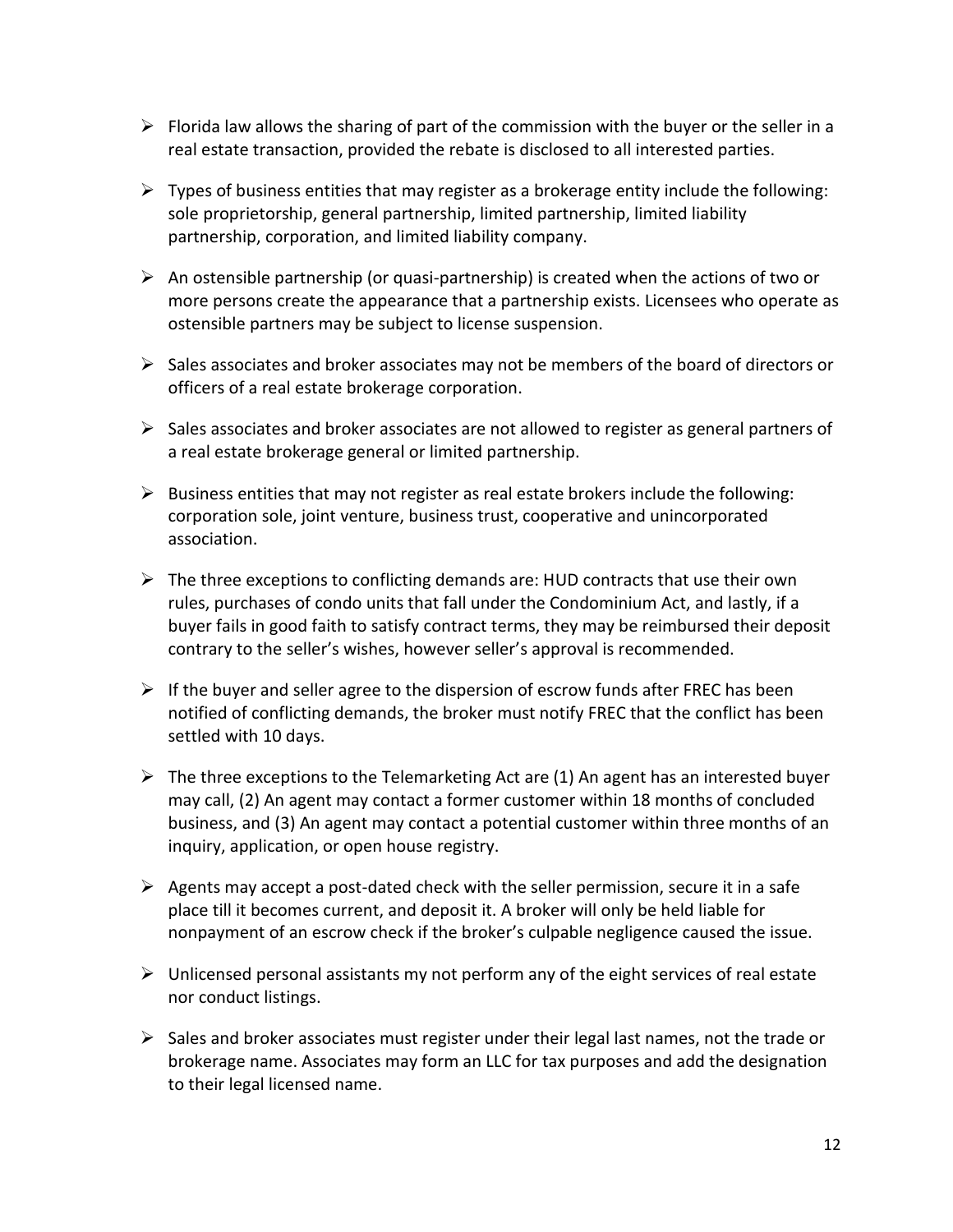

- $\triangleright$  Seven steps comprise the complaint process:
- $\triangleright$  A complaint (an alleged violation of a law or rule) is filed with the DBPR.
- $\triangleright$  If the complaint is legally sufficient (Containing facts indicating that a violation of Florida statute, DBPR rule, or FREC rule has occurred), the DBPR conducts an investigation and notifies the licensee-respondent. The complaint and the information obtained during the investigation are kept confidential until 10 days after probable cause has been found to exist. The DBPR's investigative report is forwarded to the probable-cause panel. In rare situations deemed to be too serious to allow the licensee to continue to practice real estate while the complaint process proceeds, the DBPR secretary may issue a summary (emergency) suspension.
- $\triangleright$  The probable-cause panel consists of two FREC members. The probable-cause panel determines whether probable cause exists.
- $\triangleright$  If probable cause is found, the DBPR issues a formal (administrative) complaint. An Election of Rights is mailed with the complaint to the licensee. The licensee has 21 days to (1) not dispute the allegations of fact and request an informal hearing, (2) dispute the allegations of fact and request a formal hearing, or (3) not dispute the allegations of fact and waive the right to be heard. The licensee respondent may enter into a stipulation (an agreement as to the facts of the case and the penalty reached between the attorneys for the DRE and the licensee instead of having the matter heard in court or by FREC).
- $\triangleright$  If there are no disputed facts, the Commission (probable-cause panel members are excused) decides the case and imposes the penalty in an informal hearing held during a regular FREC meeting. If the licensee-respondent requests a formal hearing or if the respondent disputes the allegations, the case is heard by a Florida administrative law judge in a formal hearing. The administrative law judge prepares a recommended order.
- $\triangleright$  The FREC imposes the final order (members of the probable-cause panel do not participate). The final order becomes effective 30 days after it has been entered.
- $\triangleright$  The licensee-respondent may appeal the final order.
- $\triangleright$  The FREC may impose an administrative penalty for violations of law or rules and regulations. The DBPR may issue a citation for violations that are of no substantial threat to the public. Such citations carry fines ranging from \$100 to \$500. The DBPR may issue a notice of noncompliance as a first response to a minor violation. The FREC may punish more serious offenses by issuing fines of up to \$5,000 for each violation of Chapters 455 and 475 and/or a suspension of up to 10 years. In extreme cases, the FREC may revoke a license.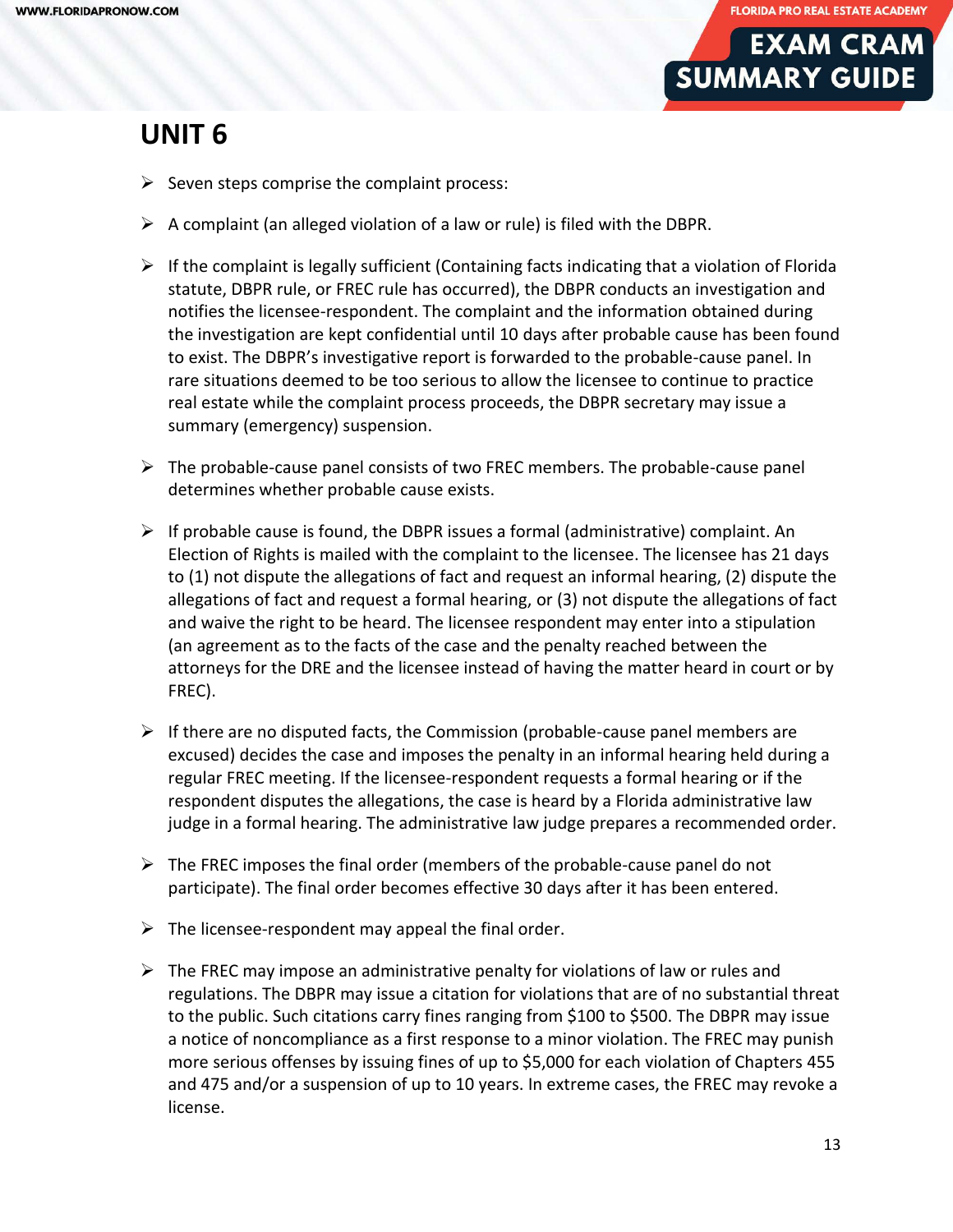- $\triangleright$  Failing to provide accurate and current rental information for a fee is a misdemeanor of the first degree, punishable in a court of law by a fine of up to \$1,000 and/or by imprisonment of up to one year.
- ➢ Misdemeanors of the second degree are punishable by a fine of up to \$500 and/or by imprisonment of up to 60 days.
- $\triangleright$  Falsifying a license application, unlicensed activity, and theft or reproduction of a license exam are felonies of the third degree. The penalty, per offense, is a fine of up to \$5,000, up to five years in jail, or both.
- $\triangleright$  Individuals can be reimbursed from the Real Estate Recovery Fund for monetary damages as a result of license law violations by a licensee. Claims are limited to \$50,000 per transaction or the unsatisfied portion of a judgment claim, whichever is less, and no more than \$150,000 against one licensee involving multiple transactions. The license is automatically suspended upon payment from the fund until the fund is reimbursed (EDO exception).
- $\triangleright$  Licensees can only make a claim against the recovery fund if they acted in the sole capacity of a buyer or seller in the transaction and were harmed as a result of the hired licensee's actions.
- ➢ Florida Statute requires licensees to inform FREC, in writing, within 30 days of being convicted, found guilty, entered a plea of nolo contendere (no contest), or a plea of guilty, regardless of adjudication, to a crime in any jurisdiction.
- $\triangleright$  All imprisonment penalties or fines (except administrative fines) must be obtained in a court of law because the Commission lacks the authority to assess such penalties.
- $\triangleright$  Conversion is a licensee's personal use or misuse of client (or customer) monies. This includes a broker mishandling the brokerage funds and not keeping enough money set aside to pay their agents for their work.
- $\triangleright$  A licensee has 15 days to act to correct a minor violation or the licensee may be issued a citation or be subjected to a disciplinary proceeding. Licensees receiving a citation have 30 days to accept or reject the alleged violation(s), as specified in the citation.
- $\triangleright$  The Real Estate Recover Fund will not reimburse attorney's fees, court costs, treble (triple) damages, or punitive damages. Only actual damages.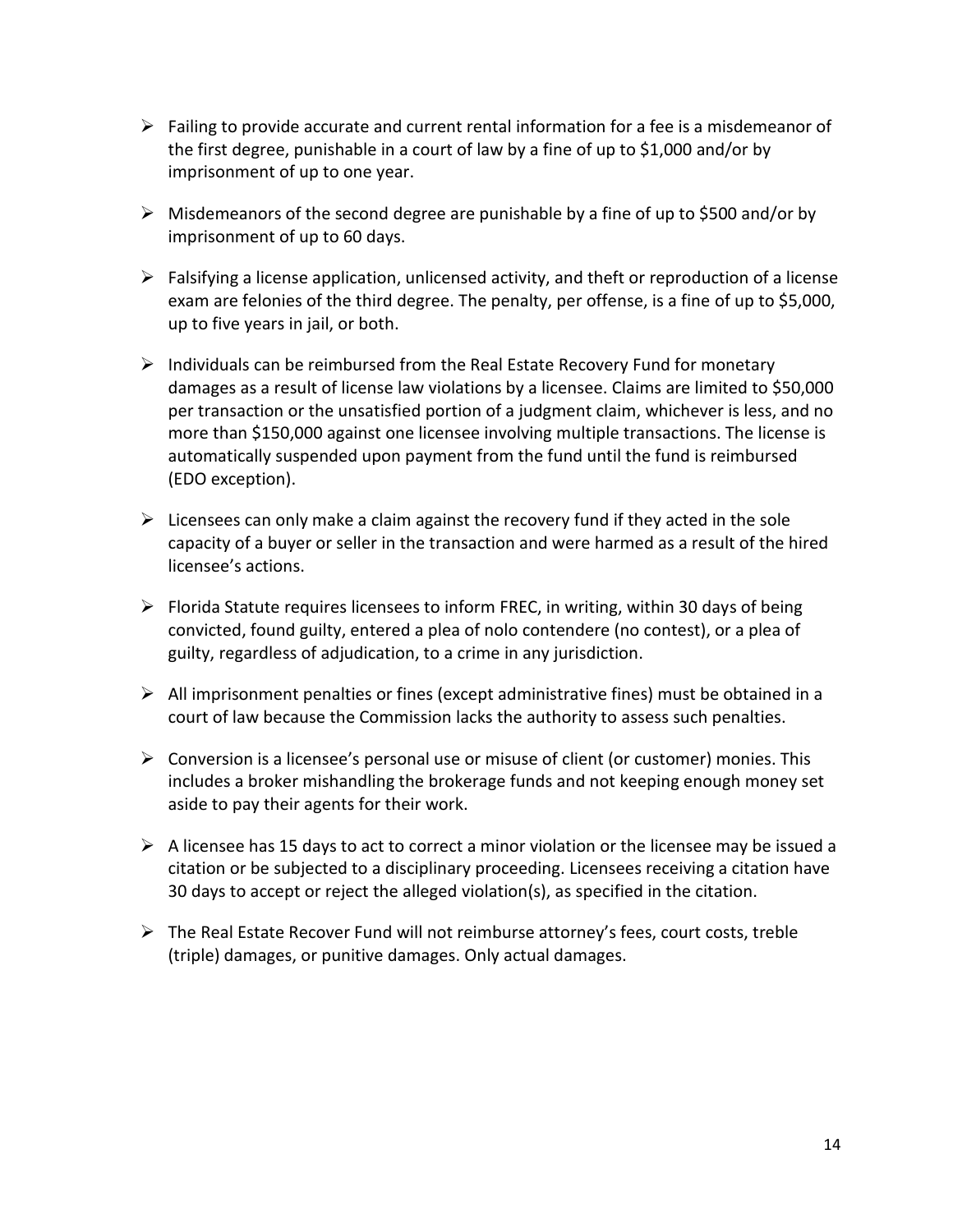

- $\triangleright$  The Civil Rights Act of 1866 prohibits racial discrimination in all real estate transactions without exception.
- ➢ The Jones v. Mayer case upheld the Civil Rights Act of 1866.
- $\triangleright$  The Civil Rights Act of 1968 (called the Fair Housing Act) and amendments, protects people from discrimination because of their race, color, religion, sex, handicap status, familial status, or national origin in the sale or rental of housing or residential lots. The Fair Housing Act does not protect individuals based on age, occupation, marital status, or sexual orientation.
- $\triangleright$  Several exemptions from the Fair Housing Act apply to individuals selling or renting their own property. However, if racial discrimination occurs, the individual is in violation of the Civil Rights Act of 1866. If a real estate licensee is involved in the transaction, the Fair Housing Act applies.
- $\triangleright$  Prohibited activities under the Fair Housing Act include refusing to rent to, sell to, negotiate with, or deal with a member of a protected class; quoting different terms or conditions for buying or renting; advertising that housing is available only to people of a certain race, color, religion, sex, national origin, handicap status, or familial status; denying membership in or use of any real estate brokerage services, brokers' organization, or MLS; and making false statements concerning the availability of housing for inspection, rent, or sale.
- $\triangleright$  The Fair Housing Act also prohibits blockbusting (inducing homeowners to sell their property by making misrepresentations regarding the entry of minority persons in order to cause a turnover of properties in the neighborhood); steering (channeling homeseekers to or away from particular neighborhoods because they are members of a protected class); and redlining (denying loans or insurance coverage or offering loans or insurance coverage with different terms or conditions for homes in certain neighborhoods).
- $\triangleright$  The Americans with Disabilities Act (ADA) prohibits discrimination in places of public accommodation and commercial facilities such as hotels and real estate offices.
- $\triangleright$  The Interstate Land Sales Full Disclosure Act allows a purchaser who received the required property report from a development of 25 or more units before signing the contract to cancel the contract within seven days. Developers must register subdivisions of 100 or more lots with the Consumer Financial Protection Bureau.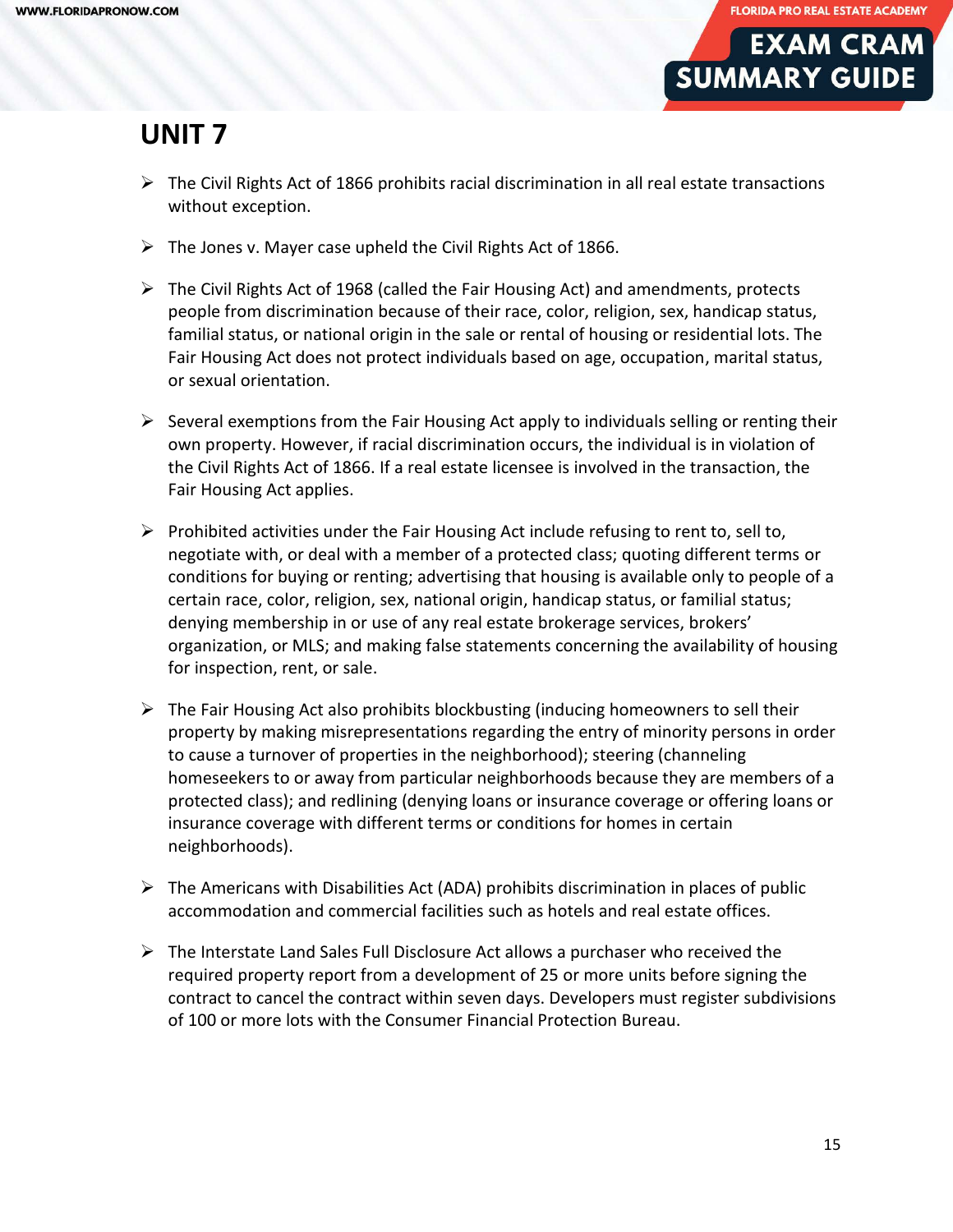- $\triangleright$  The Florida Residential Landlord and Tenant Act requires landlords to (1) maintain security deposits and advance rent in a separate non-interest-bearing escrow account, (2) maintain security deposits and advance rent in a separate interest bearing account and pay the tenant 5% interest or 75% of interest earned, or (3) post a surety bond for the lesser of the amount of the funds or \$50,000 and pay the tenant 5% interest. If a real estate broker holds the funds on behalf of the landlord, the broker must abide by real estate license law concerning escrow funds by placing the funds into their escrow account and keeping records for it.
- $\triangleright$  If a customer requests to know the race, color, religion, national origin, sex, familial or handicap status of a customer, it is the ethical standard for a real estate agent to express how none of the above is relevant to the sale or lease of real property, and basing any decision on said criteria is illegal, violating fair housing laws.
- $\triangleright$  Landlords have 15 days to return a tenant's deposit, or 30 days to notify a tenant of any claims the landlord intends to make on said deposits.
- $\triangleright$  There are two exemptions under the Fair Housing Act that allow religious housing and private clubs to restrict dwellings they own or operate to their own members.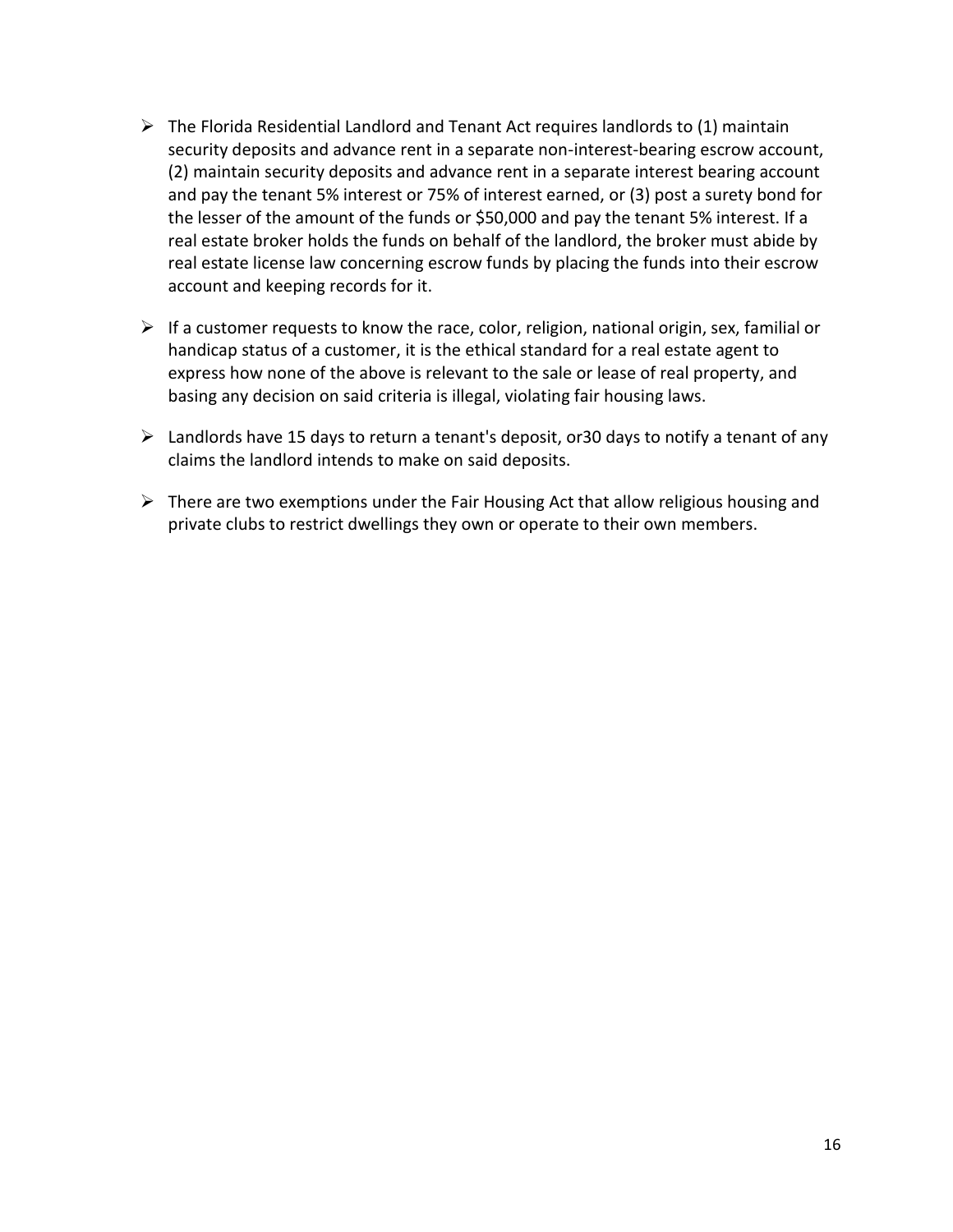

- $\triangleright$  Actual notice is direct knowledge acquired during a transaction; whereas, constructive notice is recording Land refers to the surface of the earth and everything attached to it by nature.
- $\triangleright$  Real estate refers to the land and improvements.
- $\triangleright$  Real property includes all real estate plus the bundle of rights.
- $\triangleright$  Physical components of land are surface rights (everything on the dirt including rocks, lakes, trees, etc.), subsurface rights (everything below the dirt including oil, limestone, minerals, etc.), and air rights (up to law established heights that are lower by airports and military facilities).
- $\triangleright$  Riparian rights are associated with land abutting a flowing waterway. Littoral rights are associated with land abutting tidal bodies of water. Accretion is the process of land buildup from water-borne rock, sand, and soil. Alluvion is the new deposits of land as a result of accretion. Erosion Gradual loss of land due to natural forces. Reliction Gradual receding of water, uncovering additional land.
- $\triangleright$  Any tangible asset that is not real property is personal property (or chattel).
- $\triangleright$  The four tests regarding fixtures are (1) intent of the parties (was the item intended to be left?), (2) relationship or agreement of the parties (landlord and tenant, or buyer and seller?), (3) method or degree of attachment (will removing the item cause damage?), and (4) adaptation of the item (was the item custom built for this property?). Once permanently attached to a dwelling, personal artifacts become part of the real property.
- $\triangleright$  The bundle of legal rights consists of the following: right of disposition, right of enjoyment, right of exclusion, right of possession, and the right of control.
- $\triangleright$  A freehold estate is an ownership interest for an indefinite period. Fee simple is the most comprehensive freehold estate, and it is inheritable. A life estate is also a freehold estate, but it is measured by an individual's natural life span.
- $\triangleright$  A leasehold estate, or nonfreehold estate, is a tenant interest in real property measured in calendar time. The three types of leasehold estates are estate for years, tenancy at will, and tenancy at sufferance.
- $\triangleright$  An estate for years is a tenancy with a specific starting and ending date.
- $\triangleright$  A tenancy at will is a lease agreement that has a beginning date but no fixed termination date. If payments are made weekly, termination notification must be made 7 days before the end date, if monthly, 15 days.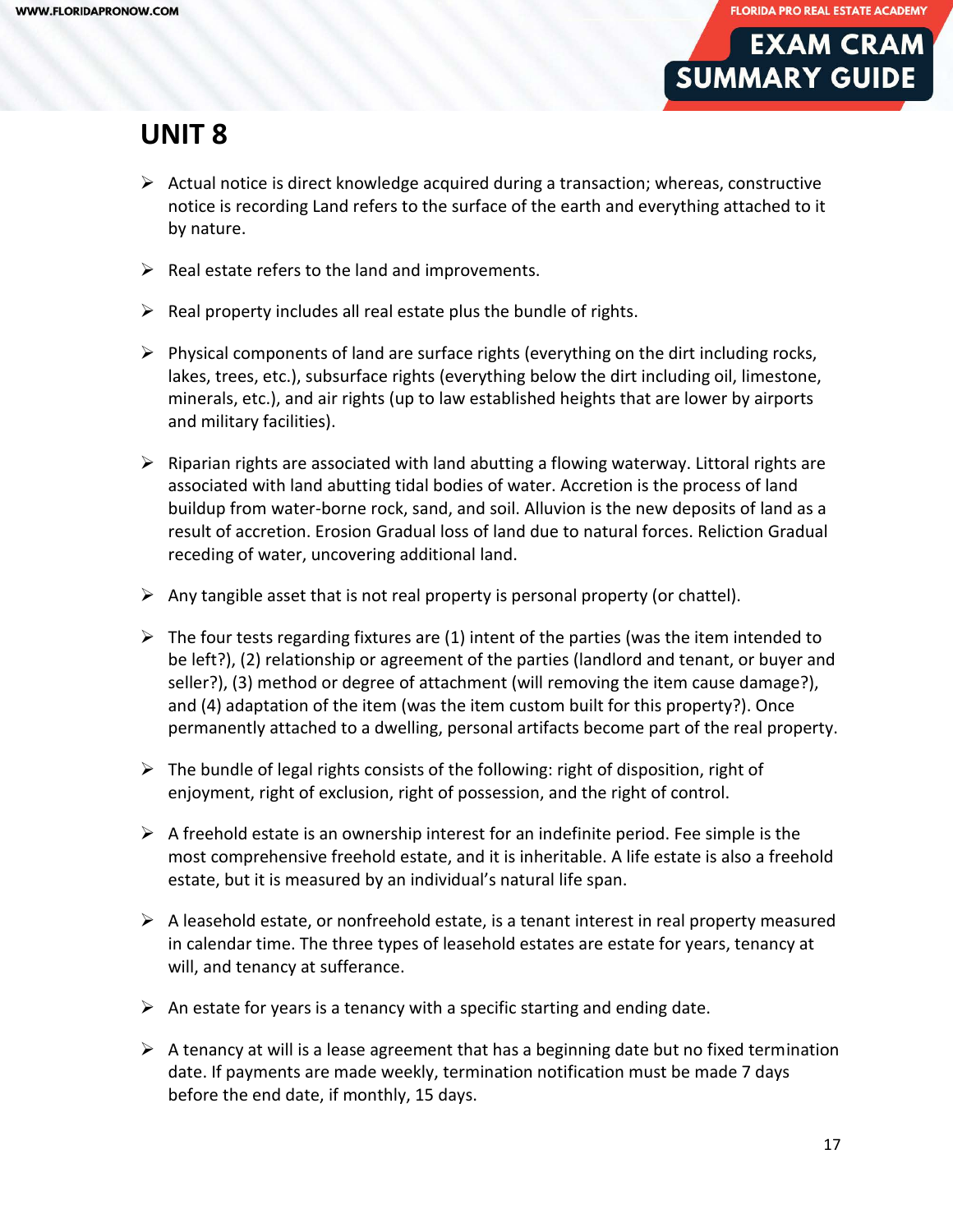- $\triangleright$  A tenancy at sufferance occurs when a tenant retains possession of the property beyond the ending date of a legal tenancy without the consent of the landlord (tenant holds over).
- $\triangleright$  Sole ownership and concurrent ownership are ways that people hold freehold estates. An estate in severalty is created when title to property is in one person's name (sole owner). Ownership by two or more persons at the same time is concurrent ownership.
- $\triangleright$  The three types of concurrent ownership are (1) tenancy in common, (2) joint tenancy, and (3) tenancy by the entireties.
- $\triangleright$  Tenants in common have an undivided interest in the entire property and can own unequal shares. This interest can be left in a will or passed to heirs if there is no will.
- $\triangleright$  The four unities of a joint tenancy are (1) possession, (2) interest, (3) title, and (4) time. Joint tenancies are characterized by right of survivorship (when one co-owner dies, the deceased's share goes to the surviving co-owner). If a joint tenancy share owner sells their share, the new owner will not be a joint tenant, but will be considered a tenant in common.
- $\triangleright$  To create a tenancy by the entireties, the co-owners must be married to each other at the time they take title. The share of the deceased spouse automatically transfers to the surviving spouse by right of survivorship. If the deceased spouse was the only one whose name was on the title, the surviving spouse gets a life estate and the children have a remainder estate while the surviving spouse lives.
- $\triangleright$  The primary Florida residence of a homeowner once homesteaded qualifies for certain benefits and protections. These benefits include protection of the family, protection of the homestead from forced sale to satisfy judgements from credit card bills or medical expenses, and a tax exemption from the assessed value. This will not protect owners from nonpayment of certain liens including property taxes, mortgages, and construction liens.
- $\triangleright$  Purchasers of a unit in a cooperative buy shares of stock in a corporation. A proprietary lease entitles the purchaser to the right to occupy the unit.
- $\triangleright$  A condominium is real property consisting of condo units and common elements. A condominium is created by recording the declaration of condominium. The articles of incorporation create the corporate entity responsible for operating the condominium.
- $\triangleright$  Developers of more than 20 residential condo units must give purchasers a copy of the prospectus.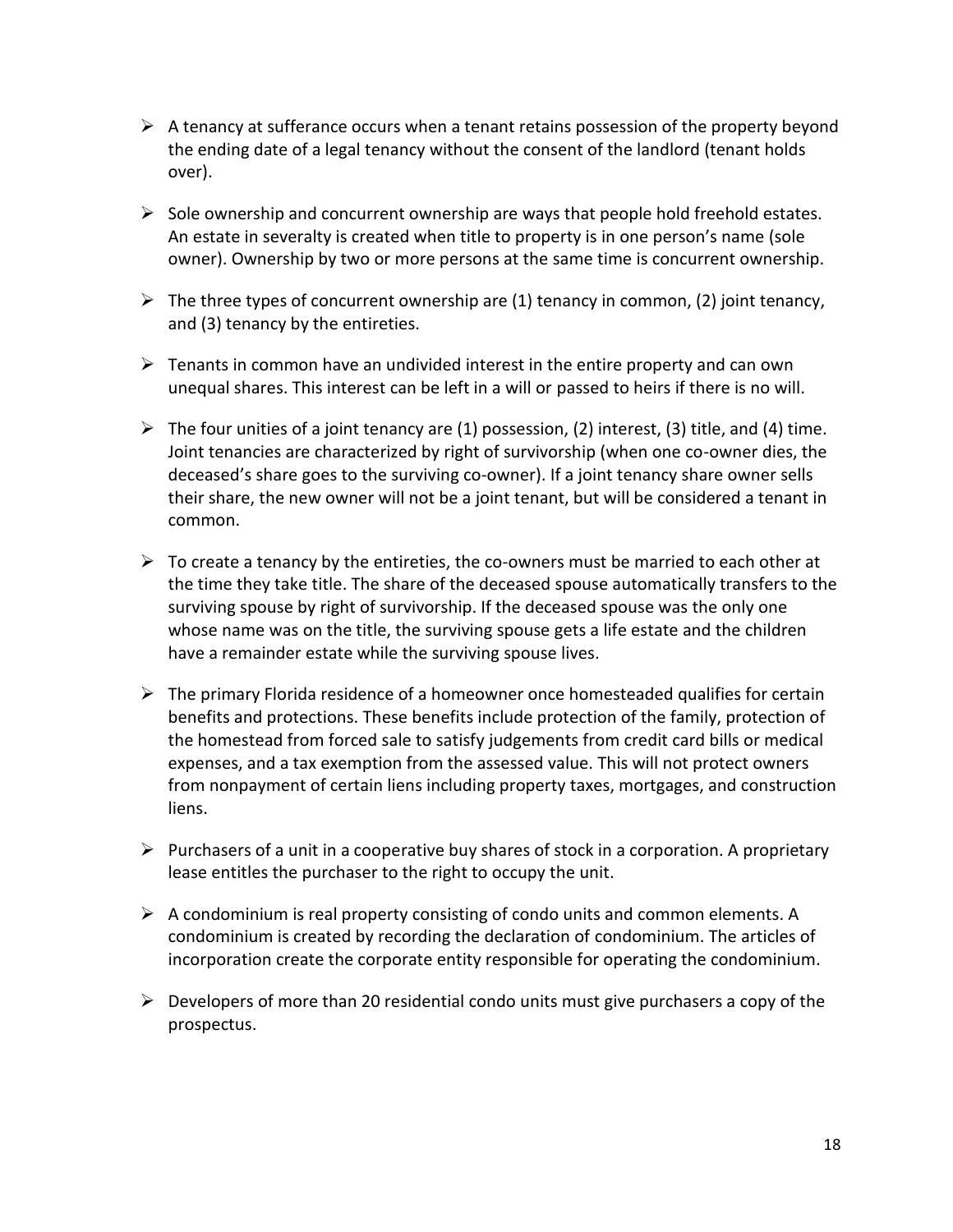- $\triangleright$  There is a three-business-day cooling off period to cancel a condominium contract for sale from a property owner. There is a 15-calendar-day notice to cancel a condominium contract for sale from a developer.
- $\triangleright$  All listing agreements in connection with the resale of a time-share period must contain a disclosure stating that there are no guarantees regarding price or when the time-share unit may sell.
- ➢ The form of time-share ownership is normally divided into two types of legal formats: 1. Interval ownership is a "deeded interest" time-share format that provides for fee simple ownership. 2. Right to use means a time-share purchaser receives the right to use the unit for a specified number of years, usually 20 to 40 years.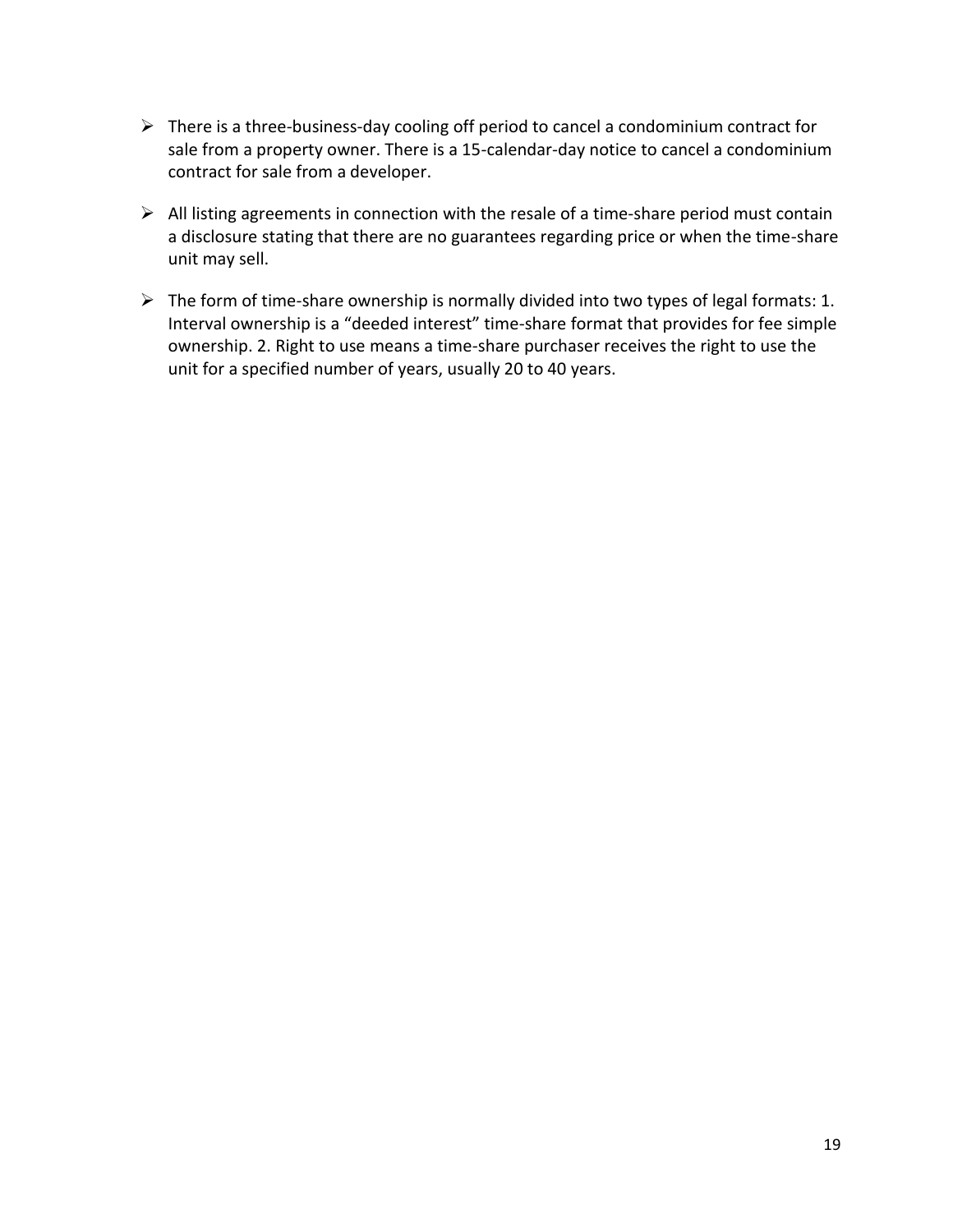

- $\triangleright$  Alienation is the act of transferring ownership, title, or an interest in real property from one person to another. Alienation may be voluntary (with the owner's control and consent) or involuntary (without control and consent).
- $\triangleright$  Voluntary alienation is accomplished using a deed or a will. When property is conveyed through a will, it is called a devise. Involuntary alienation occurs (1) when a person dies intestate (without leaving a will) and the property descends to the decedent's heirs, (2) when property transfers to the state through escheat because the owner died intestate and had no known heirs, (3) by adverse possession when the true owner fails to maintain possession and the property is seized by another, and (4) by eminent domain through a condemnation proceeding.
- $\triangleright$  the information in the public record.
- $\triangleright$  A chain of title is the complete successive record of a property's ownership. An abstract of title is a summary report of what exists in the public record.
- $\triangleright$  The two types of title insurance are (1) owner policy, which is not transferrable and protects for the purchase price of the property; and (2) lender (mortgagee) policy, which is transferable and protects for the balance of the mortgage loan.
- $\triangleright$  The two parties to a deed are the grantor (owner giving title) and the grantee (new owner receiving title). The deed must be signed by a competent grantor and witnessed by two people. The grantee does not sign the deed.
- $\triangleright$  The premises section of a deed names the parties to the deed and the date of the deed. The premises section contains the granting clause with the words used to convey the property. The habendum clause indicates the type and duration of estate being conveyed (life or fee). The seisin clause is a promise that the grantor has the legal right to convey title.
- $\triangleright$  The four types of statutory deeds are (1) quitclaim, (2) bargain and sale, (3) special warranty, and (4) general warranty. A general warranty deed provides the most comprehensive guarantee and contains three unique covenants: (1) quiet enjoyment, (2) further assurance, and (3) warranty forever. A quitclaim deed contains no covenants or warranties.
- $\triangleright$  Public (government) restrictions on ownership include police power, eminent domain, and taxation. Private restrictions include deed restrictions, easements, leases, and liens.
- $\triangleright$  The five types of leases are (1) gross lease, (2) net lease, (3) percentage lease, (4) variable lease, and (5) ground lease.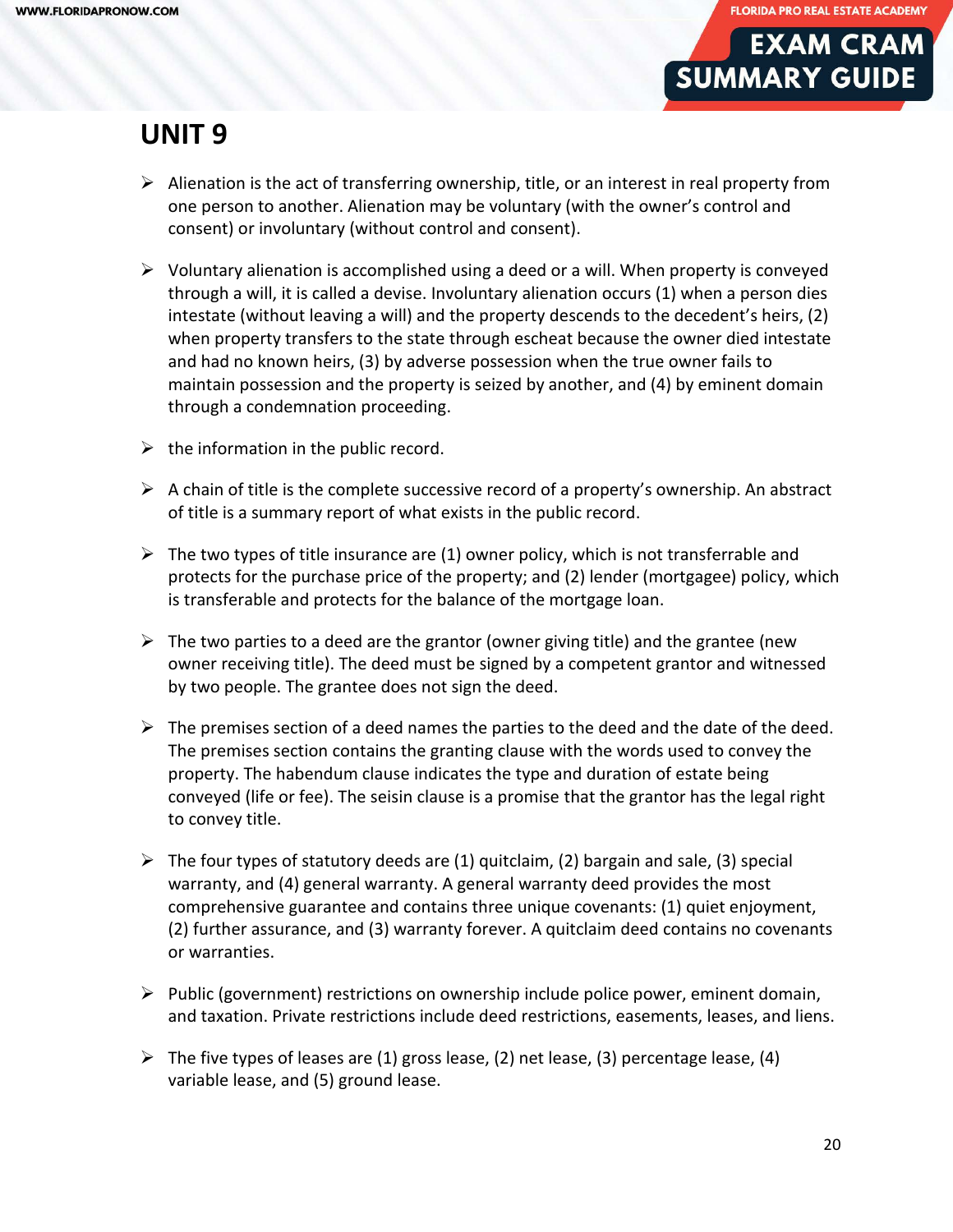

**SUMMARY GUIDE** 

**EXAM CRAM** 

- $\triangleright$  Assignment occurs when a tenant assigns to another all the leased property for the remainder of the lease. A sublease occurs when a tenant assigns only a portion of the leased property or the tenant assigns all the property for a portion of the remaining term of the lease.
- $\triangleright$  A general lien may affect all properties of a debtor. General liens include the following: judgment, income tax (IRS), and estate tax liens. A specific lien affects only a particular property. Specific liens include property tax and special assessment, mortgage, vendor, and construction liens.
- $\triangleright$  Lien priority of junior liens is the date and time a lien was recorded in the public records. However, property tax liens, special assessment liens, and federal estate tax liens are superior liens and take priority over all other liens (including IRS liens), regardless of recording date.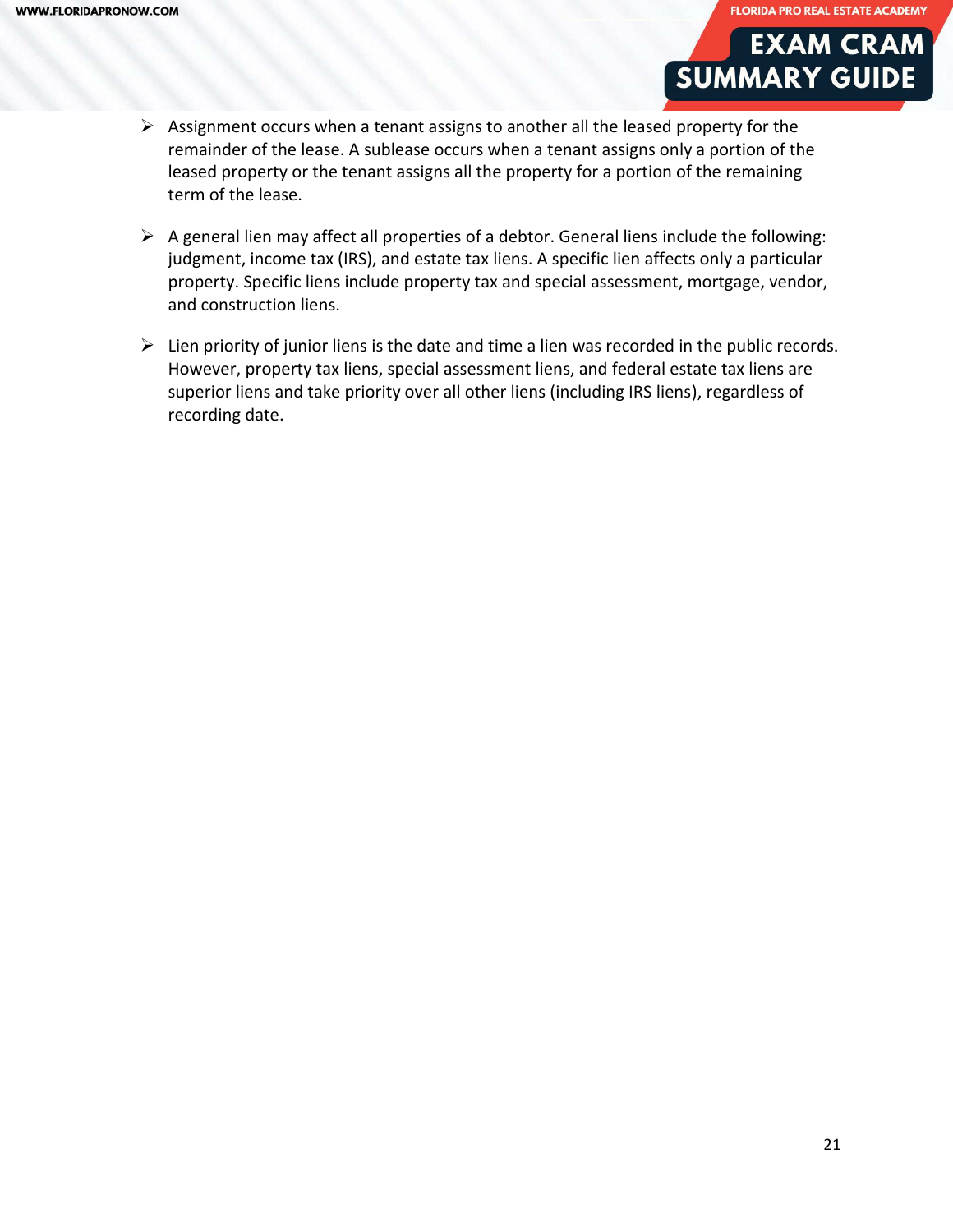

- $\triangleright$  The following three types of legal descriptions are used today: (1) metes-and-bounds, (2) government survey system, and (3) lot and block description.
- ➢ Metes-and-bounds is the most accurate method to describe both regularly and irregularly shaped parcels. The method is based on distances (metes) and directions (bounds). Metes-and-bounds descriptions begin and end with a starting point called a point of beginning (POB).
- $\triangleright$  Corners of parcels of land are identified using markers called monuments.
- $\triangleright$  The government survey system method of legal description relies on intersecting northsouth and east-west lines that form a grid system.
- $\triangleright$  In Florida, the Tallahassee principal meridian and base line intersect in Tallahassee. The principal meridian runs north-south and the base line runs east-west. A series of lines parallel to the principal meridian were established every six miles forming six-mile-wide strips that run north and south and are called ranges. Parallel lines established every six miles on either side of the base line form east-west strips of land called tiers or townships. It is important to know how to number and name the range and township tier lines for the tests.
- $\triangleright$  Township also describes a square that is six miles on each side (six miles square) and contains 36 square miles (36 sections). It is important to know how to number or name townships in reference to the meridian and base line for the tests.
- $\triangleright$  A section is a square that is one mile on each side (one mile square) and contains one square mile or 640 acres. Sections are numbered within a township in an S pattern, beginning at the top right corner and numbered right to left (sections one through six), then the next row of sections is numbered left to right (sections seven through 12), and so on. It is very important to be able to draw and number the township's sections by memory for the tests.
- $\triangleright$  To calculate the acreage in a government survey legal description, multiply the denominators of each fraction together and then divide 640 by the result. If the word and appears in the description, calculate the acreage on each side of the word and separately and then add the two acreages together.
- $\triangleright$  Lot and block descriptions are used where plat maps of single-family subdivisions have been recorded in the public records. The platted subdivision is divided into blocks, and each parcel within the block is a lot.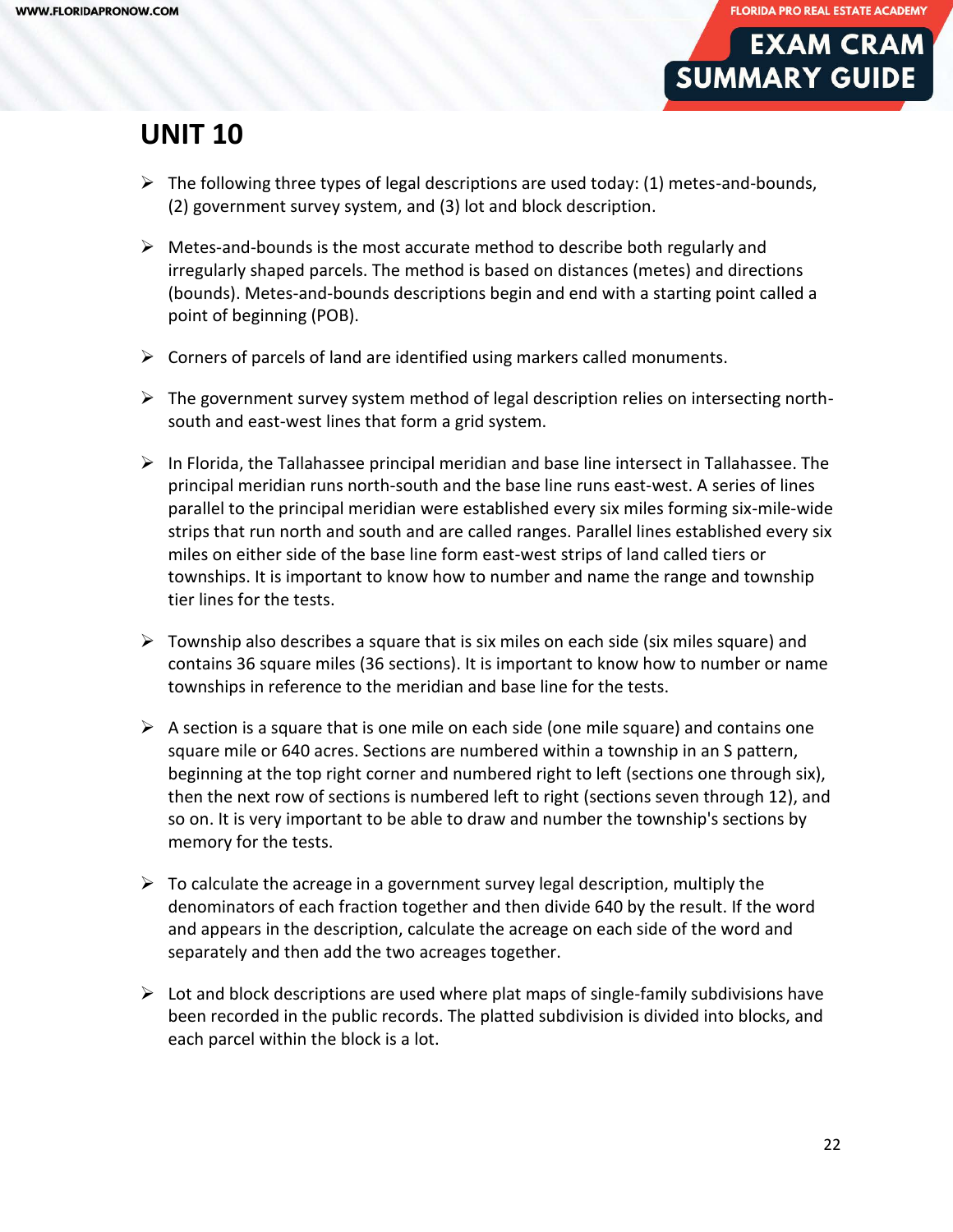➢ To find the cost per square foot of a property you must divide the cost of an acre by the square foot in an acre. A memory tip for square feet in an acre is to think of a car full of 4 old people driving 35 mph in a 60 mph zone = 43,560 sq. ft.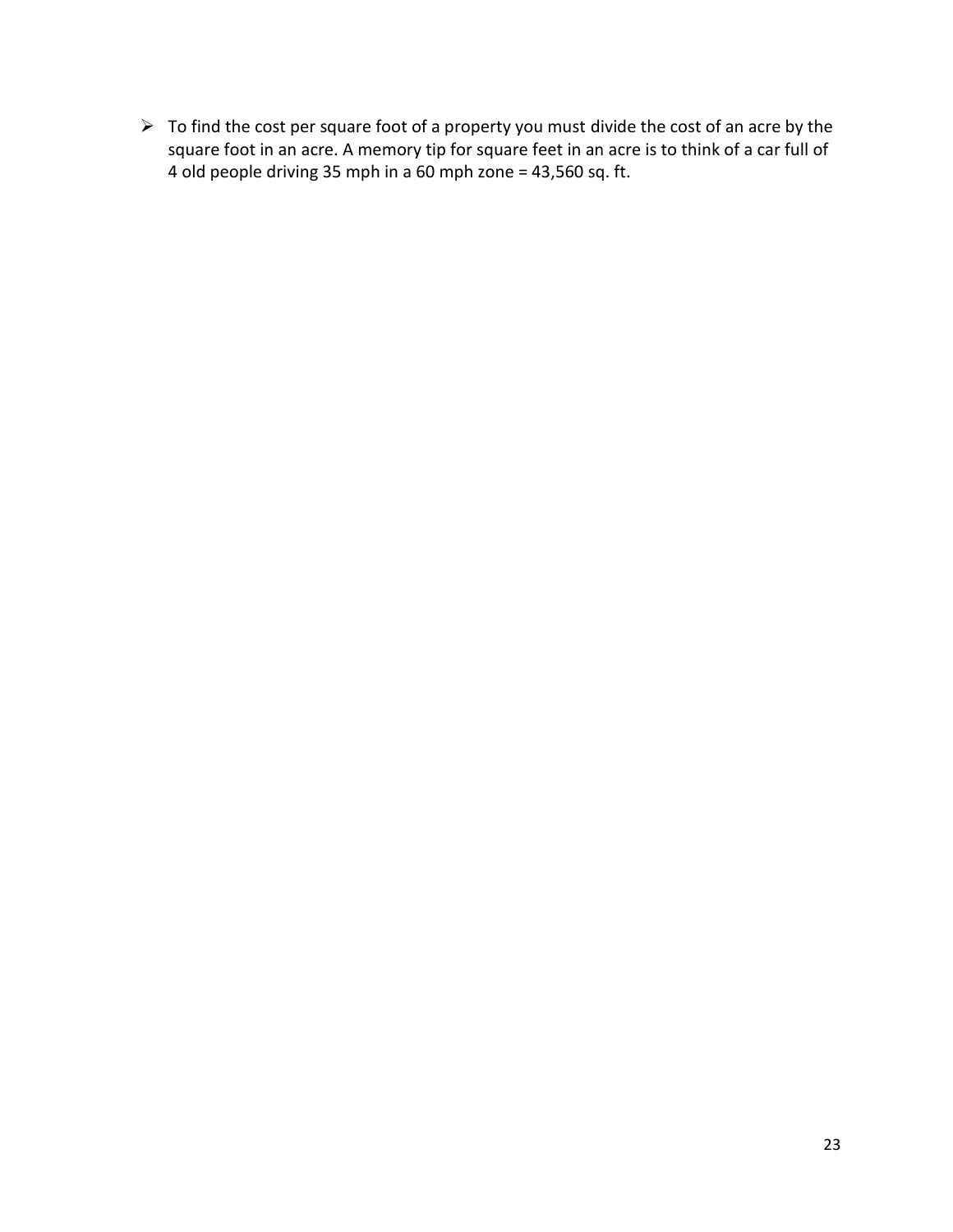

- $\triangleright$  Real estate licensees are allowed to assist buyers and sellers with the preparation of four types of contracts: (1) listing contracts, (2) buyer brokerage agreements, (3) option contracts, and (4) sale and purchase contracts. Real estate agents are not allowed to prepare deeds, mortgages or most other legal documents.
- $\triangleright$  The statute of frauds requires that contracts conveying an interest in real property be in writing and signed to be enforceable. The statute of frauds applies to purchase-and-sale contracts, option contracts, and lease agreements and listing agreements of more than one year.
- $\triangleright$  The statute of limitations designates that written contracts are enforceable for five years. Oral (parol) contracts are enforceable for four years.
- $\triangleright$  A valid contract is one that complies with the provisions of contract law and contains four essential elements: (1) contractual capacity of the parties, (2) offer and acceptance, (3) legality of the object, and (4) consideration.
- $\triangleright$  Real estate contracts must contain the four essential elements, be in writing, and be signed by all parties who are bound to the agreement to be enforceable in court. Real estate contracts are not required to be witnessed or notarized.
- $\triangleright$  Valuable consideration is the money or a promise of something that can be measured in terms of money. Good consideration is a promise that cannot be measured in terms of money.
- $\triangleright$  A bilateral contract obligates both parties to perform in accordance with the terms of the contract. A unilateral contract obligates only one party to an agreement.
- $\triangleright$  A contract that has been signed or is not yet finished is called an executory contract. One that has been finished is called executed.
- $\triangleright$  The offeror is the person who makes an offer. The offeree is the person who receives the offer. Once a counter offer is made, it kills the original so that it cannot be later accepted.
- $\triangleright$  A contract is terminated when any of the following occurs: performance, mutual rescission, impossibility of performance, lapse of time, bankruptcy, and breach.
- $\triangleright$  The four legal remedies for breach of a contract are (1) specific performance, (2) liquidated damages, (3) rescission, and (4) compensatory damages.
- ➢ Assignment refers to a transfer (from assignor to a new assignee) of rights and duties under a contract.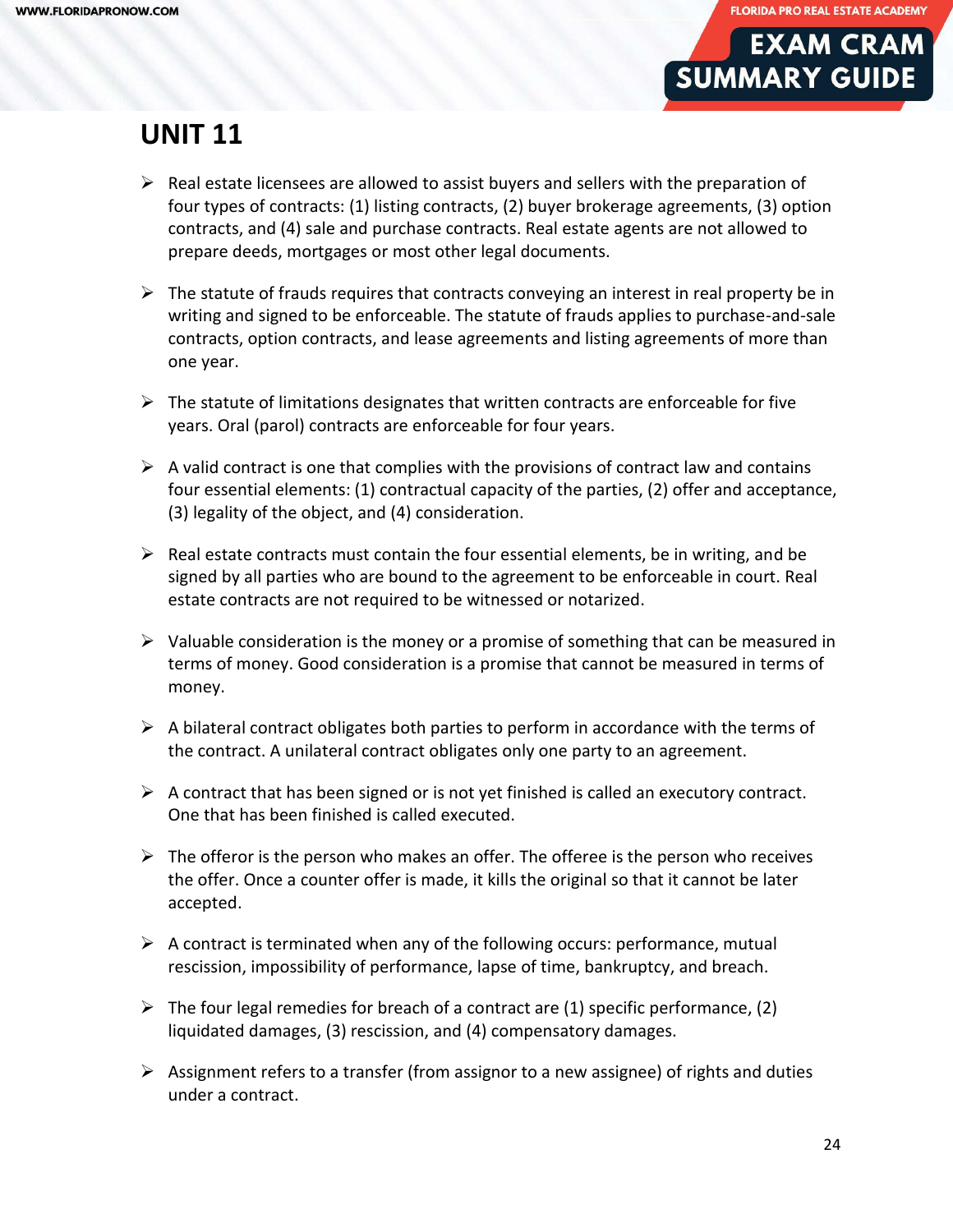- $\triangleright$  Novation is the substitution of a new party for the original one.
- $\triangleright$  Written listing contracts must include the following information: a definite expiration date, street address and legal description of the property, price and terms, fee or commission, and signature of the owner. A copy of the contract must be given to the owner within 24 hours of execution. Listing contracts may not feature an automatic renewal clause.
- $\triangleright$  Power of attorney is a written legal document designating some other person as an attorney-in-fact. An attorney-in-fact is authorized to perform certain acts for another as authorized in the power of attorney.
- $\triangleright$  An open listing is given to one or more brokers. The seller reserves the right to sell the property and to list with other brokers. Only the broker who sells the property is entitled to commission.
- ➢ An exclusive-agency listing is given to one broker. The seller reserves the right to sell the property. The listing broker is entitled to commission unless the property is sold by the owner.
- $\triangleright$  An exclusive-right-of-sale listing is given to one broker who is assured of a commission regardless of who sells the property.
- $\triangleright$  A net listing is created when a seller agrees to sell a property for a stated acceptable minimum amount. The broker retains, as commission, all proceeds of the sale after the costs of the sale are paid and the seller receives the agreed-on net amount.
- $\triangleright$  A buyer brokerage agreement is an employment contract between a broker and a buyer.
- $\triangleright$  An option contract is a unilateral contract to keep open for a specified period of time an offer to sell or lease real property. The property owner (optionor) grants a prospective buyer (optionee) the exclusive right to buy the property within a specified period for a specified price and terms.
- $\triangleright$  The parties to a sale and purchase contract are the vendor (seller) and the vendee (buyer). Real estate sale contracts are bilateral contracts.
- $\triangleright$  Sellers must disclose material defects to a potential buyer even if selling the property "as is."
- ➢ A radon gas disclosure is required before or at the time of executing real estate sale and lease contracts. The disclosure explains what radon gas is and the possible health hazards associated with radon gas; however, it does not require a radon gas inspection.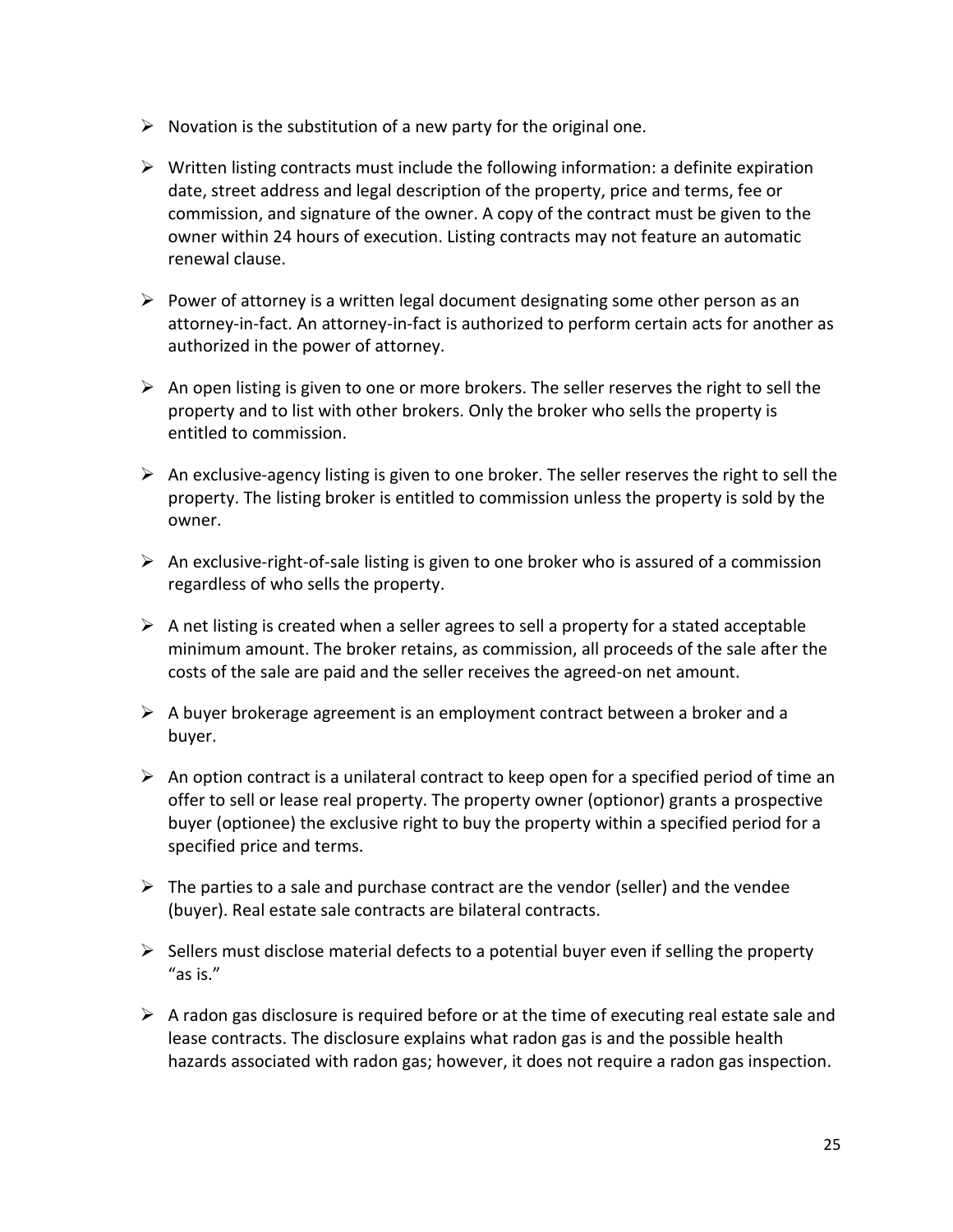- $\triangleright$  A lead-based paint disclosure must be given to buyers and renters of residential units built before 1978. Sellers are not required to test the home for lead based paint but must disclose the presence if known. Buyers and renters must be given an EPA pamphlet.
- ➢ The Florida Building Energy-Efficiency Ratings Act created a uniform, statewide energyefficiency rating system. Before signing the sale contract, purchasers must receive an informational brochure about energy efficiency that informs them of the right to have an energy-efficiency rating performed on the structure. The buyer must order this, and if the home is found to be within a certain level of efficiency or higher the buyer may qualify for an energy efficient mortgage.
- ➢ Florida law requires sellers of property subject to a mandatory homeowner's association to provide buyers with a disclosure summary regarding the association, the existence of restrictive covenants, and any assessments that the association imposes.
- $\triangleright$  Purchasers must be given a property tax disclosure concerning ad valorem taxes before or at the time of executing the sale contract. The disclosure cautions buyers not to rely on the amount of the seller's property taxes as an indication of future property taxes the purchaser will pay.
- $\triangleright$  The seller must disclose to the buyer any pending building code violations.
- $\triangleright$  A community development district (CDD) is an independent special district created to service the long-term specific needs of its community.
- $\triangleright$  Misrepresentation is the misstatement of fact or the omission or concealment of a factual matter.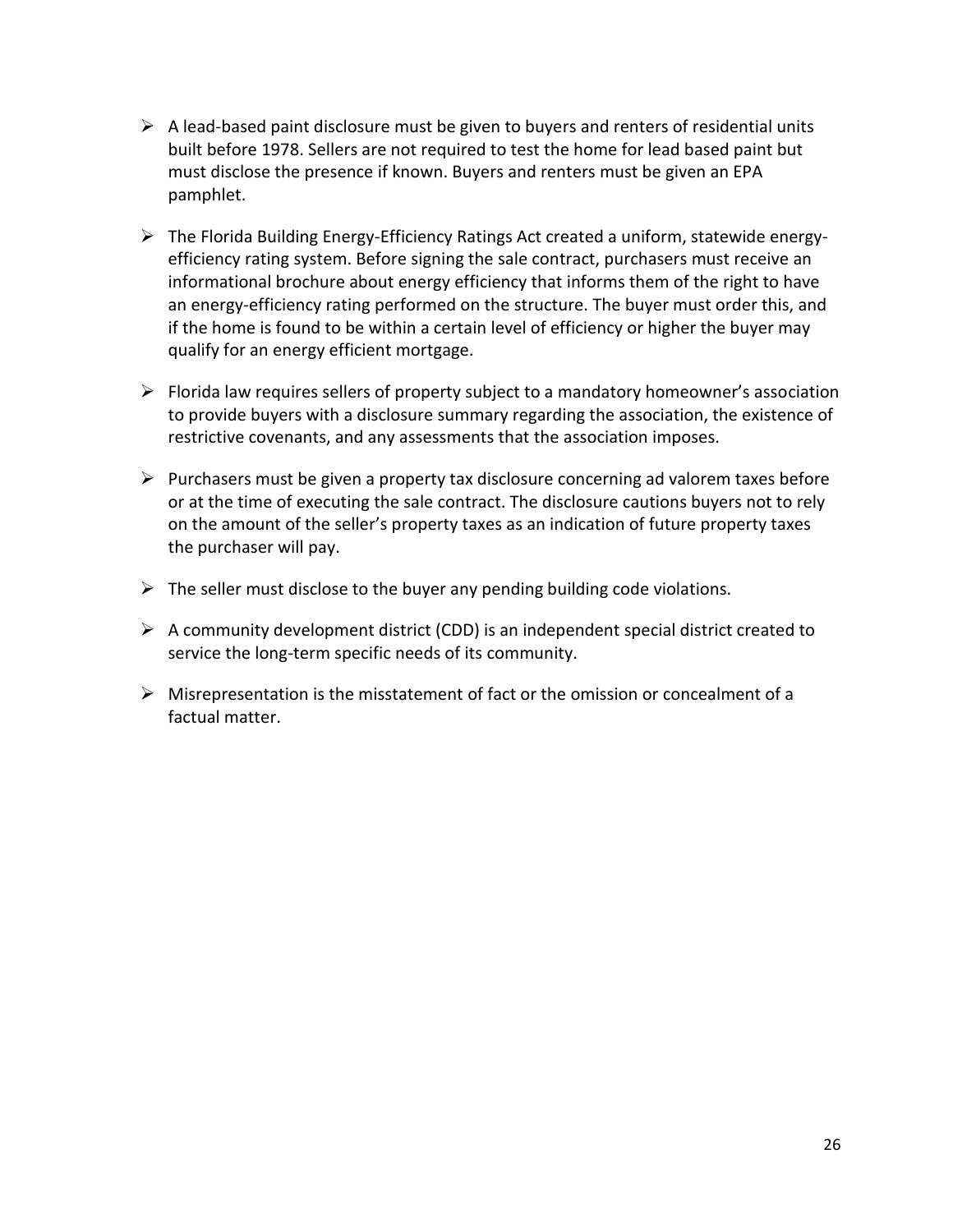

- $\triangleright$  The two legal theories of mortgages are (1) title theory (title conveys to lender/ mortgagee through a mortgage deed) and (2) lien theory (title remains with borrower/mortgagor and lender has a lien against property). Florida is a lien theory state.
- $\triangleright$  The two instruments created with a mortgage loan are (1) promissory note, the promise to repay and represents legal evidence of a debt as well as the interest rate, loans maturity, and payment schedule; and (2) mortgage, which creates the lien interest and pledges the property as security for the debt.
- $\triangleright$  The term hypothecation refers to the pledging of property as security for repayment of a loan without surrendering possession of the property. Basically, the property is collateral that you keep.
- $\triangleright$  There are two parties to a mortgage: (1) the mortgagor, or borrower (debtor), and (2) the mortgagee, or lender (creditor).
- $\triangleright$  Once the borrower has repaid the mortgage loan in full, the mortgagee executes and records in the public record a satisfaction (release) of mortgage to remove the mortgage lien. Florida statute requires that the mortgagee send the recorded satisfaction to the mortgagor within 60 days.
- $\triangleright$  The priority of mortgage liens is determined by the recording date. The oldest recorded mortgage has the higher priority and is the first mortgage. Later recorded mortgages have lower priority and are called second mortgages or junior mortgages.
- $\triangleright$  The acceleration clause authorizes the mortgagee to accelerate the due date of the entire unpaid loan balance if the mortgagor fails to fulfill any promises stated in the mortgage instrument.
- $\triangleright$  The due-on-sale clause allows the mortgagee to call due the outstanding loan balance plus accrued interest. The clause prevents another party from assuming the mortgage.
- $\triangleright$  The defeasance clause, in title theory states, requires the lender to convey legal title to the borrower once the debt is repaid. In lien theory states, this clause requires the lender to release the mortgage lien when the debt is repaid.
- $\triangleright$  The amount of cash the buyer pays is called the down payment. The loan-to-value ratio is the percentage of the purchase price or the appraised value (whichever is lower) that the buyer has borrowed. Divide the loan over value. Make sure you have the loan and value, a common trick is to be given the down payment and either the loan or value, and then you must figure out if you need to add or subtract the down payment to find the other.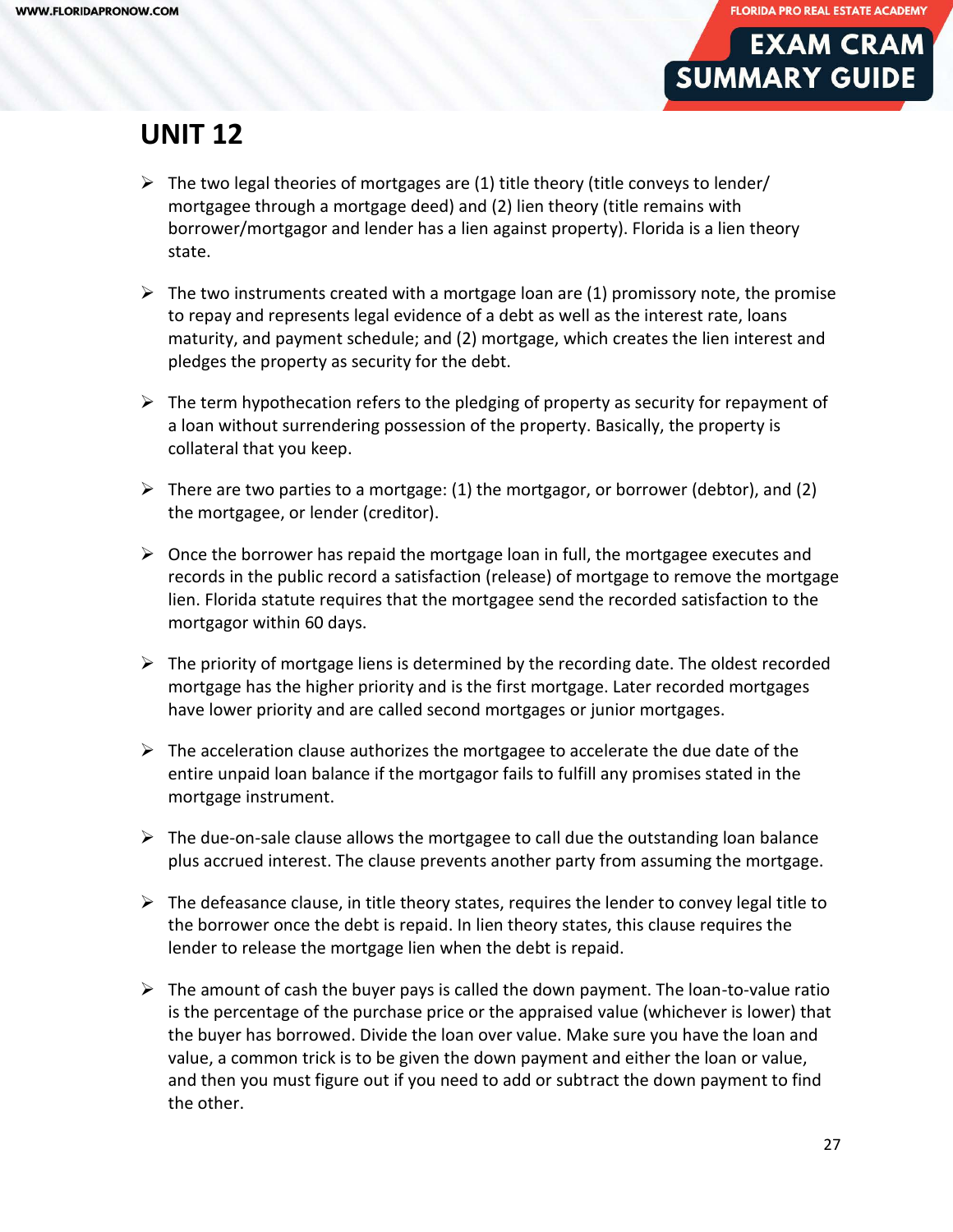- $\triangleright$  The owner's equity is determined by subtracting the mortgage balance from the current market value of the property.
- $\triangleright$  Many lenders require the borrower to pay monthly installments of  $\frac{1}{12}$  of the total estimated annual property taxes and hazard insurance premium. The lender holds the installments in an escrow account and pays the property taxes and insurance premium from the impound account.
- $\triangleright$  Discount points are an up-front charge paid at closing to increase the lender's yield. One discount point is equal to 1% of the loan amount. Each discount point increases the yield by about  $\frac{1}{8}$  of 1%. To find the lender's yield you place the number of points over 8, and after converting to a decimal add it to the interest rate.
- ➢ Assignment of mortgage transfers ownership of a mortgage and note from one company or individual to another.
- $\triangleright$  A contract for deed is another type of financing arrangement. The buyer agrees to make payments to the seller over time, but unlike a mortgage, the seller retains legal title until all payments have been made.
- $\triangleright$  A short sale occurs when the lienholders agree to allow the property to be sold for an amount less than what will satisfy the liens and agree to remove the liens from the property.
- $\triangleright$  A deed in lieu of foreclosure is a voluntary action when the mortgagor transfers title to the mortgagee to avoid a foreclosure proceeding.
- $\triangleright$  Equity of redemption allows the mortgagor to prevent foreclosure by paying the mortgagee the principal and interest due plus any expenses the mortgagee has incurred in attempting to collect the debt.
- $\triangleright$  A lis pendens (Latin for action pending) is a notice recorded in the public records (constructive notice) of a pending legal action that involves real estate.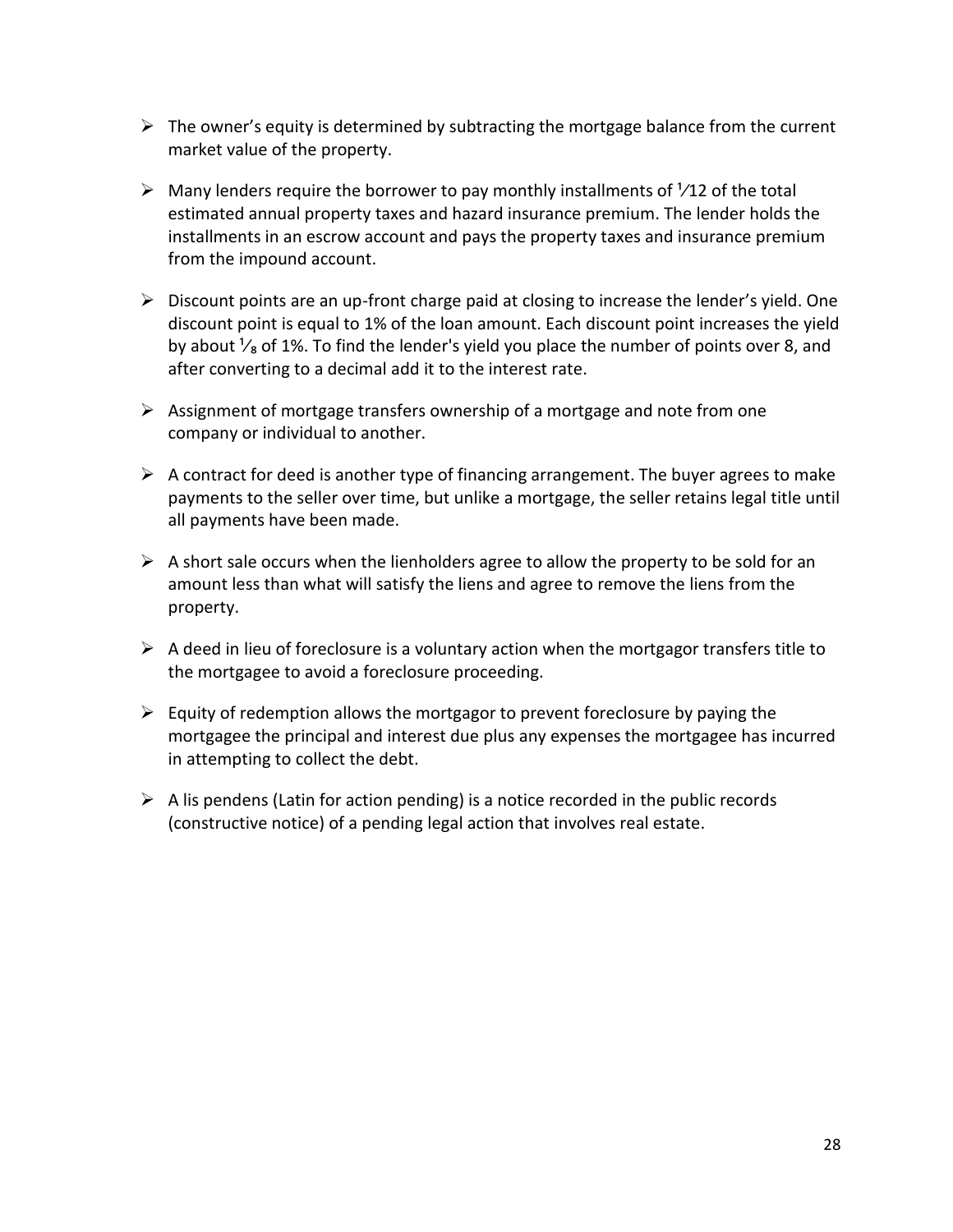

- ➢ Conventional loans are written by private lenders and are not guaranteed or insured by the federal government. Conventional loans typically require a larger down payment, compared with FHA and VA loans, and therefore have a lower LTV. Borrowers must pay for private mortgage insurance (PMI) for the portion of the loan above 80% LTV. Fixedrate conventional mortgage loans have a due-on-sale clause, so they are not assumable.
- $\triangleright$  A fully amortized mortgage is one with regular payments each month of principal and interest. The monthly payment remains the same each month; however, the amount applied to principal increases each month, and the amount applied to interest decreases each month.
- $\triangleright$  A level-payment plan is a mortgage in which the monthly payments are a fixed amount, but the amount applied to principal increases each month and the amount applied to interest decreases each month.
- $\triangleright$  An adjustable-rate mortgage (ARM) is a financing technique in which the lender can raise or lower the interest rate according to a recognized and verifiable index. The margin is the percentage added to the index to cover the lender's costs plus profit (also called spread). The index plus the margin equals the calculated interest rate.
- $\triangleright$  With a partially amortized mortgage, the buyer makes regular payments smaller than what is required to completely pay off the loan by the date of termination. A single large final payment, called a balloon payment, of accrued interest and remaining unpaid principal is made at loan maturity.
- $\triangleright$  The Federal Housing Administration (FHA) is a government agency that insures mortgage loans made by approved lenders. FHA does not make loans nor does it regulate interest rates and are considered a nonconventional loan. Borrowers pay an up-front mortgage insurance premium (UFMIP) and an annual mortgage insurance premium (MIP). The annual premium is paid monthly as part of the monthly mortgage payment. Borrowers are required to make a down payment of at least 3.5%. The Section 203(b) FHA program insures fixed-rate loans on one- to four-family residences.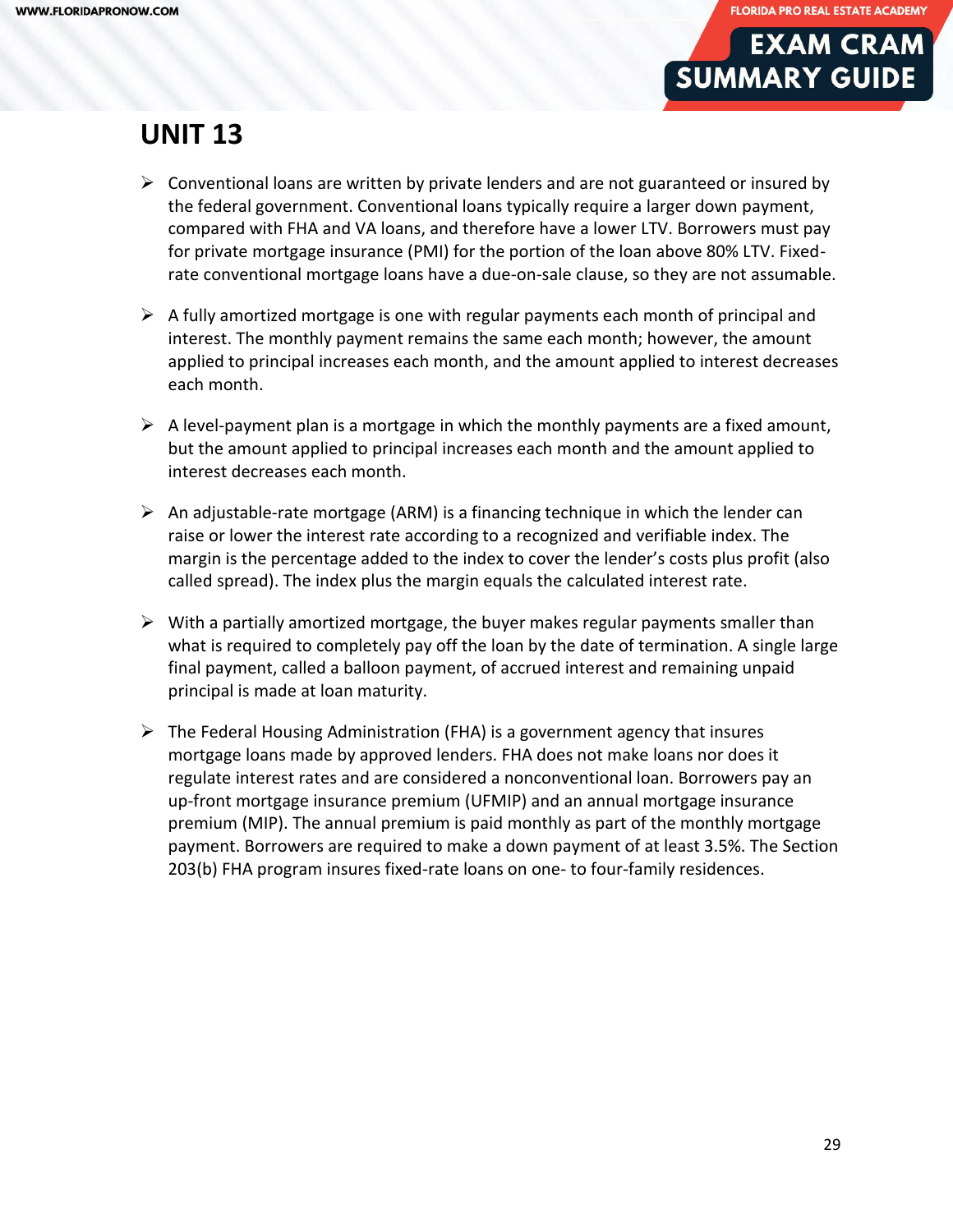**FLORIDA PRO REAL ESTATE ACADEMY** 

**SUMMARY GUIDE** 

**EXAM CRAM** 

- $\triangleright$  The Department of Veterans Affairs (VA) partially guarantees mortgage loans and like the FHA are also considered nonconventional loans. Private lenders provide VA loans to veterans, surviving spouses of veterans, and active military personnel. The VA also has the power to make direct loans to veterans. A veteran's entitlement is the maximum amount the government guarantees the lender will be paid in the event the borrower defaults. A veteran's certificate of eligibility states the amount of entitlement available to the veteran borrower. Down payments are not required on VA loans that do not exceed \$417,000. The VA charges a funding (user) fee to help the government defray the cost of foreclosures. VA loans do not have due-on-sale clauses; therefore, they are assumable (even by nonveterans).
- $\triangleright$  A primary market is the market where securities or goods are created. The primary mortgage market consists of lenders that originate new mortgage loans for borrowers.
- $\triangleright$  Mortgage loan originators (MLOs) do not make loans. They are middlemen (intermediaries) between borrowers and lenders. MLOs take loan information from a prospective borrower and "shop" for a lender offering the best rates and terms. Once a successful match is made and the loan is approved, the MLO earns a fee.
- ➢ A mortgage broker employs licensed loan originators. Mortgage brokers do not make or service loans. They work with lenders to arrange loans for prospective borrowers.
- $\triangleright$  A mortgage lender originates loans and packages them to investors. Mortgage lenders may use their own money or money borrowed from other lenders. Mortgage lenders also service loans.
- $\triangleright$  Intermediation is the process of consumers depositing funds into savings accounts at financial institutions. Lenders serve as intermediaries using borrowers' savings to provide funds to others for investment and borrowing.
- $\triangleright$  Disintermediation occurs when savers withdraw funds from intermediary financial institutions, bypassing them to invest elsewhere, thereby reducing the amount of funds available to the financial institutions.
- $\triangleright$  A secondary mortgage market is an investor market that buys and sells existing mortgages. Secondary market participants include Fannie Mae, Freddie Mac, and Ginnie Mae. Fannie Mae deals in conventional, FHA, and VA loans. Conforming loans are loans that meet Fannie Mae guidelines. Fannie Mae provides a secondary market for loans originated by commercial banks. Freddie Mac is primarily a secondary market for conventional loans. It provides a secondary market for loans originated by savings associations. Ginnie Mae is a government agency under HUD. Ginnie Mae–approved mortgage-backed securities (MBSs) are the only ones that carry the full faith and credit guarantee of the federal government. The mortgages in these MBSs are mainly FHA and VA mortgages.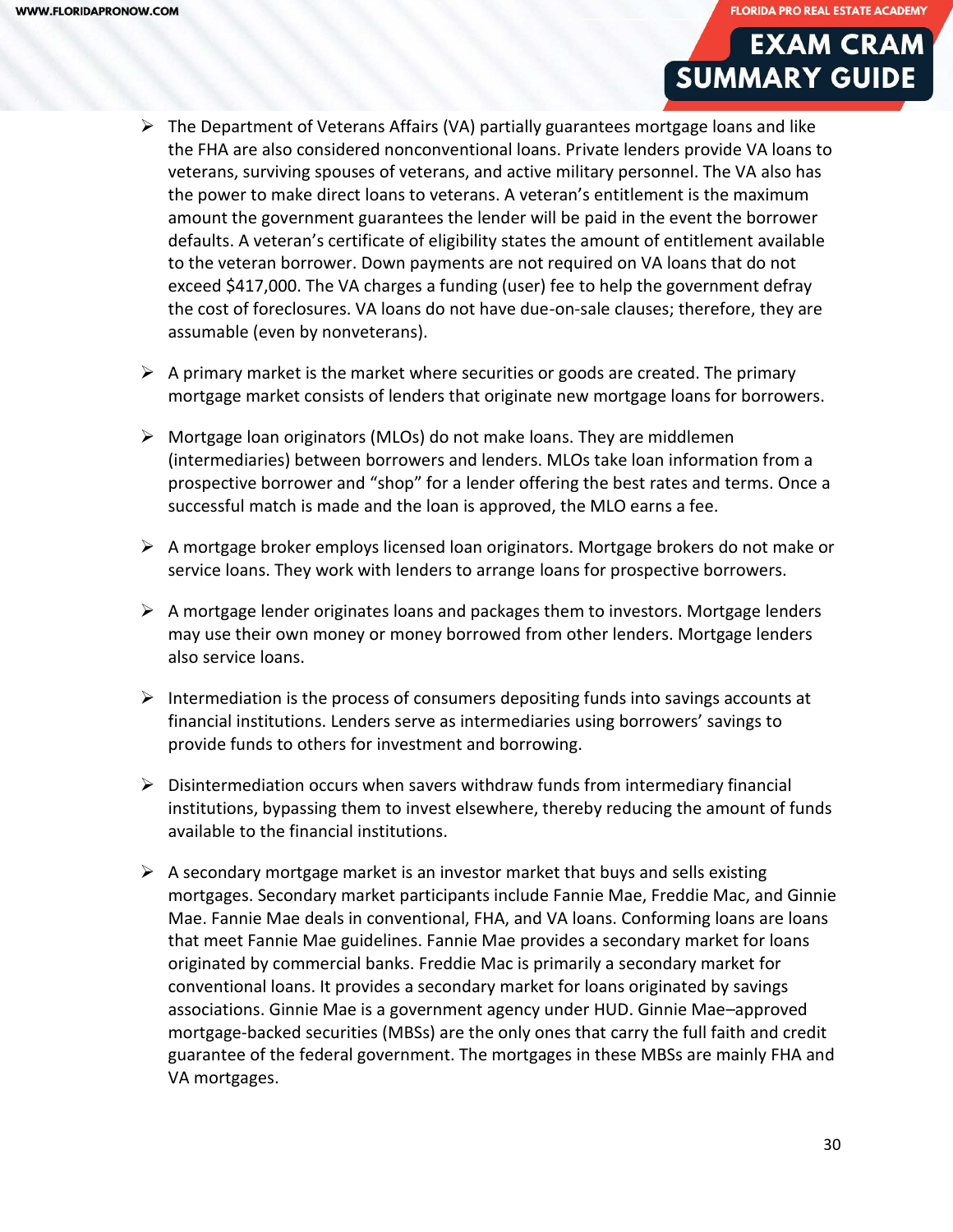- $\triangleright$  Common mortgage fraud includes using (1) straw buyers; People whose credit information is used to secure financing for another who could not qualify or had stolen the identity of another for the purpose of getting a loan. (2) No documentation loans; Loans approved without the proper income verification. (3) Red flags; Paying an appraiser under the table to inflate the value of a property for the purpose of receiving more financing.
- ➢ The Truth in Lending Act is implemented by the Federal Reserve's Regulation Z and requires lenders to disclose the annual percentage rate (APR) and all costs associated with credit. The law gives borrowers three business days to receive a copy of or cancel most consumer loan contracts, except loans to purchase or construct a new home.
- $\triangleright$  The Equal Credit Opportunity Act (ECOA) ensures that financial institutions make credit available without discrimination on the basis of race, color, religion, national origin, sex, marital status, age, or receipt of income from public assistance programs.
- ➢ The TILA-RESPA Integrated Disclosure Rule combined the TILA and RESPA disclosures into the Loan Estimate and the Closing Disclosure.
- $\triangleright$  The Federal Reserve has three economic tools to influence money supply: (1) The purchase and sale of U.S. Treasury securities called open-market operations. When the Fed sells securities the money supply decreases and interest rates increase. When the Fed buys securities, this releases money back into circulation and interest rates drop. (2) Increasing or decreasing the discount rate charged to banks that borrow money from the Fed. If the discount rate is increased, the money supply decreases, if the discount rate is decreased, the supply of money increases. (3) Increasing or decreasing the amount of funds that institutions must hold in reserve against deposit liabilities called the reserve requirement. If the reserve is increased, money instantly gets removed from circulation causing an increase in interest rates. If the reserve gets decreased, money instantly goes into circulation, causing a decrease in interest rates.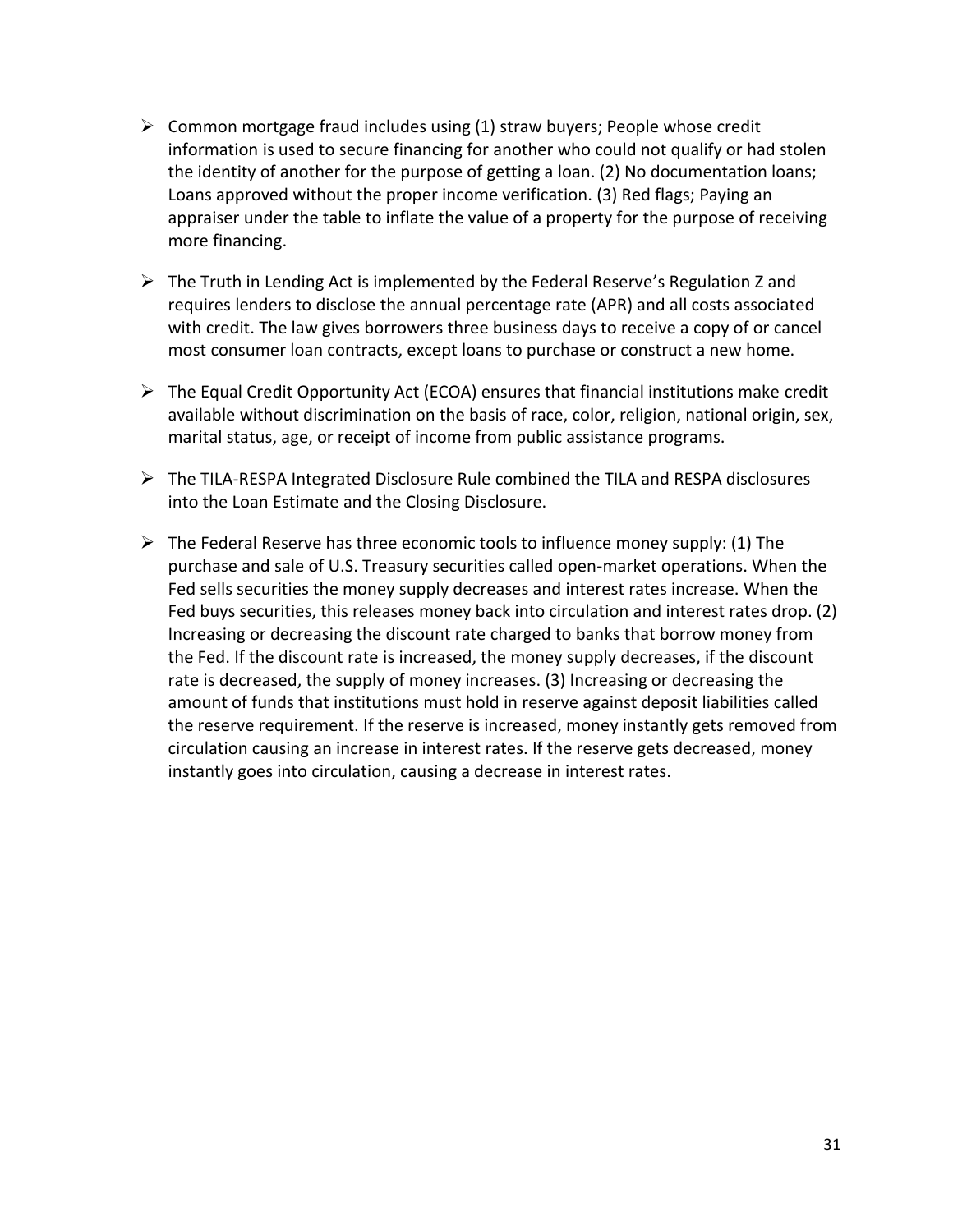

**SUMMARY GUIDE** 

**EXAM CRAM** 

- $\triangleright$  Profit is the amount you make over and above cost.
- $\triangleright$  A preclosing inspection is a final walk-through with the sales associate to verify that repairs have been completed and that the property is left in good condition.
- $\triangleright$  To prorate means to divide various debits (charges) and credits between buyer and seller. A proration is a shared expense between the buyer and the seller.
- $\triangleright$  Property taxes are paid in arrears and are prorated using a 365-day year (actual number of days in the proration period). Unpaid property taxes appear as a credit to the buyer and as a debit to the seller. Prorations have the same dollar amount in each entry. Seller days are used to prorate items paid in arrears.
- $\triangleright$  Rental income collected in advance belongs to the new owner as of the date of closing. Advance rental income appears as a credit to the buyer and a debit to the seller. Buyer days are used to prorate items paid in advance.
- $\triangleright$  Documentary stamp tax on deeds is paid on the full purchase price. The rate is \$.70 (\$.60 in Miami-Dade County) per \$100, or fraction thereof.
- $\triangleright$  Documentary stamp tax on notes is paid on the amount of debt. This tax is paid on all new and assumed mortgage notes. The rate is \$.35 per \$100, or fraction thereof.
- ➢ Intangible tax is paid on new debt. The rate is \$.002 per \$1 of new debt.
- $\triangleright$  Items that are a credit are received, much like getting the credit for something means it went to you. Items are debited when lost, like using your debit card means you lost the money in your account. A good rule is if money is being prorated between the buyer and seller for taxes or rent, use the rule DS, CB. Think DS as in the Nintendo DS. The debit and credit is only reversed for the final purchase price.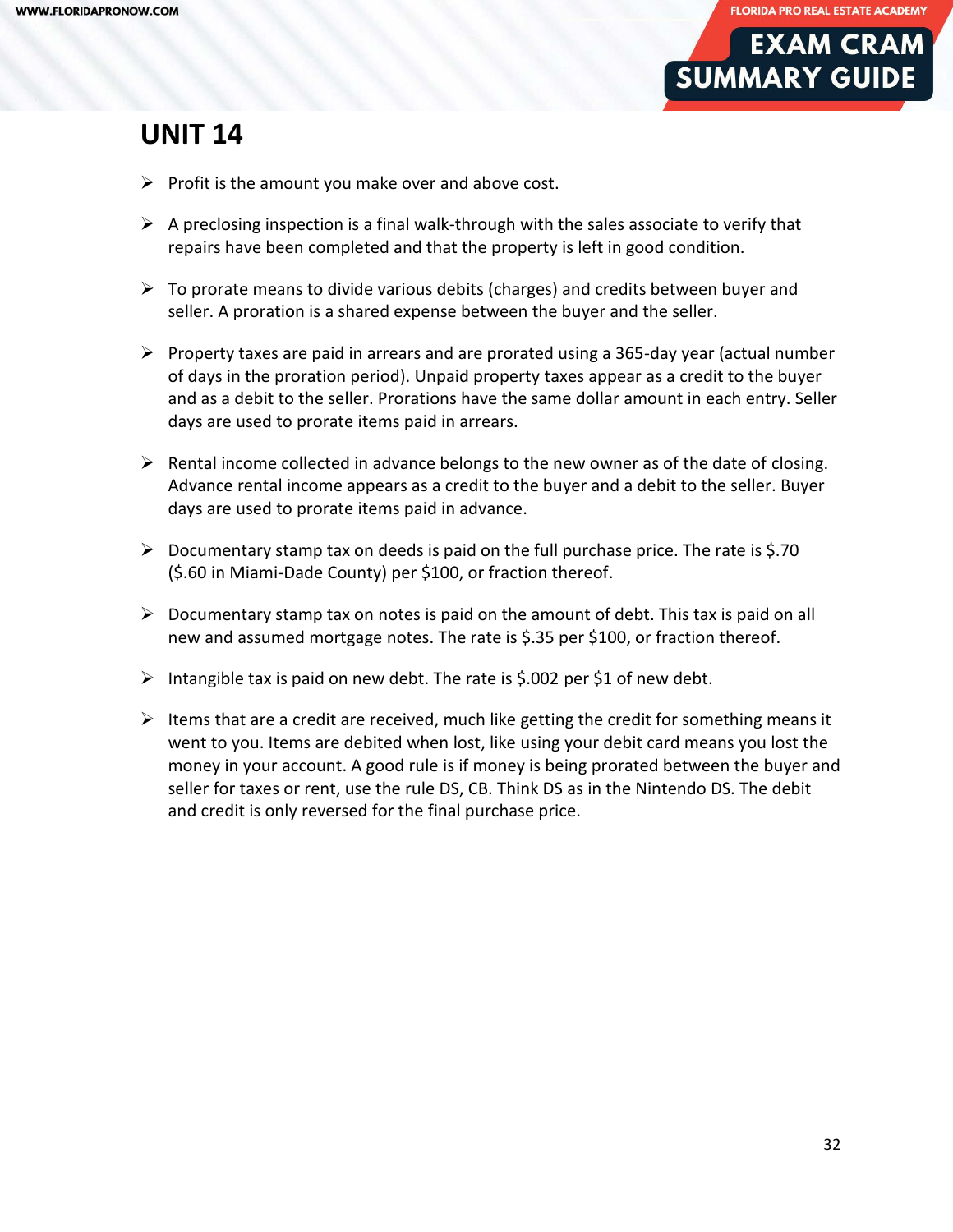

- $\triangleright$  Physical characteristics of the real estate market are that (1) real estate is immobile; (2) land is indestructible (durable); and (3) real estate is unique (nonhomogeneous).
- $\triangleright$  Economic characteristics of real estate include (1) government controls influencing the market through zoning, building codes, and taxes; (2) the market's slow response to change in supply and demand; (3) area preference (situs) influencing the price buyers are willing to pay; and (4) supply and demand interacting to affect property prices.
- $\triangleright$  Supply is the amount and type of real estate available for sale or rent at differing price levels in a given real estate market. Variables that influence supply are availability of labor, availability of construction loans and financing, availability of land, and availability of materials. Think of the building aspect.
- $\triangleright$  Demand is the desire and ability to purchase or rent goods and services. Variables that influence demand are price of real estate, population numbers and household composition, income of consumers, availability of mortgage credit, and consumer taste or preferences. What people use when they are looking to buy.
- $\triangleright$  Situs refers to prospective buyers' preference for a certain area.
- $\triangleright$  A buyer's market occurs when the supply and demand equilibrium is upset by excess supply (supply exceeds demand).
- $\triangleright$  A seller's market occurs when the supply and demand equilibrium is upset with excess demand (demand exceeds supply).
- $\triangleright$  A vacancy rate is the percentage of unoccupied rental units.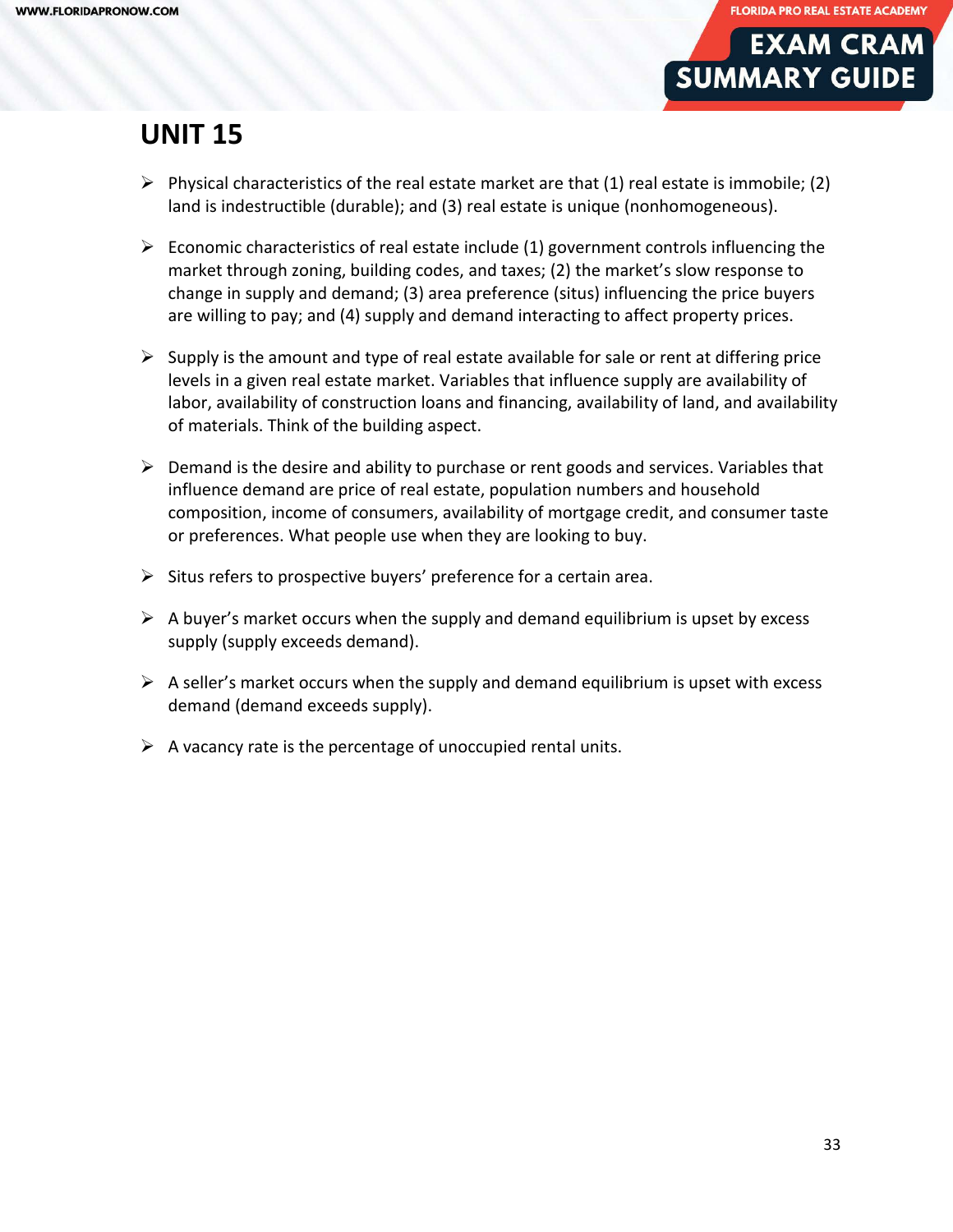

**SUMMARY GUIDE** 

**EXAM CRAM** 

- $\triangleright$  Real estate licensees who conduct real estate appraisals are required to comply with USPAP. Appraisal reports involving a federally related transaction must be prepared by a state-certified or licensed appraiser.
- $\triangleright$  The six main types of value are; (1) assessed value, used for tax purposes when calculating property taxes. (2) Insurance value, used for insurance purposes for when a property gets damaged. (3) Investment value, used by investors when calculating the value of an income producing property. (4) Liquidation value, used for a business going under. (5) Going-concern value, used to derive the value of a business with a significant operating history. (6) Salvage value, used to find the value of the physical assets left after the building is no longer of value.
- $\triangleright$  Market value is the most probable price that a property should bring in a competitive and open market under all conditions requisite to a fair sale, with the buyer and the seller each acting prudently and knowledgeably, and assuming the price is not affected by undue stimulus.
- $\triangleright$  Value is determined by what consumers are willing to pay in the marketplace. Price refers to the amount of money actually paid. Cost is the total expenditure to create the improvement.
- $\triangleright$  An over-improvement occurs when an owner invests more money in a structure than can reasonably be expected to be recaptured.
- $\triangleright$  To have value, goods and services must possess four traits: (1) demand, (2) utility, (3) scarcity, and (4) transferability.
- $\triangleright$  Highest and best use is the most profitable use of a property. The use must be legally permissible, physically possible, and financially feasible.
- $\triangleright$  Assemblage is the combining of two or more adjoining properties into one tract. The added value. Plottage is the added value as a result of assembling (combining) two or more properties into one large parcel. For example, two adjacent lots, each valued at \$35,000, might have a combined value of \$90,000 if consolidated. The extra \$20,000 is called plottage.
- $\triangleright$  The three approaches to estimating value are (1) sales comparison approach, (2) costdepreciation approach, and (3) income approach. The principle of substitution is the basis for all three approaches.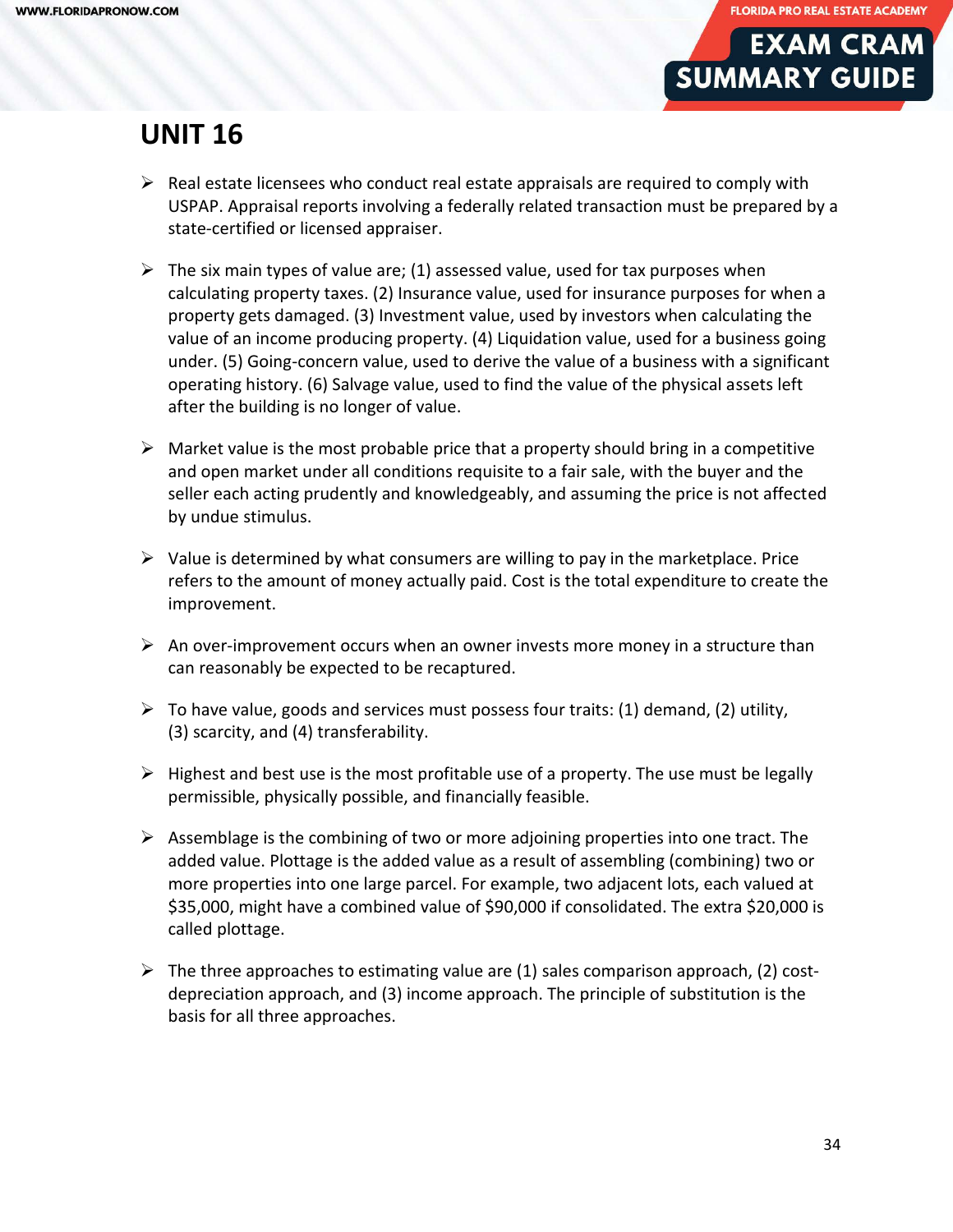- $\triangleright$  The sales comparison approach compares similar properties to the subject property. The comparable properties' sale prices are adjusted upward or downward to reflect differences between each comparable and the subject property. If a comparable is superior to the subject property on a given feature, a downward adjustment is made to the comp. If a comparable is inferior to the subject property, an upward adjustment is made to the comp. The adjusted sale prices of the comparables are reconciled using a weighted average to estimate the market value of the subject property.
- $\triangleright$  The cost-depreciation approach estimates the market value of a property based on the cost to buy an equivalent site and to reproduce the structure as if new, less depreciation. Reproduction cost is the amount of money required to build an exact duplicate of the structure. Replacement cost is the amount of money required to replace a structure having the same use and functional utility as the subject property but using modern, available, or updated materials.
- $\triangleright$  Depreciation is the loss in value. Accrued depreciation is the total depreciation that has accumulated over time. Depreciation is curable when a building component has been added or repaired and the owners are able to get their money back in added value. If the owners are not able to recoup the cost of the repaired or added item, it is said to be incurable depreciation. The three major causes of depreciation are (1) physical deterioration, the breaking down of items over time. (2) functional obsolescence, items that work and function just fine but are not optimized or have poor layout. (3) external obsolescence, items that lay beyond the boundaries of a property that devalue it but cannot be fixed by the owner.
- $\triangleright$  The age-life method of estimating depreciation is based on a ratio of the property's effective age to its economic life. Effective age is the age indicated by a structure's condition and utility. Total economic life is the total estimated number of years that a structure is expected to contribute to the property's value.
- $\triangleright$  The income approach develops an estimated value based on the present worth of future income from the subject property. The approach capitalizes net operating income into value.
- ➢ Potential gross income (PGI) is the total annual income a property would produce if it were fully rented and no collection losses were incurred. Effective gross income (EGI) is calculated by subtracting vacancy and collection losses from the PGI. Net operating income (NOI) is the income remaining after subtracting operating expenses from EGI. The three categories of operating expenses are; (1) fixed, Insurance and other recurring costs. (2) variable, power and other items that vary based on usage and occupancy. (3) reserve for replacements, money set aside to fix bit ticket items such as the roof.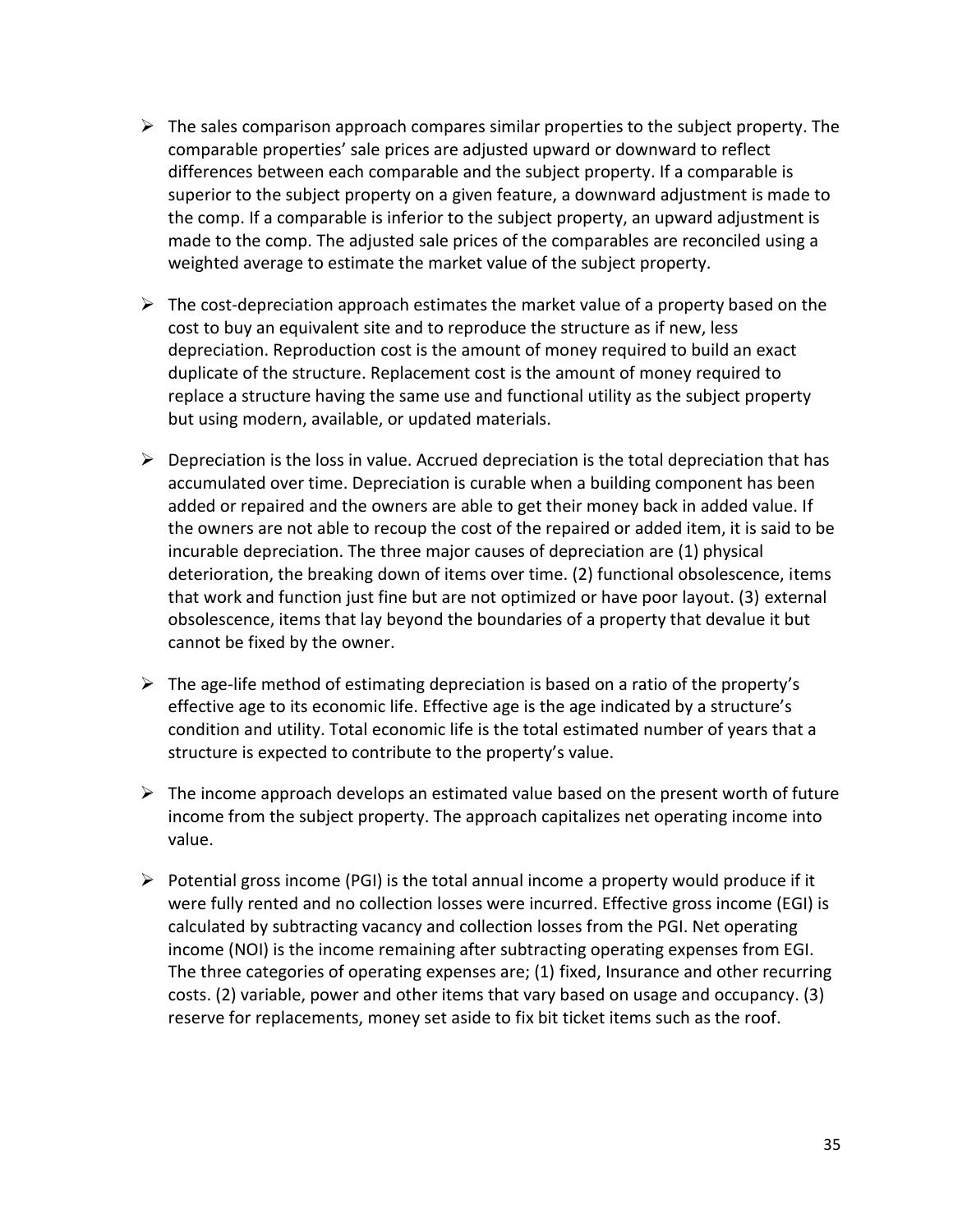- $\triangleright$  Once the NOI is found, and dived by the capitalization rate, the value of an income producing property is found.
- ➢ The gross rent multiplier (GRM) is the ratio between a property's gross monthly rent and its selling price. The gross income multiplier (GIM) is the ratio between a property's gross annual income and its selling price. To perform the calculation, you divide the rent into the property value.
- ➢ Automated valuation models are not appraisals. They do not conform to USPAP standards.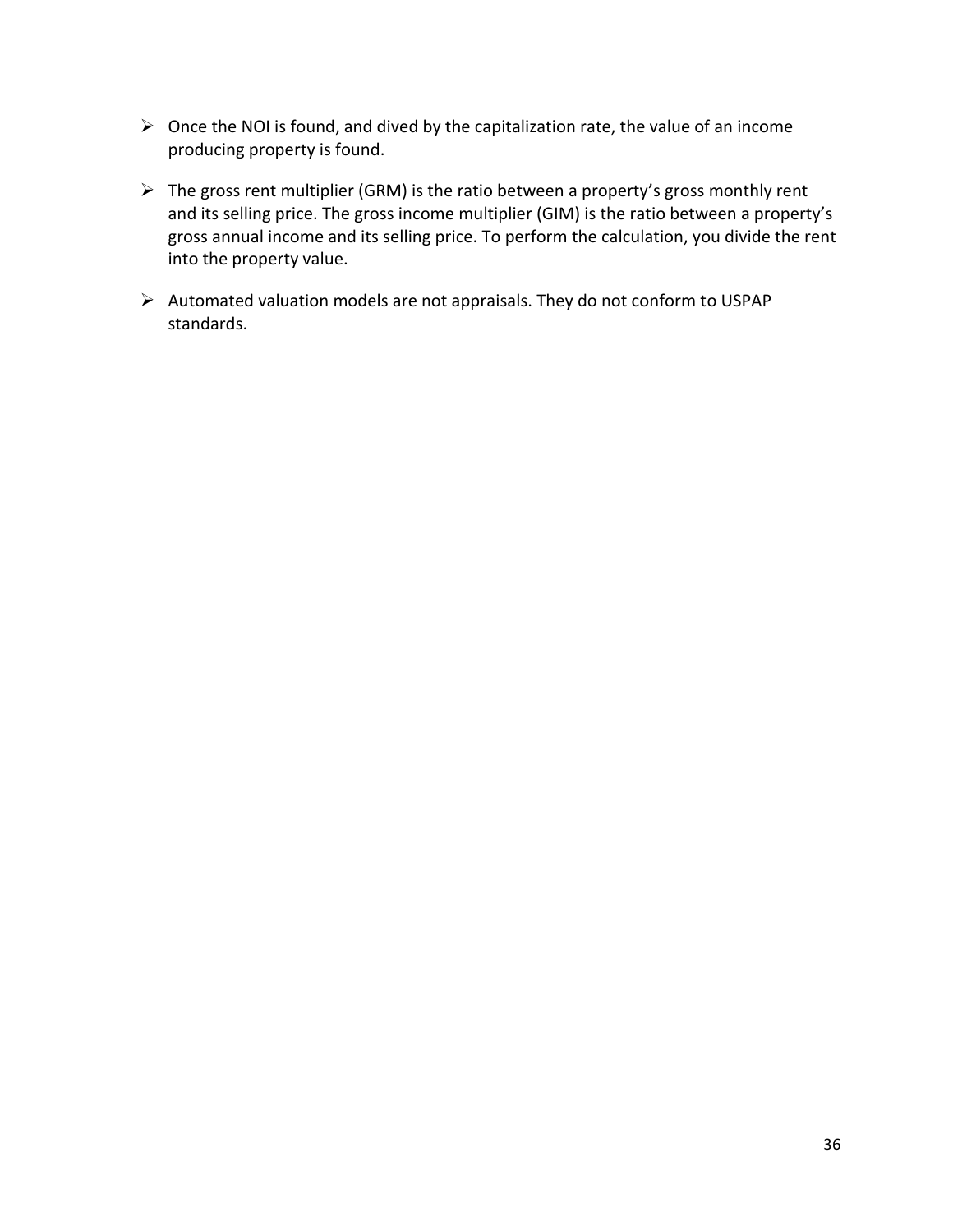

- $\triangleright$  Real estate investment analysis is the process of determining the extent to which real estate investments achieve an investor's objectives.
- $\triangleright$  Appreciation is the increase in property value over a period of time due to economic causes.
- $\triangleright$  Assets are the entire resources of a business. An asset is anything of value. A tangible asset can be touched and has actual substance. An intangible asset has value but does not have physical substance, such as the goodwill of a business. The difference between assets and liabilities is net worth.
- $\triangleright$  Cash flow is the total amount of spendable income generated from an investment. It is the total amount of money remaining after all expenditures have been paid. Cash flow may be positive or negative.
- $\triangleright$  Equity is the property's value minus debt. The initial equity is the down payment.
- $\triangleright$  Leverage is the use of borrowed funds to finance the purchase of an asset. Positive leverage occurs when the benefits exceed the cost of borrowing. Negative leverage occurs if the borrowed funds cost more than they are producing. Liquidity refers to the ability to sell an investment very quickly without loss of capital.
- $\triangleright$  Basis is an investor's initial cost of the property. The basis is adjusted by adding any capital improvements made to the property and deducting depreciation expenses taken on tax returns during the years of ownership.
- $\triangleright$  Capital gain (or loss) is the difference between the adjusted basis of property and its net selling price. A capital gain or capital loss has tax consequences to the owner of investment property.
- $\triangleright$  Tax shelter is the term used to describe advantages of owning real estate investments. An investment is a tax shelter when it shields income from payment of income taxes.
- $\triangleright$  Real estate investment trusts (REITs) offer investors the opportunity to invest in a pool of income-producing properties under professional management.
- $\triangleright$  Investors can choose from several types of real estate investments: residential, commercial, industrial, agricultural, and business opportunities.
- $\triangleright$  Advantages of real estate investment include the following: rate of return, tax advantages, hedge against inflation, leverage, and equity buildup.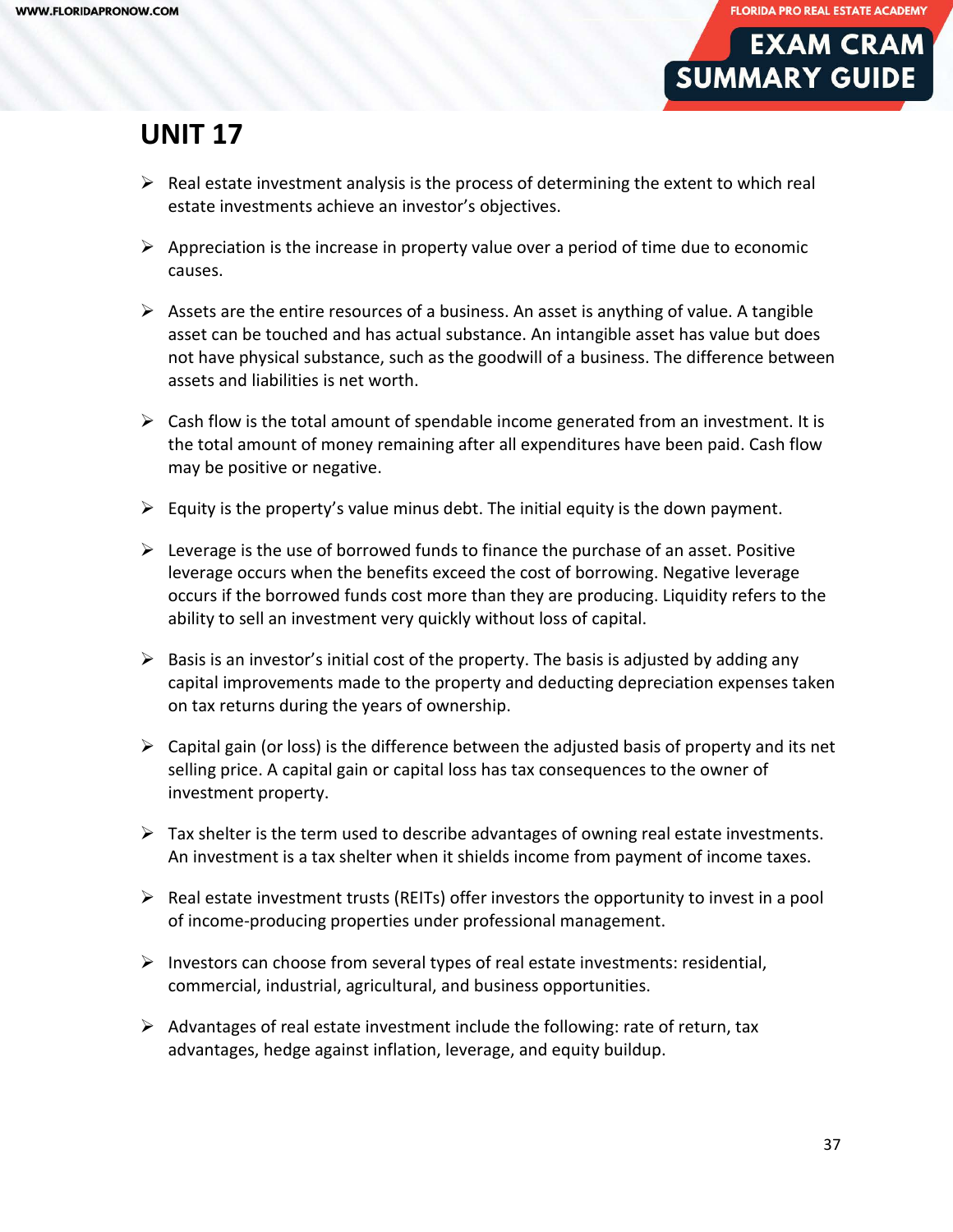- $\triangleright$  Disadvantages of investing in real estate include the following: illiquidity, local market, need for expert help, management requirements, and risk.
- $\triangleright$  Risk is the chance of losing all or part of an investment.
- $\triangleright$  Risk associated with general business conditions include the following: business risk, financial risk, purchasing-power risk, and interest-rate risk.
- $\triangleright$  Business brokerage and real estate brokerage similarities include (1) the sale of real property or assignment of a long-term lease may be involved; and (2) an active real estate license is required for business brokerage and real estate brokerage.
- ➢ Business brokerage differs from real estate brokerage in three ways. Business brokerage (1) may include personal property and goodwill assets; (2) the goingconcern value may differ from real estate value; and (3) business brokerage may have a wider geographic market.
- $\triangleright$  Going-concern value is the value of an established business property compared with the value of just the physical assets of a business that is not yet established.
- $\triangleright$  An income statement is a concise summary of all income and expenses of a business for a stated period of time. A balance sheet shows the company's financial position at a stated moment in time.
- $\triangleright$  Expertise required in business brokerage includes corporate finance, business accounting, and valuation of businesses.
- $\triangleright$  The methods of appraising a business are comparable sales analysis, reproduction or replacement cost, income analysis, and liquidation analysis.
- $\triangleright$  The steps in selling a business are; (1) List the business for sale. (2) Identify all assets of the business. (3) Valuation of the business. (4) Deduct liabilities. (5) Valuation of stock. (6) Legal compliance with all pertinent laws. (7) Market the business. (8) Secure a buyer. (9) Enter into a contract with both parties. (10) Due diligence period. Buyer inspects the financials of the business. (11) Closing preparation. If real estate is not sold with the business, an assignment of the lease or a new lease from the landlord is prepared; if real estate is included in the sale, title work is ordered. (12) Coordinate a date for closing the transaction.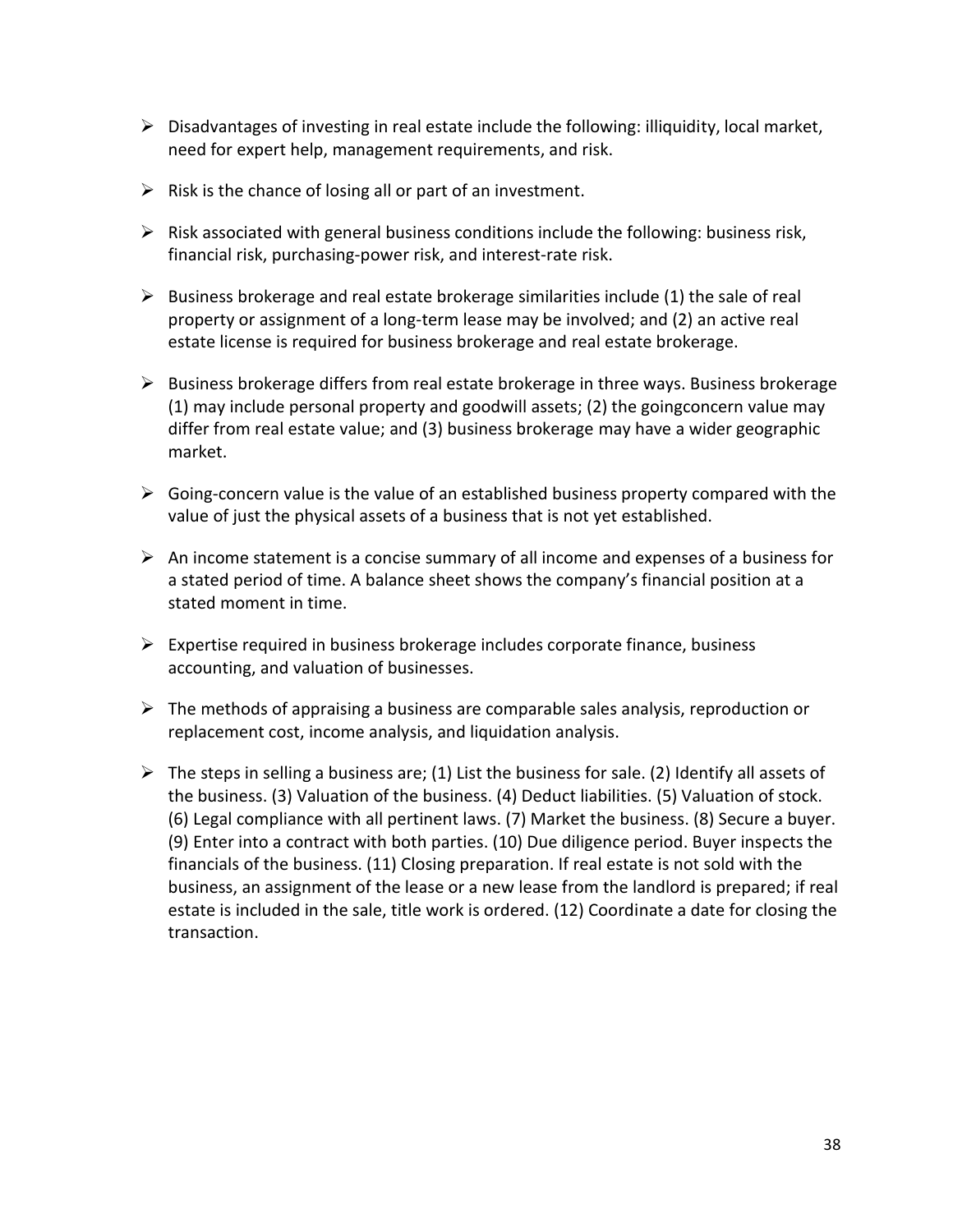

- $\triangleright$  Property taxes are payable for the current year on or after November 1. Unpaid property taxes become delinquent on April 1 of the following year.
- $\triangleright$  Assessed value is the value of a property established for property tax purposes. Property owners use a three-step procedure to protest the assigned assessed value: (1) contact the county property appraiser, (2) appeal to the Value Adjustment Board, and (3) file a suit in court (certiorari proceeding).
- $\triangleright$  The Value Adjustment Board is made up of five members: two county commissioners, one school board member, and two citizen members.
- $\triangleright$  Immune properties consist of city, county, state, and federal government properties. Immune properties are not assessed and are not subject to taxation.
- $\triangleright$  Exempt properties include property belonging to churches and nonprofit organizations. Exempt properties are subject to taxation, but the owner is released from the obligation.
- $\triangleright$  Partially exempt property is subject to taxation, but the owner is partially relieved of the burden. Taxable value is determined by beginning with assessed value and subtracting appropriate exemptions.
- $\triangleright$  Florida residents who hold title to a home in Florida and use the home as their permanent residence may homestead the property. Homeowners are entitled to a \$25,000 homestead exemption from the assessed value of the home for city, county, and school board taxes. Homesteaded properties with an assessed value of \$75,000 or more are entitled to an additional \$25,000 homestead exemption from city and county taxes (but not school board taxes).
- $\triangleright$  An additional \$500 exemption from the assessed value of homesteaded property is available to widows and widowers, legally blind persons, and nonveterans who are totally and permanently disabled. An additional \$5,000 exemption is available to veterans who are at least 10% disabled by military service–connected misfortune.
- $\triangleright$  It is important to know how to calculate the taxes, and the savings for the course and state test.
- $\triangleright$  Florida's Green Belt Law shields agricultural property from higher tax assessments.
- $\triangleright$  The Save Our Home amendment caps how much the assessed value of homesteaded property may increase each year to 3% annually or the CPI, whichever is less.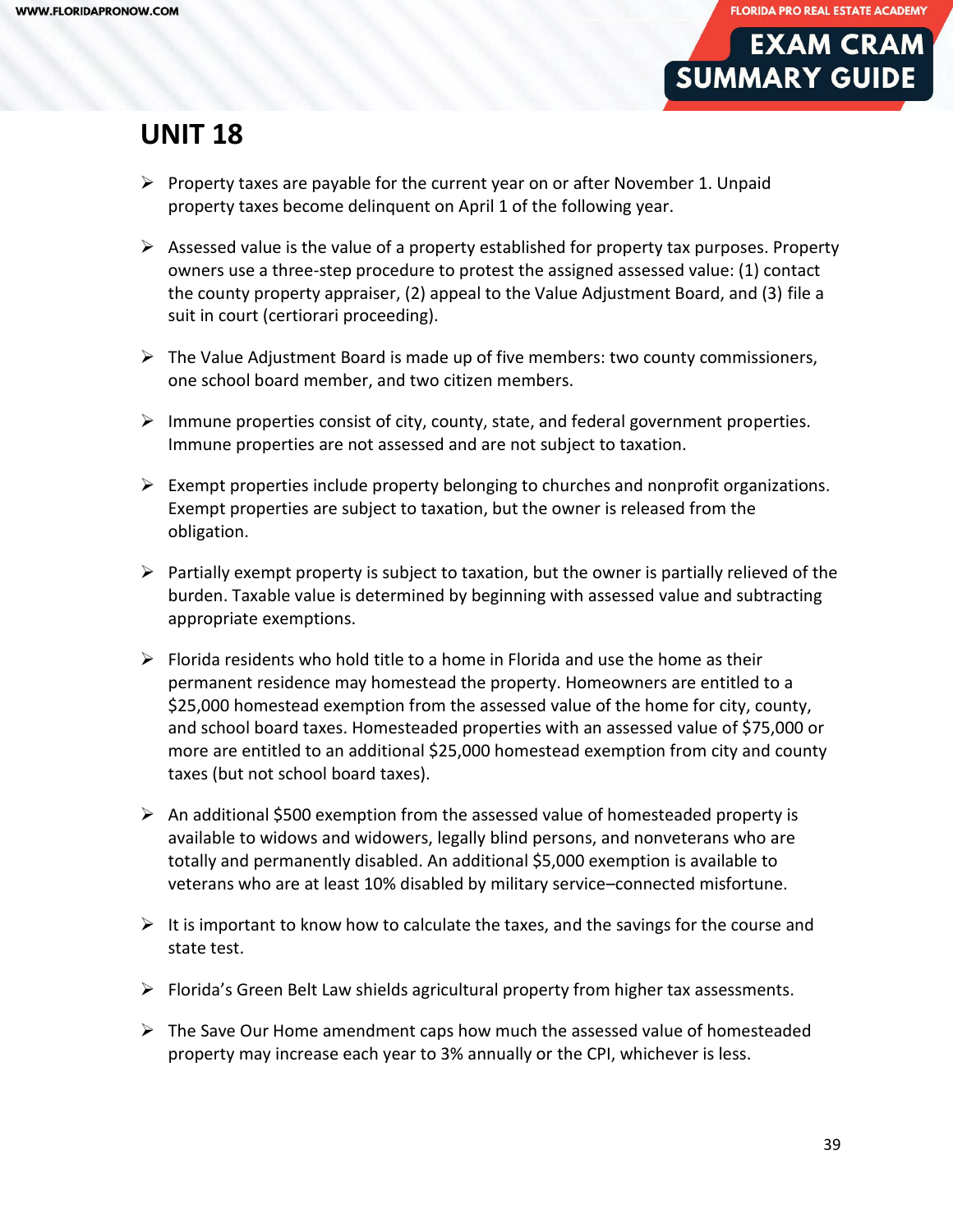**FLORIDA PRO REAL ESTATE ACADEMY** 

**SUMMARY GUIDE** 

**EXAM CRAM** 

- ➢ The Save Our Home (SOH) benefit is portable. Homeowners who have had the homestead exemption on their current home in either of the two preceding years can transfer their SOH benefit to a new home.
- ➢ A mill is one one-thousandth of a dollar or one-tenth of a cent. Cities, counties, and school boards are capped at a basic real property tax rate of no more than 10 mills each.
- $\triangleright$  Special assessments are one-time taxes levied on properties to help pay for a public improvement that benefits the property such as paving streets or adding utility hookups such as water or sewage lines. A special assessment becomes a lien on the property.
- $\triangleright$  Property taxes constitute a lien superior to all other liens on real property. Property taxes become a lien on January 1 of each year.
- $\triangleright$  When a property owner fails to pay property taxes, a property tax certificate is issued. Bids start at 18% and go down. The winner must pay the face amount of the certificate to the county (taxes, interest, and advertising cost). If the property owner does not pay the outstanding balance within two years from the date the tax certificate was sold, the certificate holder can apply for a tax deed.
- $\triangleright$  If the property is purchased by someone else the certificate holder will be reimbursed out of the sale proceeds. If there are no bidders, the holder of the certificate is issued a tax deed, wiping out all other liens against the property, including mortgages, except for any government liens.
- $\triangleright$  Property owners who itemize deductions may deduct interest and property taxes. Loan origination fees and points are deductible in the year paid on a loan to finance a principal residence. Points charged to finance a second home must be paid over the life of the loan.
- ➢ Deductions from taxable income on investment property include operating expenses (but not reserve for replacements), financing expense, and depreciation.
- $\triangleright$  Capital gain income is profit from the sale of a principal residence, an investment property, a property used in a trade or business, or an income-producing property. The taxable gain on real estate is determined by two factors; (1) The adjusted basis which is the original purchase price, plus expenses associated with the purchase and any capital improvements, and (2) The amount realized from the sale is the sale price less the expenses associated with the sale.
- ➢ Persons purchasing real property in the United States from foreign sellers are required to withhold up to 15% of the amount realized on the sale.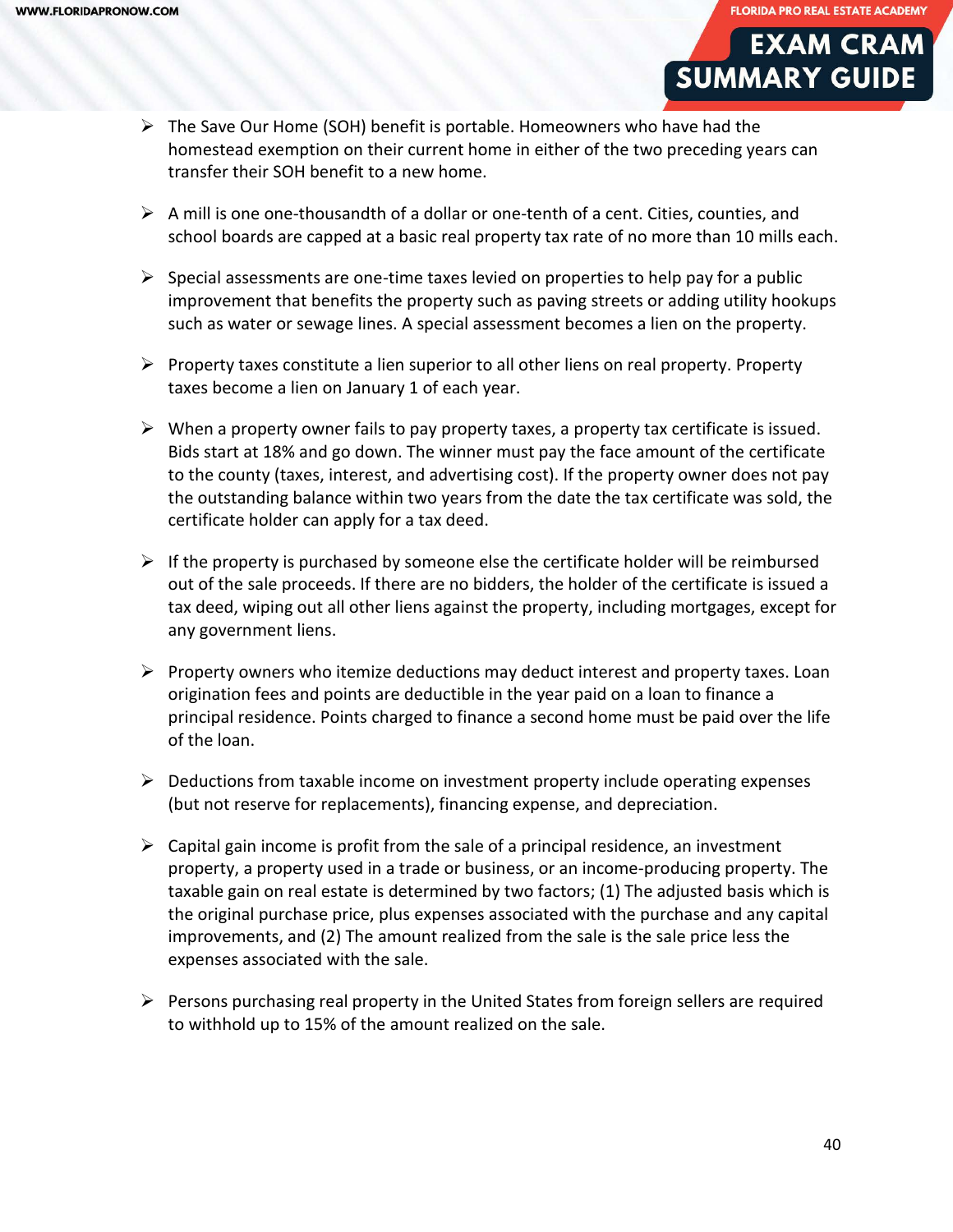- $\triangleright$  Depreciation is a means of deducting the cost of improvements to land over a specified time. The land itself is not depreciable. Depreciation is calculated using the straight-line method; an equal amount is taken annually over the useful life of the asset. The IRS has established the useful life of 27.5 years for residential rental property and 39 years for nonresidential income-producing property.
- $\triangleright$  Under the installment sale method, the gain is received over a number of years and the seller recognizes the gain for income tax purposes over the same period. The installment sale method relieves the seller of paying income tax on gain not yet collected.
- $\triangleright$  A like-kind exchange enables a taxpayer-investor to realize the benefits of investment and property appreciation immediately while paying taxes later.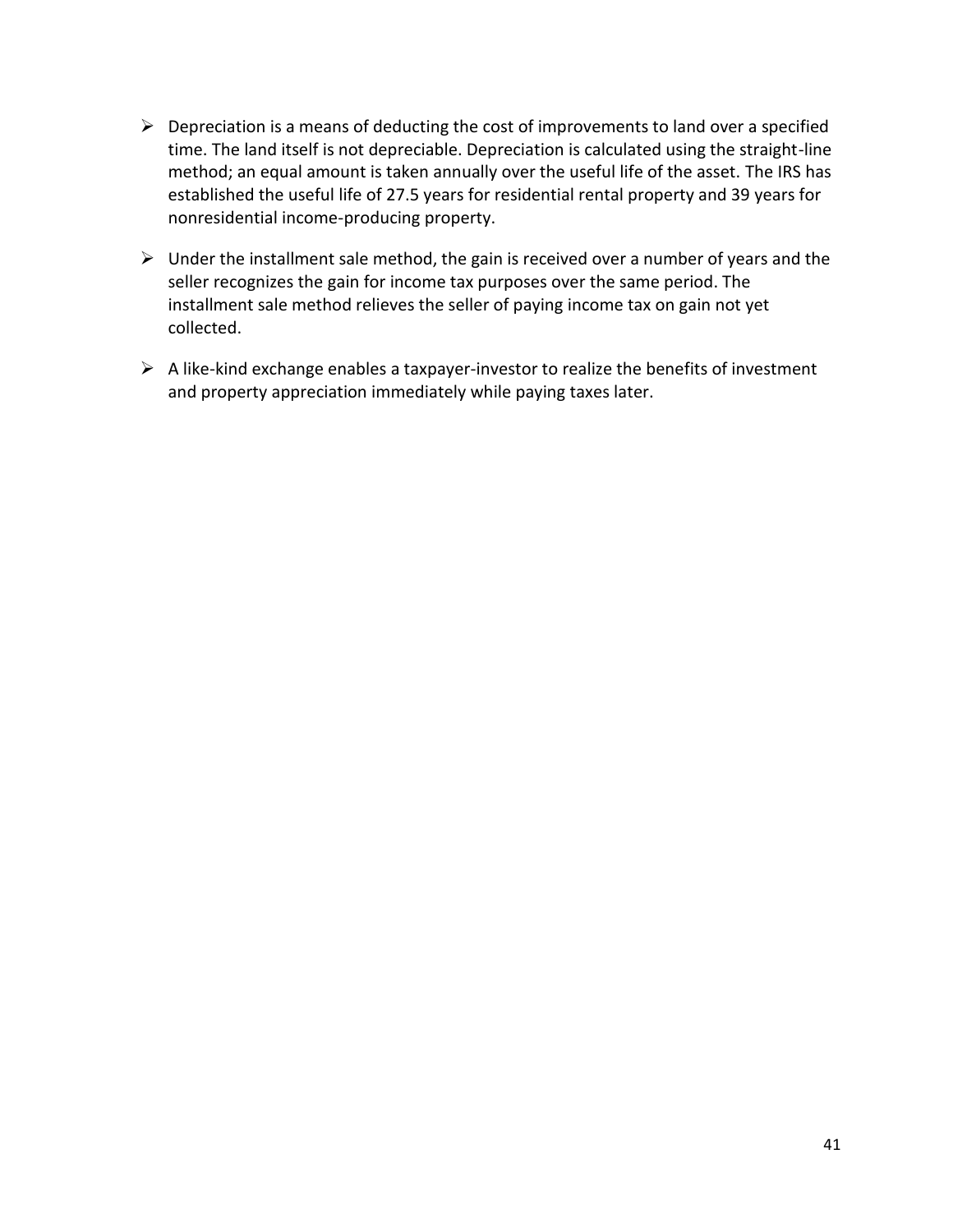

- $\triangleright$  City planning commissions are delegated final authority for subdivision plat approval, site plan approval, and sign control.
- $\triangleright$  Zoning ordinances implement the comprehensive plan of how the city layout will look by dividing a community into districts or zones in keeping with the character of the land and structures and their suitability for particular uses to protect against uses that might reduce the value of neighboring properties.
- $\triangleright$  Building codes protect the public health and safety from inferior construction practices. The Florida Building Code is a statewide building code.
- $\triangleright$  Residential zoning regulates density, meaning the number of homes per acre. Commercial zoning regulates intensity of use, such as vehicular traffic generated by a commercial enterprise.
- $\triangleright$  A buffer zone is a strip of land separating one land use from another.
- $\triangleright$  The zoning board of adjustment handles appeals and requests from property owners for zoning changes.
- $\triangleright$  Variances allow property owners to vary from strict compliance with all or part of a zoning code because to comply would force an undue hardship on the property owner.
- $\triangleright$  Special exception is permission to build or to use property in apparent conflict with existing zoning ordinances.
- $\triangleright$  Nonconforming use is continuing land use that is not in compliance with a newly enacted zoning ordinance.
- $\triangleright$  A planned unit development (PUD) is a self-contained development planned under special zoning ordinances that allow maximum use of open space by reducing lot sizes and street sizes.
- $\triangleright$  Environmental impact statements summarize the effect that proposed development will have on the surroundings.
- $\triangleright$  Congress created the National Flood Insurance Program (NFIP) to help provide property owners with coverage against losses due to flooding. The NFIP offers flood insurance to homeowners, renters, and business owners if their community participates in the NFIP.
- $\triangleright$  CERCLA established a Superfund to clean up uncontrolled hazardous waste sites and to respond to spills.